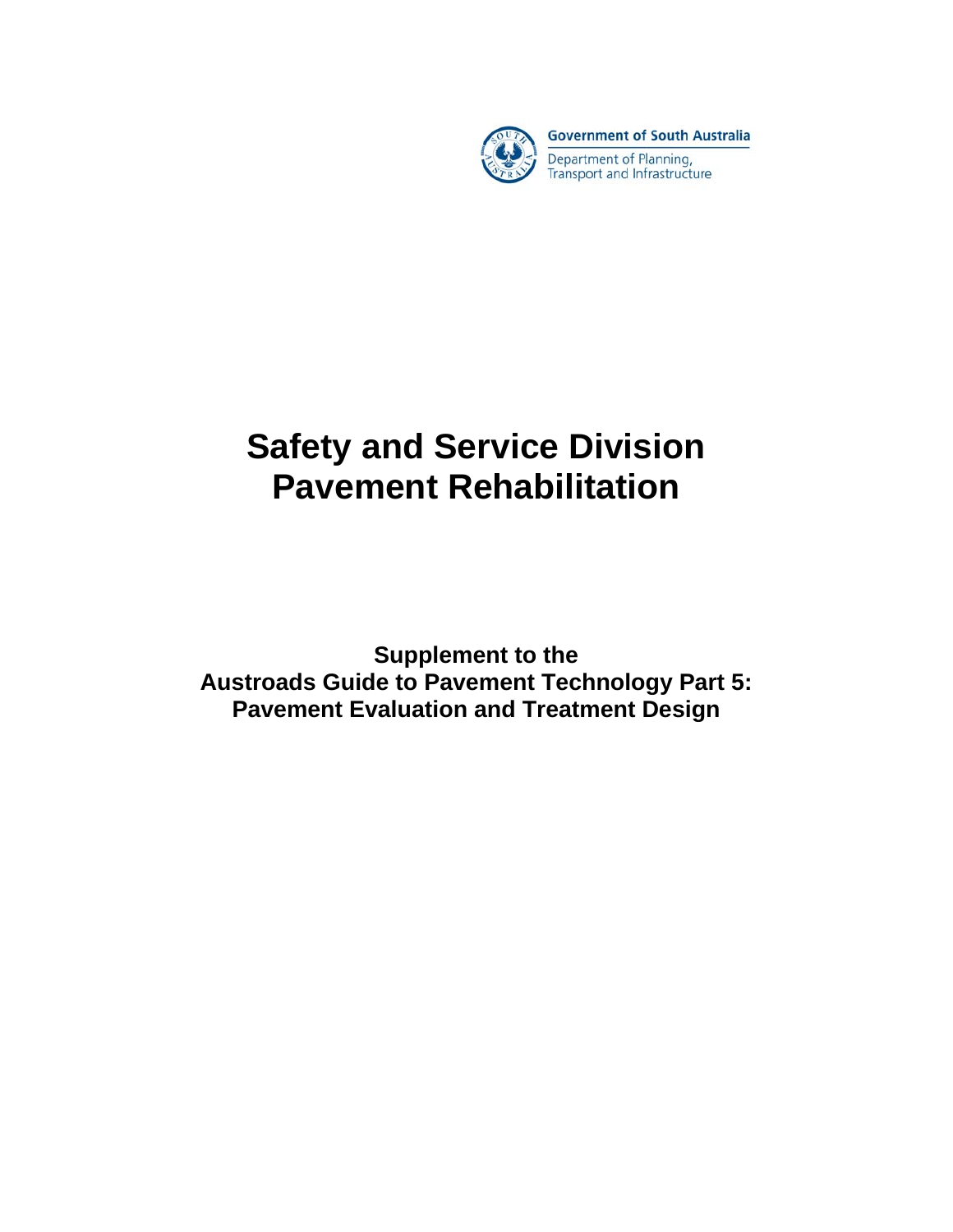#### **Safety and Service Division Pavement Rehabilitation – A Supplement to the Austroads Guide to Pavement Technology Part 5**

Any material contained in the Supplement may be reproduced without permission provided the source is acknowledged. The State of South Australia and the Department of Planning, Transport and Infrastructure (DPTI) and its employees, contractors or agents involved in the preparation and publication of the Supplement do not accept any contractual, tortious or other form of liability for its contents or for any consequences arising from its use. People using the information in the report should apply, and rely upon, their own skill and judgement.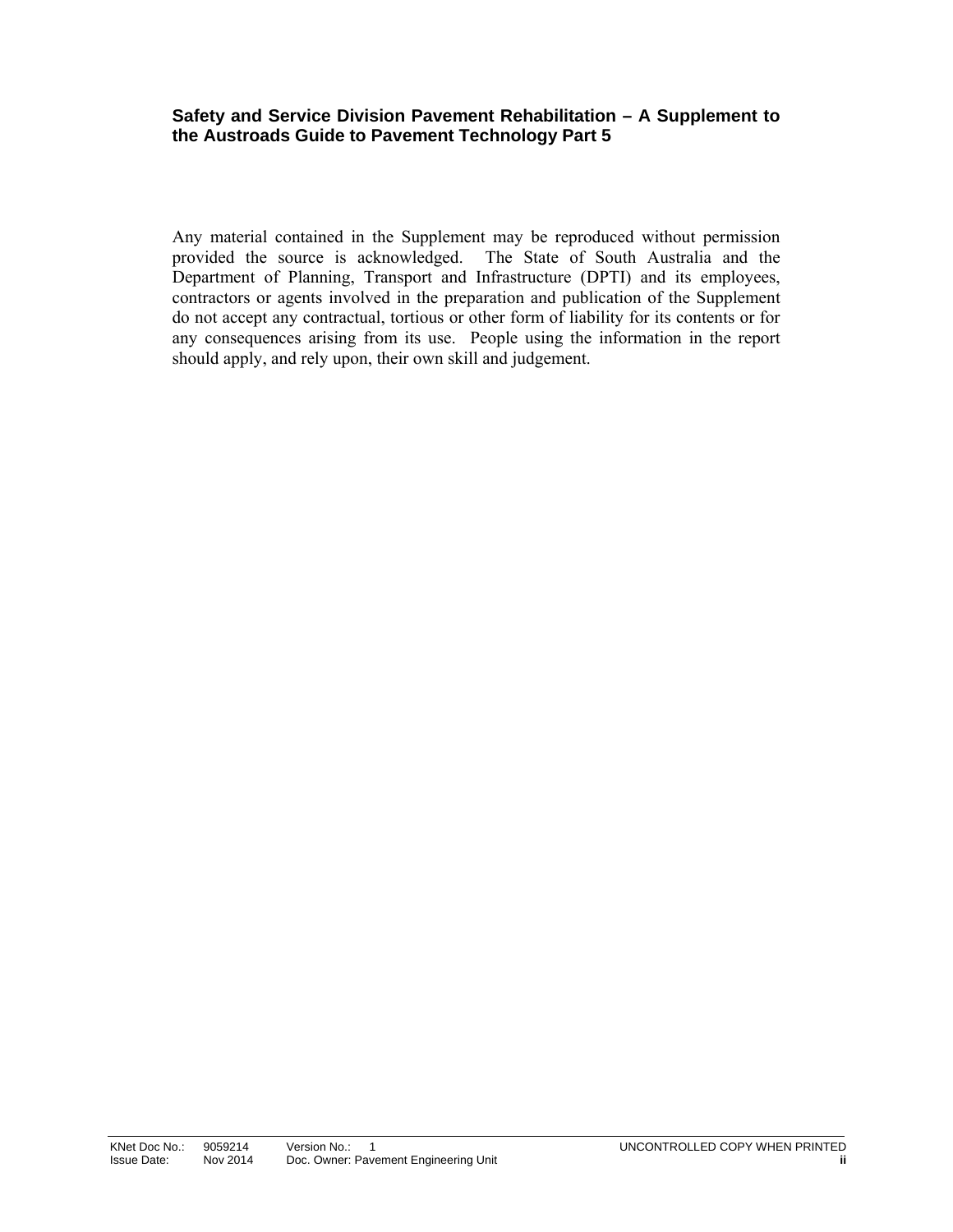# **FOREWORD**

The purpose of this Pavement Rehabilitation Supplement is to provide more specific procedures and direction when using the Austroads methodology to evaluate and design pavement rehabilitation treatments for the DPTI, Safety and Service Division.

This document is intended to act as a supplement to the Austroads publication *Guide to Pavement Technology Part 5 Pavement Evaluation and Treatment Design* (2011a). The Supplement reflects current knowledge and experience of the performance of South Australian pavements. In addition, it draws on the experience of other state road authorities as documented in their Guide supplements. Significant revisions to the technical content of the previous version of the Pavement Rehabilitation Supplement are recorded below.

The use of the term "Guide" in this document refers to the Austroads *Guide to Pavement Technology Part 5 Pavement Evaluation and Treatment Design*, while the term "Supplement" refers to this Safety and Service Division document.

The section numbers and figures in this Supplement refer to the section and figure numbers in the Guide except where new text sub-sections have been added sequentially and numbered accordingly. A sub-section that is not included in the Guide is indicated in the Table of Contents by an asterisked (\*) heading.

# **REVISION RECORD**

First published in October 2006. Second Edition November 2011. Third Edition September 2012. Fourth Edition November 2014.

| <b>Revision Date</b> | <b>Updated Pages</b> | <b>Comments</b>                            |
|----------------------|----------------------|--------------------------------------------|
| November 2014        | $p11$ , Table 5.7    | <b>Updated Asphalt Types</b>               |
|                      | p19, §5.5.10e)       | Replace AC20HB with AC14HB.                |
|                      | P19, Table 5.9       | Update Typical As Constructed Thicknesses. |
|                      | P32                  | Updated references.                        |
|                      |                      |                                            |
|                      |                      |                                            |
|                      |                      |                                            |
|                      |                      |                                            |
|                      |                      |                                            |

#### **Summary of Revisions**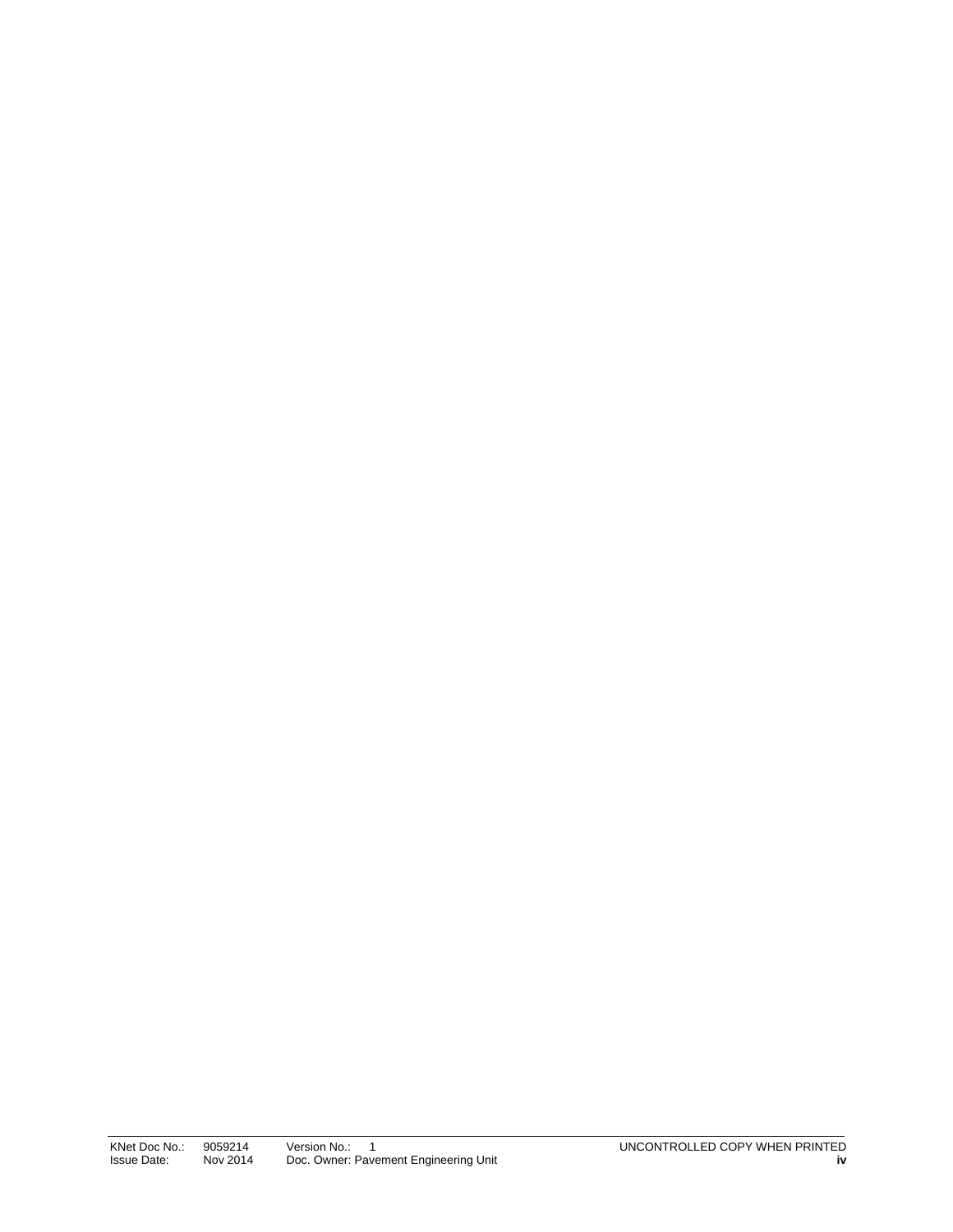# **Contents**

|                |        | Page                                                            |
|----------------|--------|-----------------------------------------------------------------|
| 1              |        |                                                                 |
| $\overline{2}$ |        |                                                                 |
|                | 2.4    |                                                                 |
| 3              |        |                                                                 |
|                | 3.1    |                                                                 |
|                | 3.2    |                                                                 |
|                | 3.2.4  |                                                                 |
| 4              |        |                                                                 |
|                | 4.7    |                                                                 |
|                | 4.7.1  |                                                                 |
|                | 4.7.2  |                                                                 |
|                | 4.8    |                                                                 |
|                | 4.8.2  |                                                                 |
|                | 4.8.3  |                                                                 |
|                | 4.10   |                                                                 |
|                | 4.10.1 |                                                                 |
|                | 4.10.3 | Using Pavement Composition and Material Quality Data 8          |
| 5              |        |                                                                 |
|                | 5.2    |                                                                 |
|                | 5.2.1  |                                                                 |
|                | 5.3    |                                                                 |
|                | 5.3.2  |                                                                 |
|                | 5.3.4  | Treatments for Surfacing Distress - Asphalt Works 10            |
|                | 5.3.6  |                                                                 |
|                | 5.3.7  |                                                                 |
|                | 5.3.9  |                                                                 |
|                | 5.3.10 |                                                                 |
|                | 5.3.11 |                                                                 |
|                | 5.5    |                                                                 |
|                | 5.5.4  | New Pavement Abutting an Existing Pavement  17                  |
|                | 5.5.5  |                                                                 |
|                | 5.5.8  | Risk, Design Sensitivity, Construction Tolerances and Degree of |
|                |        |                                                                 |
|                | 5.5.10 |                                                                 |
|                | 5.5.11 |                                                                 |
|                | 5.5.12 |                                                                 |
|                | 5.5.13 |                                                                 |

\* indicates additional sub-section to Austroads Guide to Pavement Technology Part 5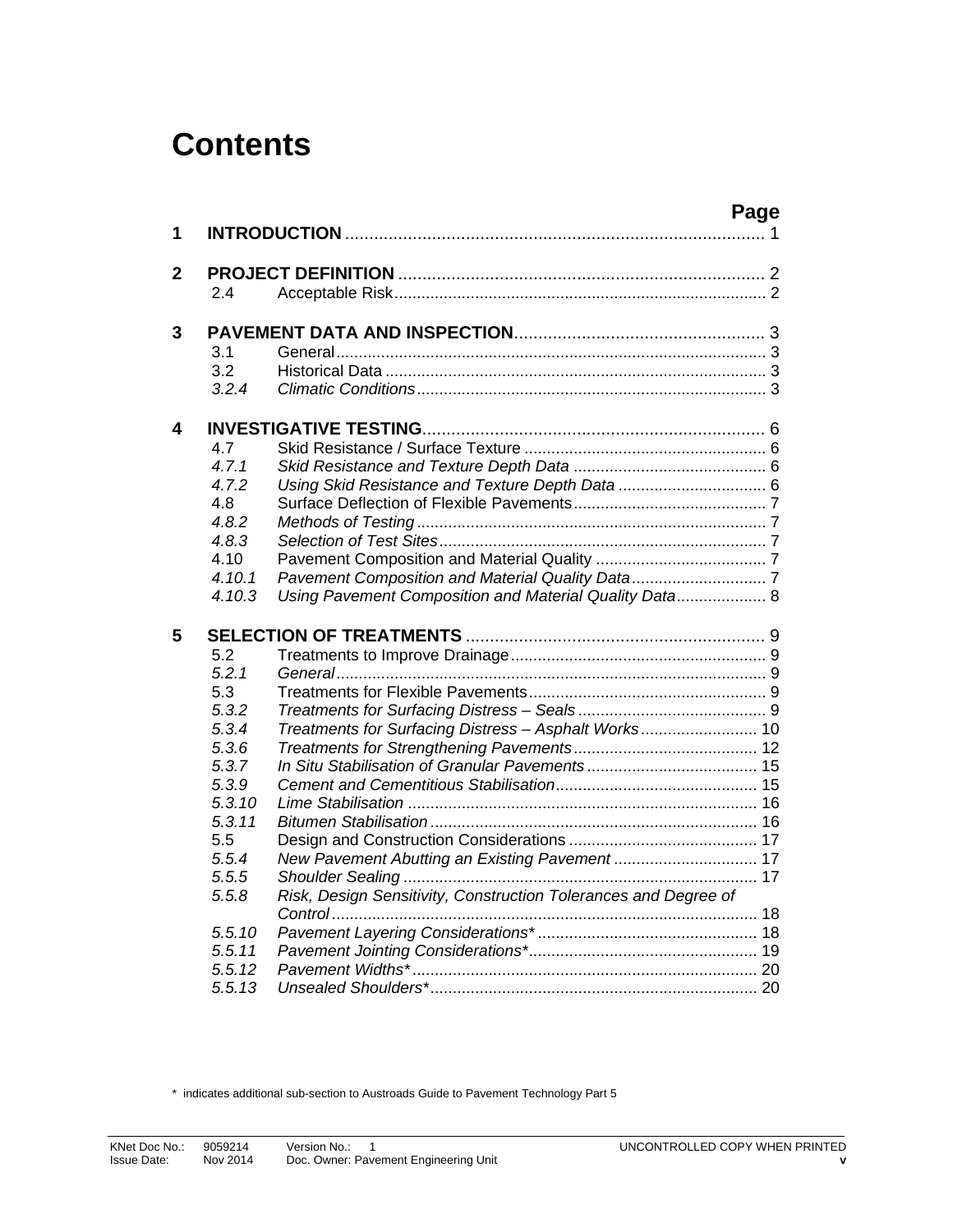| 6 |        | THICKNESS DESIGN OF STRUCTURAL OVERLAYS  21                      |  |
|---|--------|------------------------------------------------------------------|--|
|   | 6.1    |                                                                  |  |
|   | 6.2    |                                                                  |  |
|   | 6.2.3  | Adjustment of Deflections and Curvatures to Account for Seasonal |  |
|   |        |                                                                  |  |
|   | 6.2.8  |                                                                  |  |
|   | 6.2.11 |                                                                  |  |
|   | 6.3    | Flexible Overlays using General Mechanistic Procedure  23        |  |
|   | 6.3.4  | Estimation of Pavement Layer and Subgrade Design Moduli  23      |  |
|   | 6.7    |                                                                  |  |
|   | 6.7.1  |                                                                  |  |
|   | 6.7.2  | P&R Design Using General Mechanistic Procedures* 28              |  |
|   |        |                                                                  |  |
| 7 |        | THICKNESS DESIGN OF STABILISATION TREATMENTS  30                 |  |
|   | 7.4    |                                                                  |  |
|   | 7.5    |                                                                  |  |
|   |        |                                                                  |  |
| 8 |        | <b>ECONOMIC COMPARISON OF ALTERNATIVE TREATMENTS 31</b>          |  |
|   | 8.1    |                                                                  |  |
|   | 8.2    |                                                                  |  |
|   | 8.3    |                                                                  |  |
|   | 8.3.4  |                                                                  |  |
|   | 8.4    |                                                                  |  |
|   |        |                                                                  |  |
|   |        |                                                                  |  |
|   |        |                                                                  |  |
|   |        | APPENDIX E EXAMPLES OF STRUCTURAL OVERLAY CALCULATIONS           |  |
|   |        | E.5 Example of Plane and Reinstatement Thickness Design* E5.1    |  |
|   |        |                                                                  |  |
|   |        | <b>APPENDIX I PLANE AND REINSTATEMENT THICKNESS DESIGN</b>       |  |

**WORKSHEET\*** ............................................................................................... I.1

\* indicates additional sub-section to Austroads Guide to Pavement Technology Part 5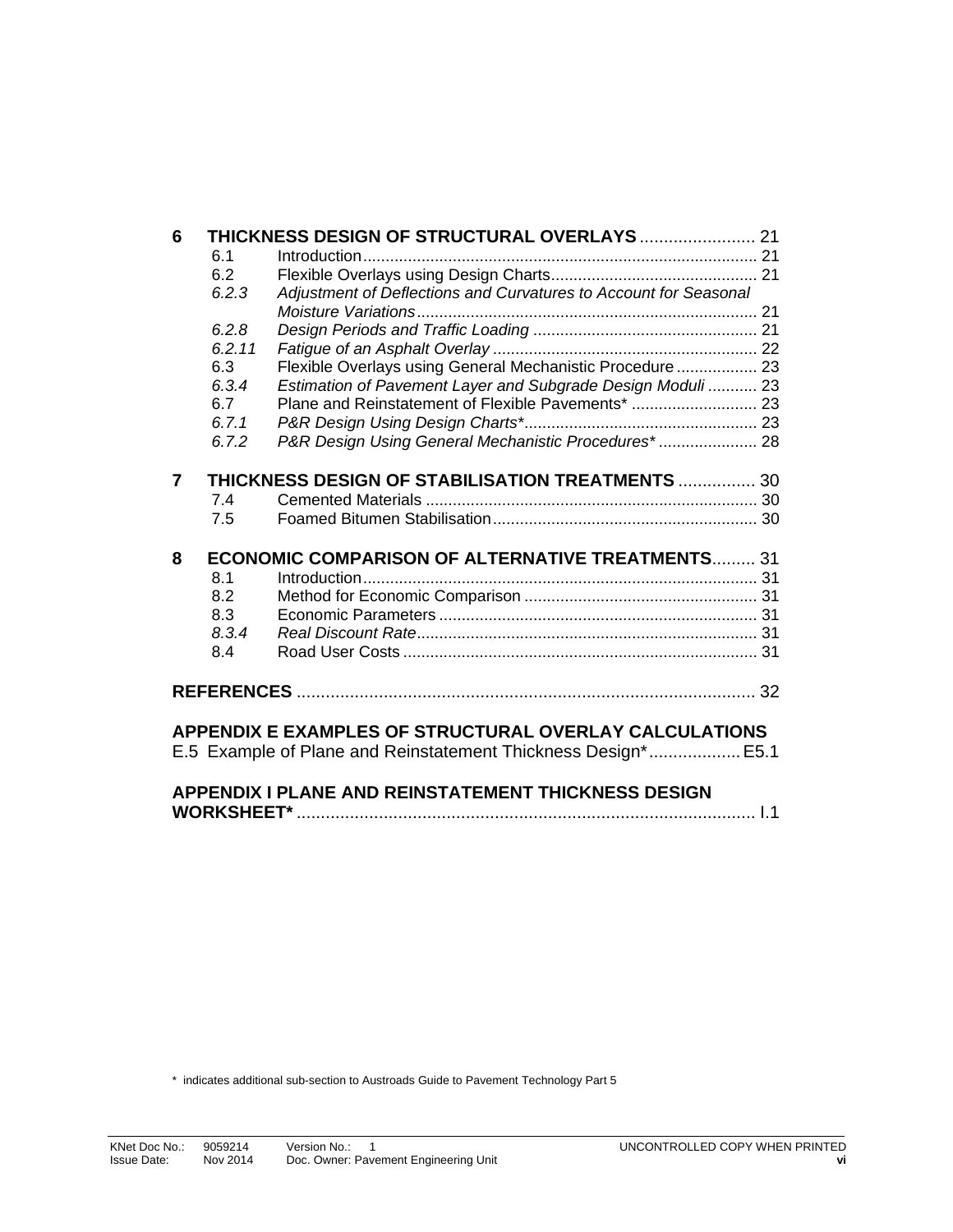# **1 INTRODUCTION**

This document is intended to act as a supplement to the Austroads publication *Guide to Pavement Technology Part 5 Pavement Evaluation and Treatment Design* (2011a). The Supplement reflects current knowledge and experience of the performance of South Australian pavements. In addition, it draws on the experience of other state road authorities as documented in their Guide supplements.

This Supplement refers to pavements within three South Australian traffic loading categories, comprising lightly, moderately and heavily trafficked roads. The following guidance is given on the load intensities of these categories:

- lightly trafficked roads have design traffic loadings less than  $1 \times 10^5$  ESA;
- moderately trafficked roads have design traffic loadings greater than or equal to 1 x  $10^5$  ESA and less than 5 x  $10^6$  ESA; and
- heavily trafficked roads have design traffic loadings greater than or equal to 5  $x 10^6$  ESA.

Construction of pavement rehabilitation treatments shall comply with the DPTI Master Specification for Roadworks.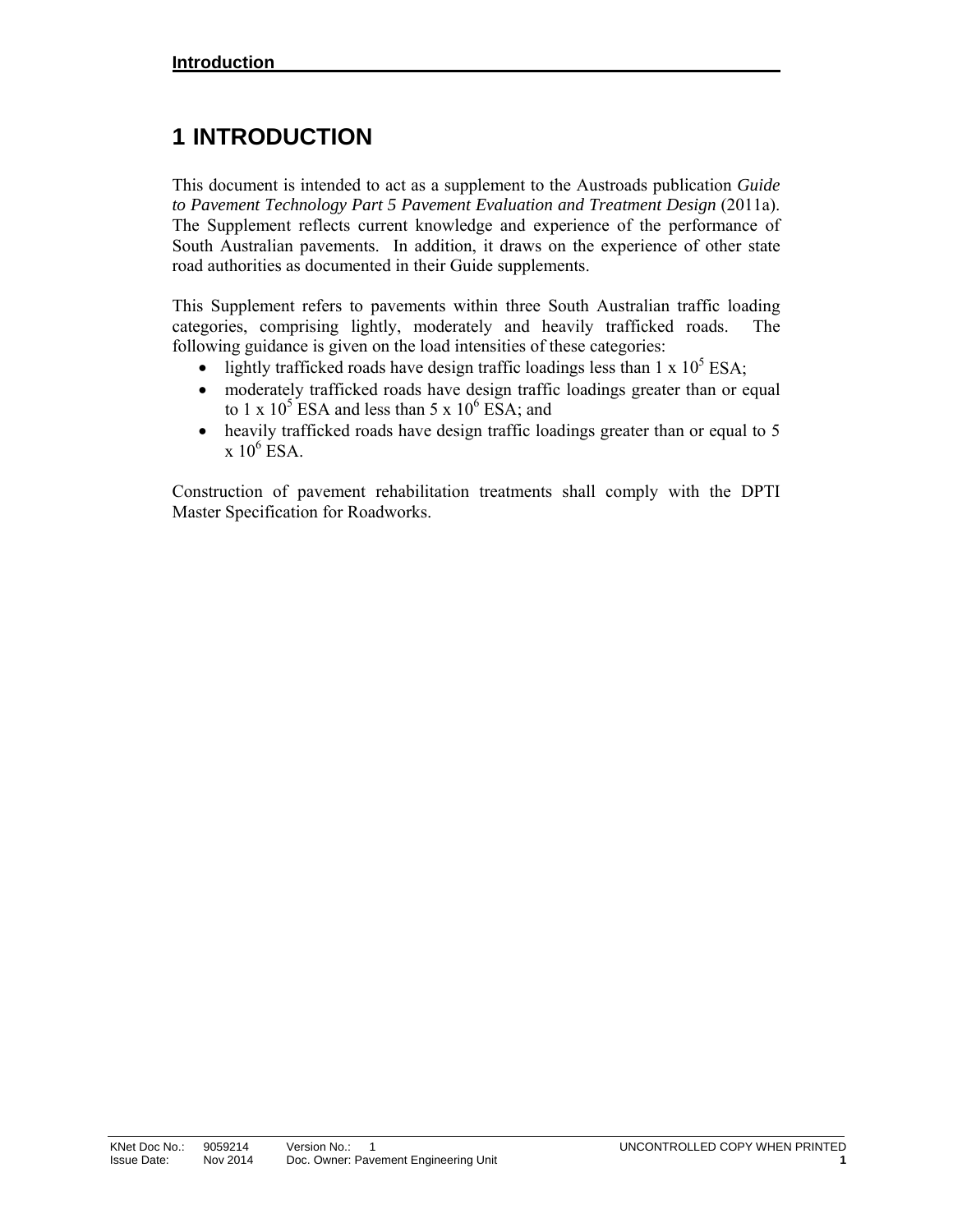# **2 PROJECT DEFINITION**

# **2.4 Acceptable Risk**

The long-term performance characteristics of multi-cemented layers have yet to be fully established in South Australia. Specifically, configurations with thick asphalt over 2 cemented layers placed on the same day, have been constructed in and around Adelaide since about 1989, and are yet to reach 20 years service life. While it is known that sound structural performance is critically dependent on the continued bonding of cemented layers, how this may deteriorate with load repetitions and environmental factors is not well understood. It is considered reasonable to assume that the risk of premature distress and the extent and severity of distress increases significantly with higher traffic loadings. Further discussion is provided in Section 3.6.2, DPTI (2014).

Apart from the chart-based approach to overlay design (Section 6.2, Austroads 2011a), the design of flexible pavement strengthening treatments utilises procedures similar to the mechanistic design of new flexible pavements. The method allows pavements to be designed to a desired reliability level of outlasting the design traffic. Minimum project reliability levels to be used for the design of rehabilitation strengthening treatments on DPTI roads are shown in *Table 2.3.* 

#### **Table 2.3 Minimum project reliability levels for rehabilitation treatments**

| Road class                     | <b>Project reliability (%)</b> |
|--------------------------------|--------------------------------|
| Freeways                       | 95                             |
| <b>Highways and Main Roads</b> | 90                             |
| Minor Roads                    | 85                             |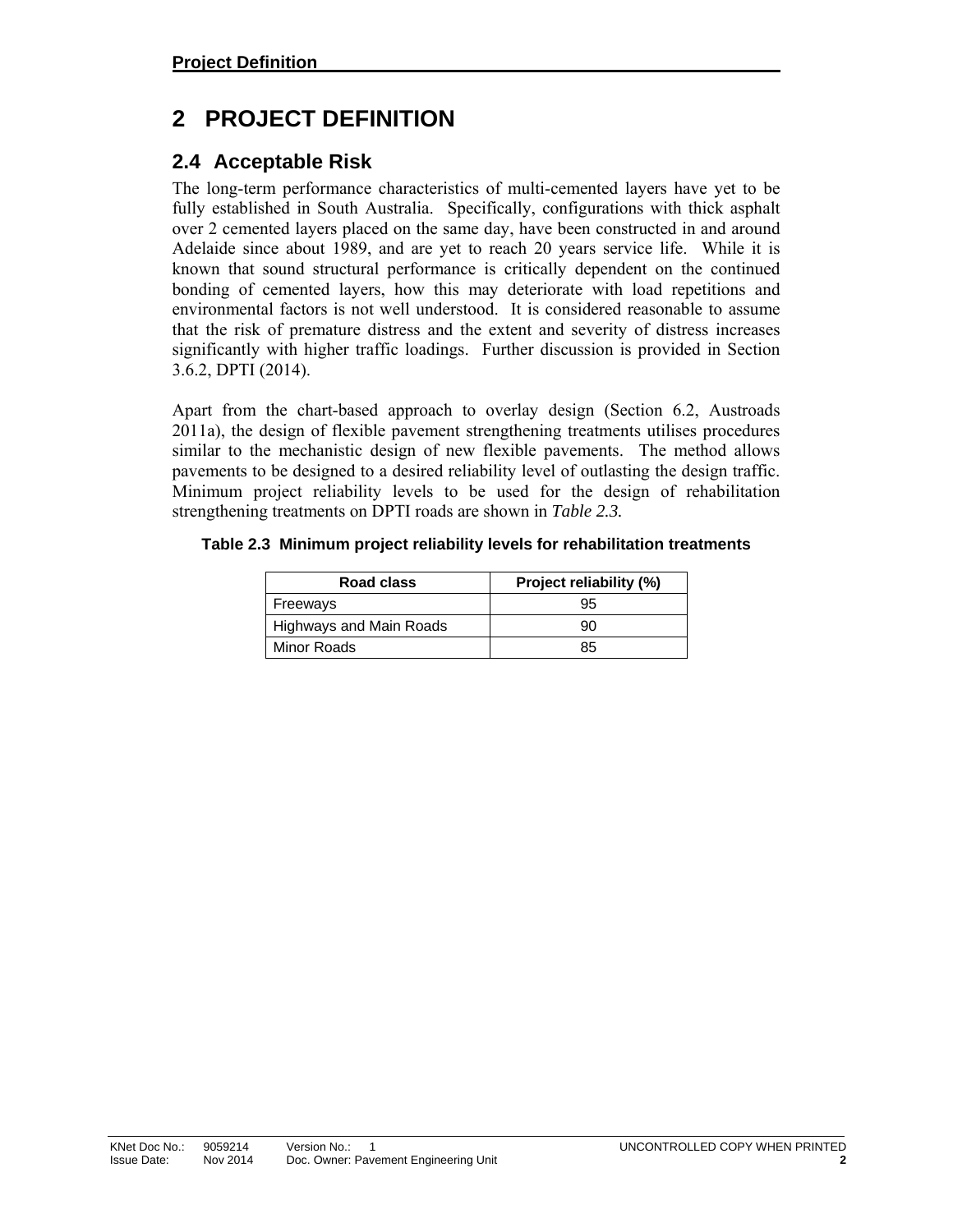# **3 PAVEMENT DATA AND INSPECTION**

### **3.1 General**

The TIMS intranet web site contains a number of interactive road maps and databases from which the following information for the DPTI road network may be obtained:

- pavement condition (roughness, rutting, texture, and cracking)
- pavement age and type
- surfacing age and type
- lane configuration and lane width
- Road Features File: running distance location of significant features (e.g. side streets, bridges, culverts, speed limit signs, maintenance marker pegs)
- traffic information: AADT, percentage of commercial or heavy vehicles, weigh-in-motion reports
- soil reactivity

### **3.2 Historical Data**

#### *3.2.4 Climatic Conditions*

Australian climatic zones based on temperature and humidity are indicated in *Figure 3.2* and the average rainfall and evaporation values are shown in *Figure 3.3* and *Figure 3.4* respectively.



#### **Figure 3.2 Australian climatic zones**

Source: Commonwealth Bureau of Meteorology 2003, copyright Commonwealth of Australia reproduced by permission**.**  (www.bom.gov.au/climate/averages)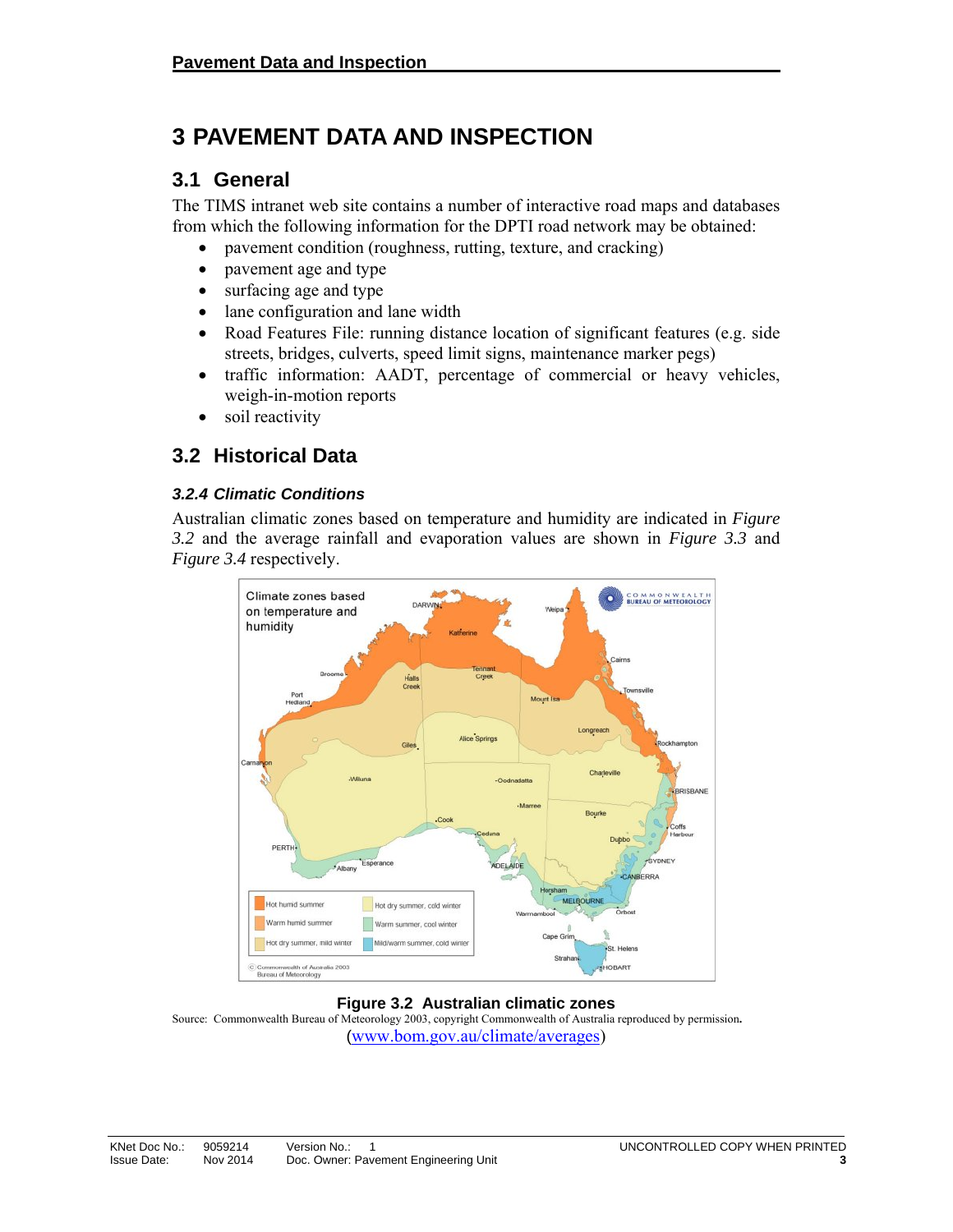

#### **Figure 3.3 Average annual rainfalls for South Australia**





#### **Figure 3.4 Average annual evaporations**

Source: Commonwealth Bureau of Meteorology 2003, copyright Commonwealth of Australia reproduced by permission. (www.bom.gov.au/climate/averages)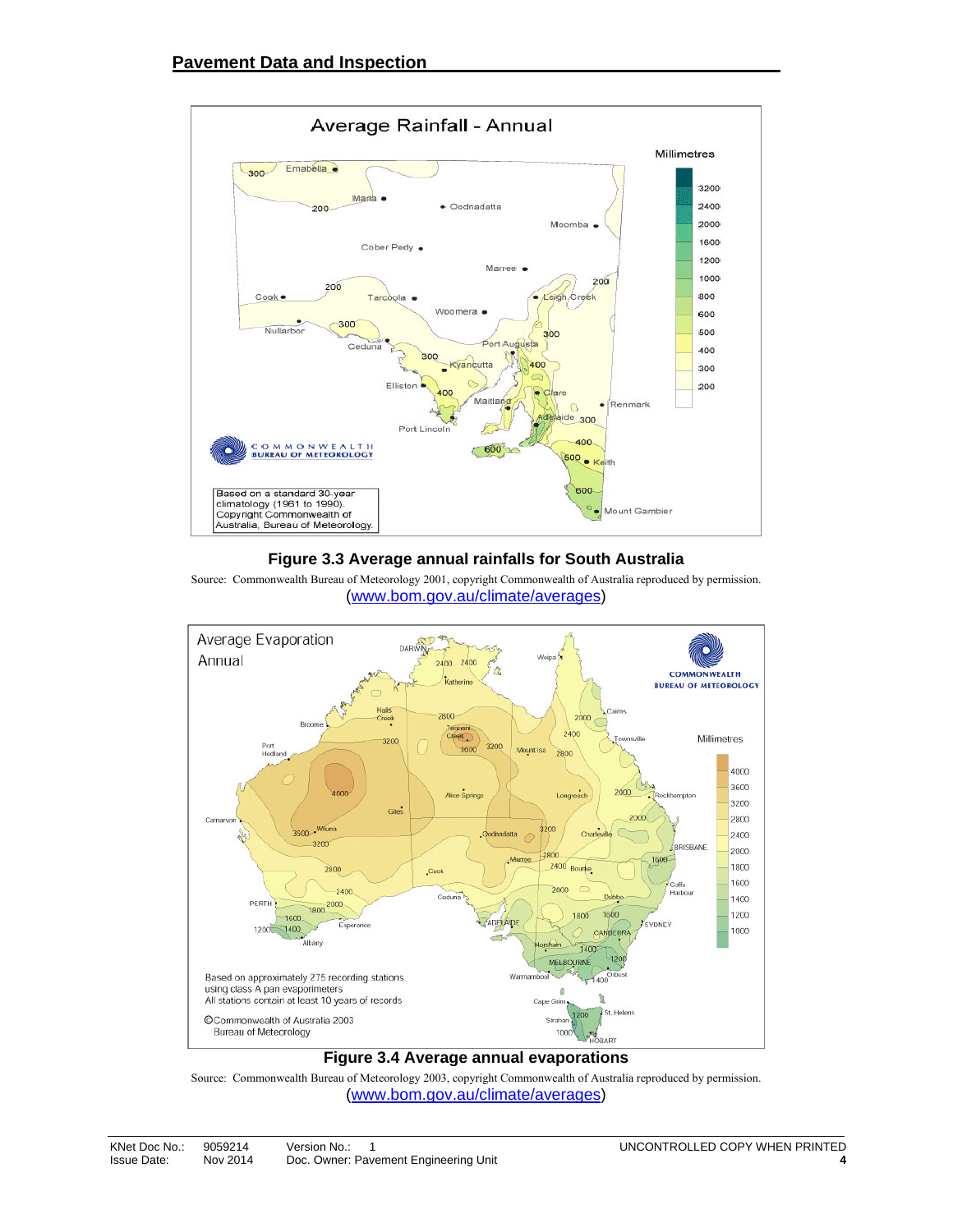Most of the coastal areas of South Australia experience warm summers and cool winters, while the more scarcely populated regions are generally within the Hot, Dry Summer, Cold Winter zone.

South Australia is relatively dry compared to other Australian states and typically has low rainfall and high evaporation rates*.* Except for the south east corner of South Australia, the remainder is wholly arid or semi-arid. The south east and Adelaide regions, have dry summers with median annual rainfall of 400 – 800 mm, mostly in the winter months.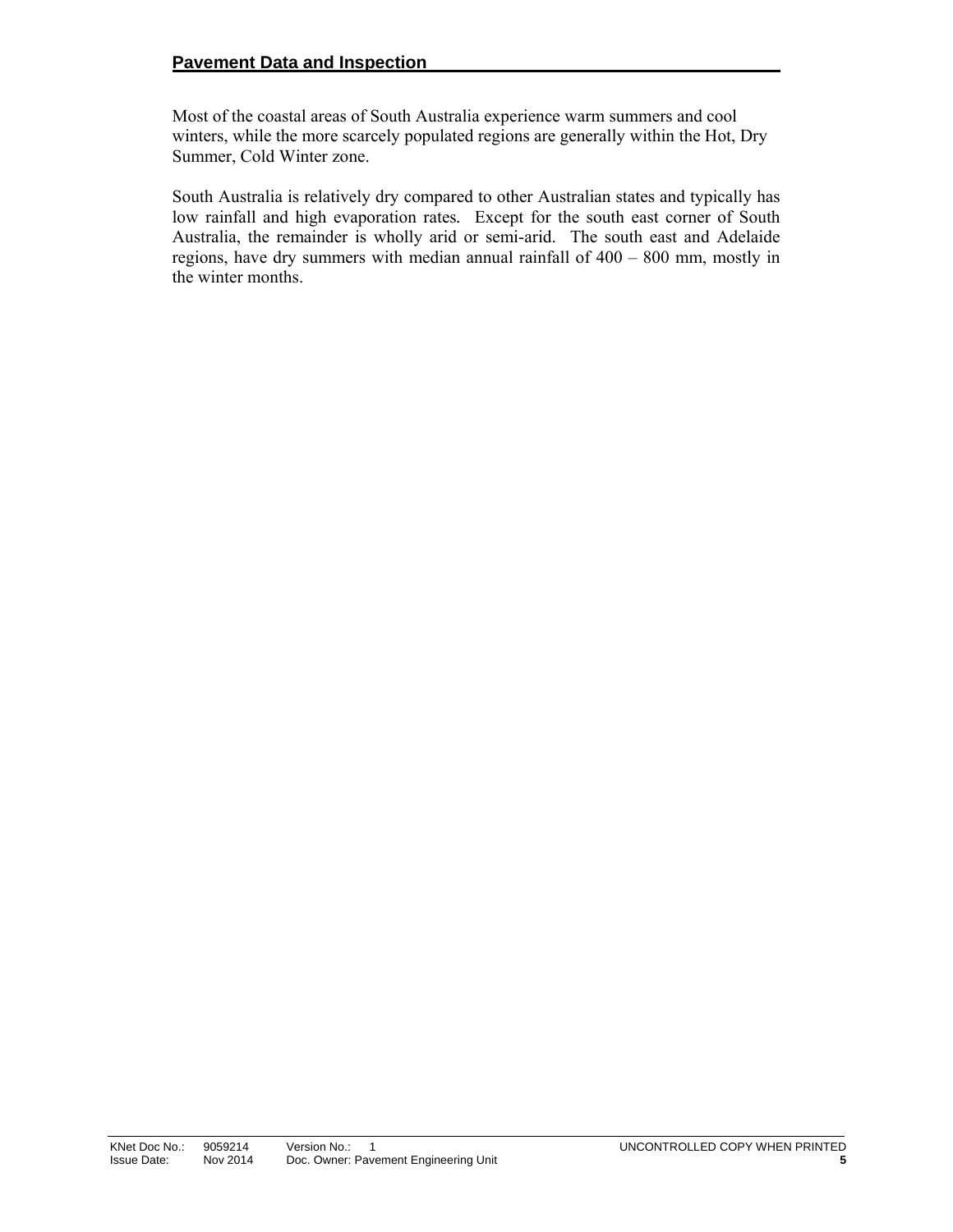# **4 INVESTIGATIVE TESTING**

### **4.7 Skid Resistance / Surface Texture**

#### *4.7.1 Skid Resistance and Texture Depth Data*

DPTI uses the Griptester to evaluate skid resistance. Parts 5F and 5G of the Austroads *Guide to Asset Management* describe the Griptester and its method of operation.

#### *4.7.2 Using Skid Resistance and Texture Depth Data*

DPTI recommended investigatory levels of skid resistance as measured with the Griptester are given in *Table 4.8*.

| <b>Road Situation</b>                                                                  | <b>Approximate Minimum</b><br>Grip No. | <b>Maximum Vehicle</b><br>Speed km/h |
|----------------------------------------------------------------------------------------|----------------------------------------|--------------------------------------|
| Difficult sites - steep grades, traffic light<br>approaches, tight bends, roundabouts. | $0.50 - 0.55$                          | 60-80                                |
| <b>Urban Arterial Roads</b>                                                            | 0.45                                   | 60                                   |
| <b>Rural Arterial Roads</b>                                                            | 0.45                                   | 110                                  |
| Urban/Lightly Trafficked                                                               | 0.40                                   | 60                                   |

#### **Table 4.8 Recommended investigatory skid resistance levels**

Note. The approximate conversion between British Pendulum No. and the Grip No. is Grip No. = 0.01x BP

Surface texture has an important effect on the friction available to high speed vehicles, particularly in wet conditions (Austroads 2005), and *Table 4.9* provides recommended investigatory levels. As the speed of a vehicle increases, it becomes more difficult to displace water from beneath the tyre until in the limiting case, the tyre hydroplanes and braking and directional control are completely lost.

The reduction in skid resistance resulting from increased speed on wet surfaces is minimised when there are good drainage paths for the water. These are normally provided by both the tyre tread pattern and the surface texture of the road.

#### **Table 4.9 Recommended investigatory surface texture levels**

| Road Type                                                                             | <b>Texture Depth in Wheelpath (mm)</b><br>(Sand Patch Equivalent) |
|---------------------------------------------------------------------------------------|-------------------------------------------------------------------|
| Freeways and other high class facilities with free-<br>flowing traffic conditions     | 0.4                                                               |
| Highways (>80 km/h)<br>Other main roads subject to stopping and turning<br>(<80 km/h) | 0.6                                                               |
| Other local roads (sealed)                                                            | 0.4                                                               |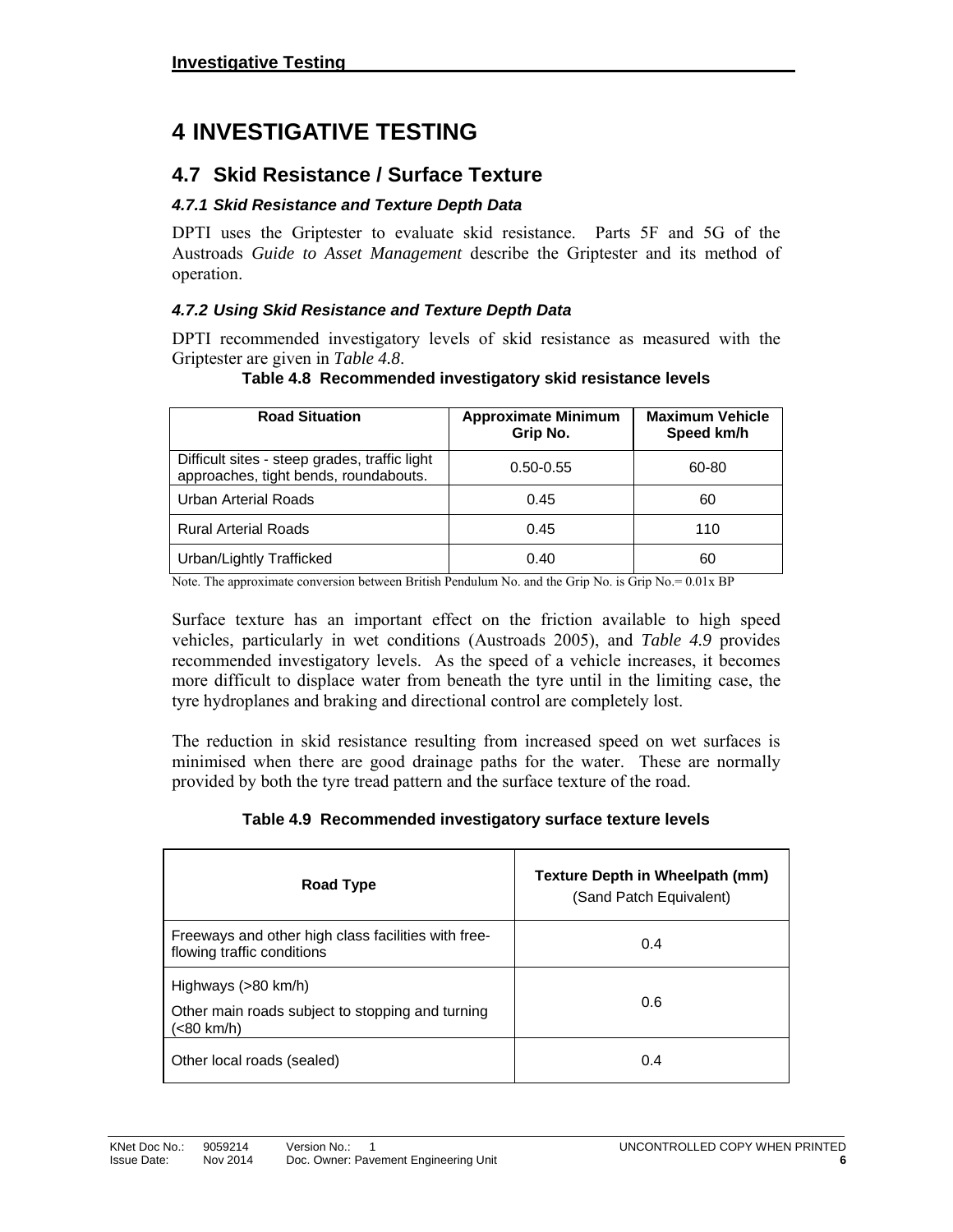### **4.8 Surface Deflection of Flexible Pavements**

#### *4.8.2 Methods of Testing*

The Deflectograph is usually the preferred method of deflection testing pavements that have been scheduled for periodic maintenance, as the data is cost-effectively collected at closely spaced intervals (about 4 m) along both wheel paths. However, the Falling Weight Deflectometer (FWD) may be more suitable in the following situations:

- Asphalt overlays for strengthening pavements with cemented materials or a design traffic loading exceeding  $10^7$  ESA are designed using the General Mechanistic Procedures (GMP). For these projects the Deflectograph can be used to provide comprehensive information about the distribution of pavement strength along the project. Further testing with the FWD could be undertaken at selected locations for use in back-analysis procedures to better understand the past performance and assist in the detailed design of strengthening treatments.
- Pavements with thick and stiff bound materials often produce very low Deflectograph deflections. FWD deflection testing at a higher contact stress of 1132 kPa (80 kN) in addition to the standard 566 kPa (40 kN) loading, may reduce deflection measurement errors and improve moduli estimates from back-analysis.
- Projects which are short in length or are difficult to access with the Deflectograph.
- Testing of unsealed pavements, including unsealed shoulders.

#### *4.8.3 Selection of Test Sites*

For projects where FWD deflections are not complemented by detailed Deflectograph data, the spacing of individual test sites is arranged so that the general variability or deflection trends can be identified. Typically for projects less than 2 km in length, FWD measurements are taken at 10 m spacings in the outer wheel path of each test lane. For projects greater than 2 lane km in length, the spacing of test points may be increased to  $20 - 50$  m. When testing undivided rural roads in both directions, consideration should be given to staggering the test locations.

### **4.10 Pavement Composition and Material Quality**

#### *4.10.1 Pavement Composition and Material Quality Data*

For existing asphalt surfaced pavements where the proposed treatment is an asphalt overlay or plane and reinstatement, the existing asphalt is usually cored at 250 m maximum spacing in the outer wheel path to determine the thickness and quality of the asphalt layers. In addition, one or two large diameter bore holes (eg 300mm) should be drilled through the full pavement depth (where there are no underground services) to confirm the existing pavement composition, enable sampling of pavement and subgrade materials for laboratory testing of gradings and soil constants, and for insitu subgrade strength testing by Dynamic Cone Penetrometer (DCP).

It is often useful to compare areas of sound and distressed pavement to determine whether variations in the pavement composition (e.g. layer thickness, quality of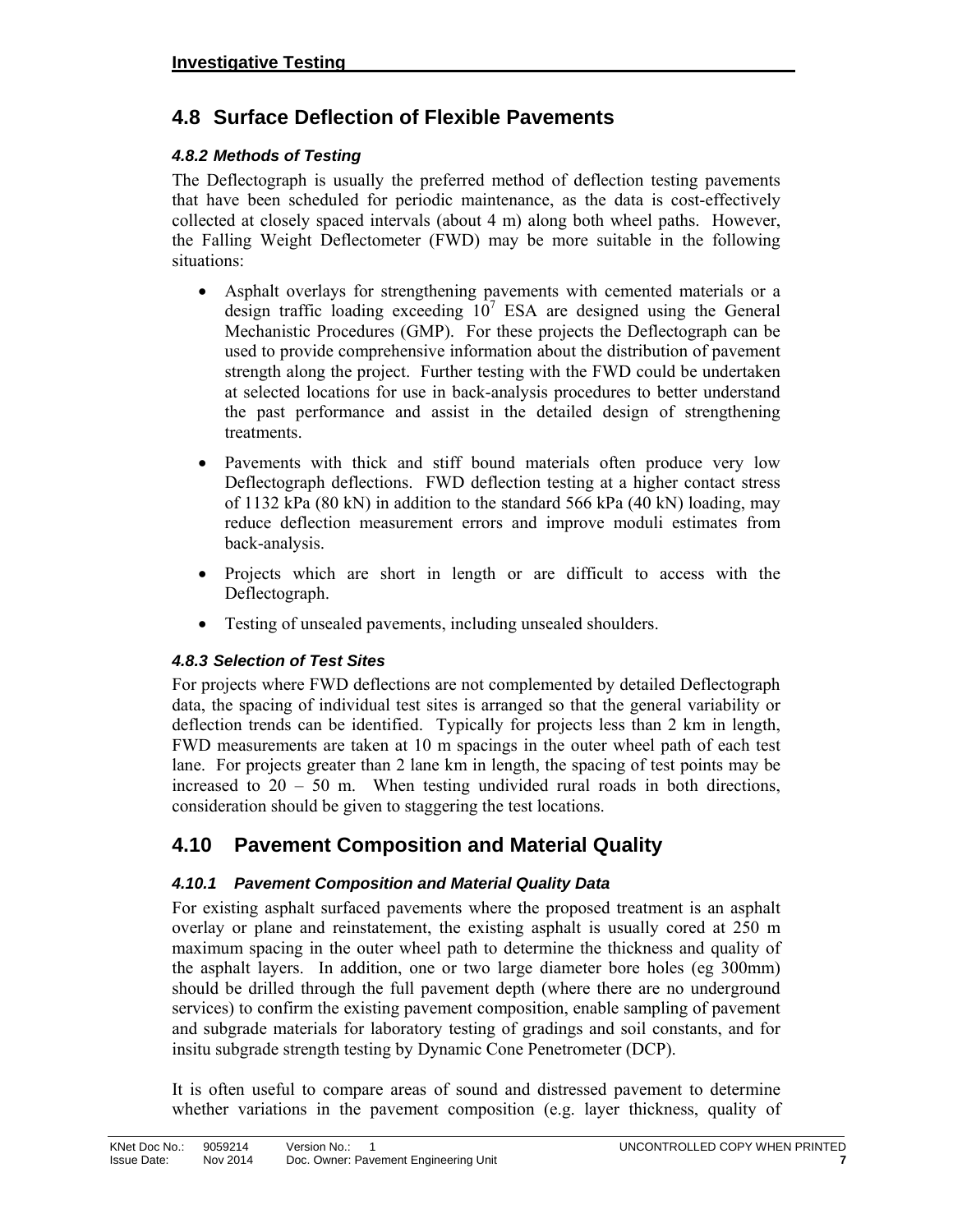pavement materials or subgrade conditions) have been the primary cause of the difference in performance.

For projects where insitu stabilisation is a treatment option requiring detailed design, more extensive pavement investigation and material sampling should be undertaken. Pits are commonly excavated at  $200 - 500$  m spacings to enable the determination of:

- type, thickness, quality, and variability of each pavement material;
- layers in which rutting and/or cracking is significant;
- other deficiencies or factors affecting structural performance;
- subgrade properties (moisture, gradings, soil constants, DCP strength);
- the laboratory mix design of the stabilisation treatment.

#### *4.10.3 Using Pavement Composition and Material Quality Data*

#### *Granular materials*

In assessing the quality of existing granular materials, laboratory test properties should be compared to the pavement material requirements of DPTI Master Specification for Roadworks Part 215.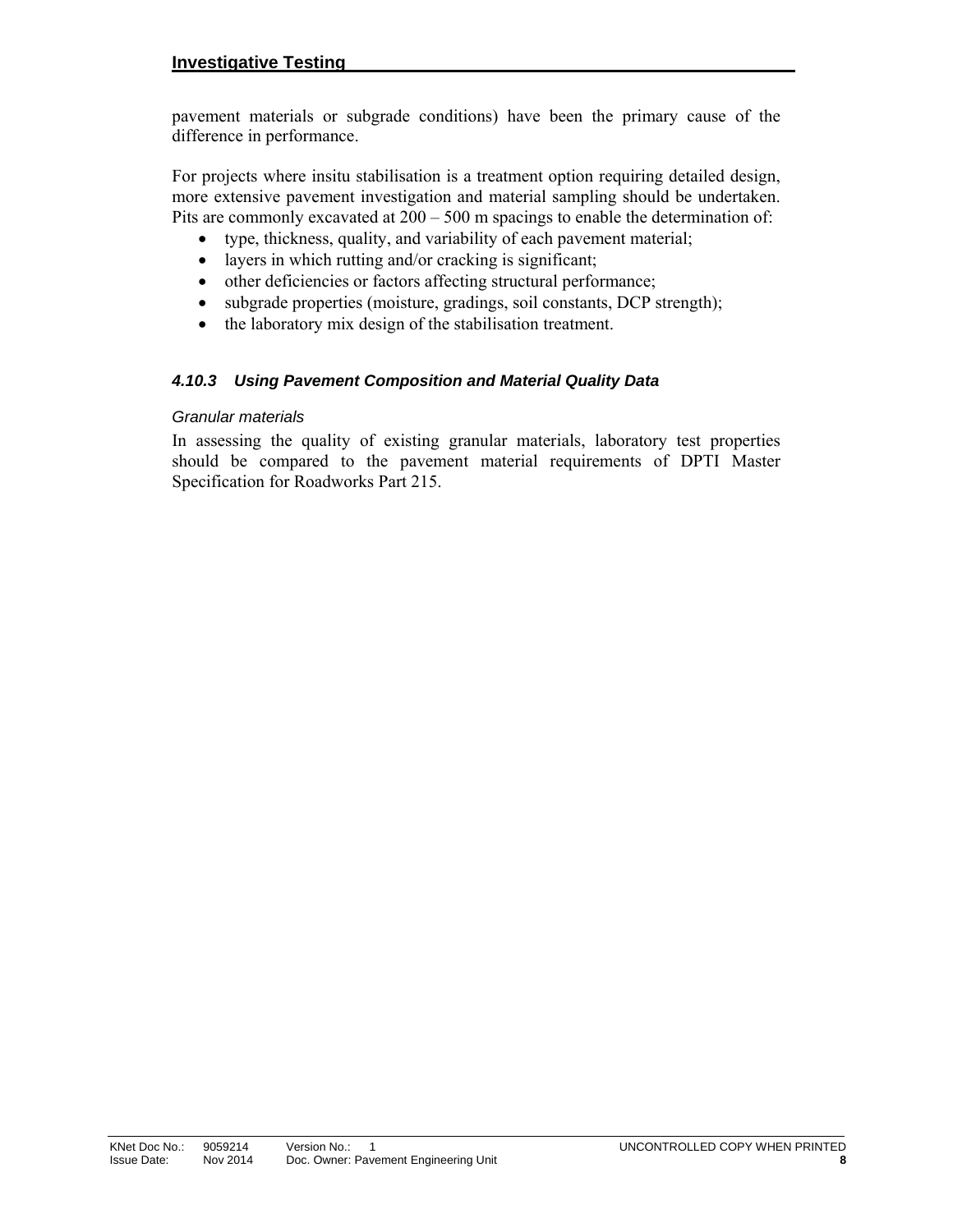# **5 SELECTION OF TREATMENTS**

# **5.2 Treatments to Improve Drainage**

#### *5.2.1 General*

Due to the relatively low rainfall and high evaporation rates in South Australia, subsurface drains are generally not provided for pavements except in areas where definite water seepage is identified. These situations include hillside cuttings and areas where the median or verge irrigation may lead to water ingressing the pavement.

Ground water site investigations should preferably be undertaken during the wetter months as these flows may be seasonal. Where the site investigation occurs outside the wettest period and seepage observations are inconclusive, sub-surface drains may need to be installed in some high risk areas as a precautionary measure.

# **5.3 Treatments for Flexible Pavements**

#### *5.3.2 Treatments for Surfacing Distress – Seals*

#### *Sprayed seals*

The selection of an appropriate sprayed seal as a rehabilitation treatment depends primarily on the traffic volume and composition, and the condition of the existing pavement (including strength, cracking, texture, site location).

Where the pavement is showing only age related signs of distress such as plucking or stripping of aggregate, a C170 binder may be adequate. However, over cracked pavements or in areas of high stress a polymer modified binder (PMB) may be needed. Guidance on the selection of the most appropriate PMB is provided in Austroads (2008) and Austroads (2009b).

If the purpose of a PMB is to minimise the occurrence of reflection cracking a minimum binder application rate of 1.6  $1/m^2$  is recommended. An aggregate size should be selected to achieve this while still providing adequate levels of texture. This may involve an iterative process using the Austroads seal design procedures (Austroads 2009b) to determine binder rates for various aggregate sizes.

For severely cracked pavements, particularly under heavy traffic (>15% HV) the use of a PMB alone may not be sufficient to waterproof the pavement. In these situations, a double (14/7 or 16/7) geotextile seal should be used, subject to the following conditions:

- They must not be placed in areas subject to high shear forces such as intersections, tight corners and steep climbing lanes.
- Application shall be restricted to the months of November to March inclusive.

Where a granular overlay is being constructed under traffic, it is usually not possible to prime and seal the pavement, and a primerseal would be required. It is advisable to leave cutback primerseals exposed for  $6 - 12$  months, ensuring they are trafficked for 3 months between October and March, before placing a sprayed seal or asphalt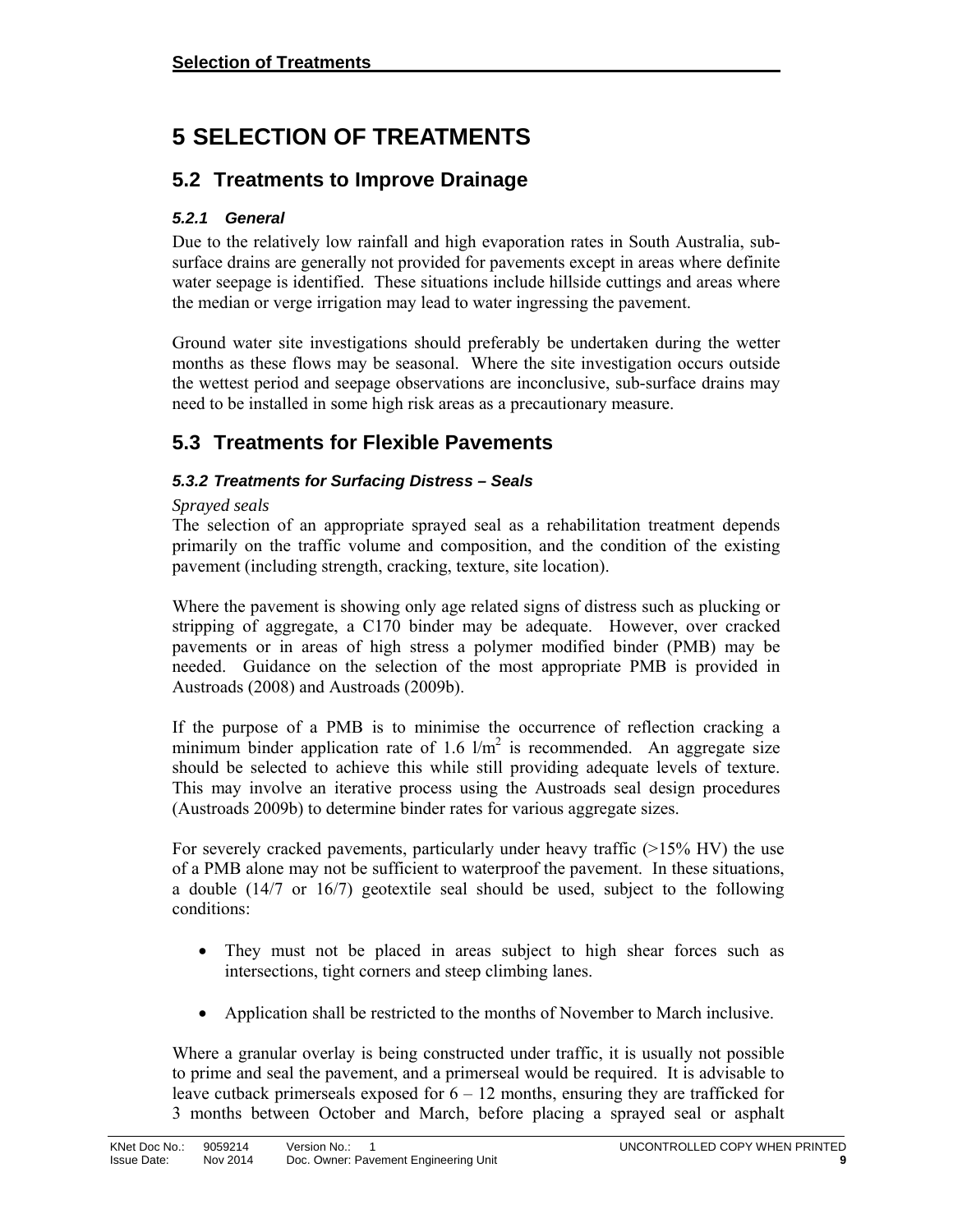surfacing less than 100 mm thick (refer Table 3.2 DPTI 2014). Where it is not feasible to comply with the above time constraints an emulsion primer binder may be used, in which case the final surfacing can be applied after the emulsion primerseal has been subjected to several weeks of trafficking in hot weather.

Further direction is provided in Sections 3.15 and 8.3.5 (DPTI 2014), the Guide to Pavement Technology Part 3 Pavement Surfacings (Austroads 2009a), Guide to Pavement Technology Part 4K Seals (Austroads 2009b), and the Sprayed Sealing Guide (Austroads 2004).

#### *SAM seal and SAMI treatment*

A strain alleviating membrane interlayer (SAMI), generally size 10 mm S25E, shall be applied on top of cemented material subbase layers under an asphalt base to inhibit reflection cracking. The thickness of a SAMI shall not be included in the design pavement thickness.

#### *5.3.4 Treatments for Surfacing Distress – Asphalt Works*

#### *Asphalt overlay*

*Table 5.7* provides guidance for the selection of asphalt surfacing types. *Table 5.9* lists the allowable range of layer thicknesses according to mix size.

Asphalt overlays in urban areas are typically 35 - 40 mm in thickness and normally require edge planing of the existing asphalt so that the subsequent overlay can be matched to the level of the concrete channel.

An A35P modified binder (and in some situations A10E or A15E) is generally used in these thin asphalt overlay resurfacings because of their superior performance compared to conventional binders.

#### *Open graded asphalt surfacing*

As indicated in *Table 5.7*, open graded asphalt (OGA) used by DPTI is required to include A15E (or A35P) binder to extend the service life and to enhance structural integrity and stone retention.

Since an OGA layer is not waterproof, a S25E  $(1.8 - 2.0 \frac{1}{m^2})$  SAMI or C170 sprayed seal is required under OGA surfacings.

In most situations OGA surfacings are terminated at the edge of the concrete channel and not extended to the kerb face. If minimising the edge drop is of high priority for the safety of cyclists etc, then edge planing of the existing asphalt to a depth of 10 mm prior to overlay is an acceptable option. The effect of the remaining level difference can be further reduced by "rolling over" the edge of the OGA overlay.

DPTI Master Specification for Roadworks Part 228 requires that OGA not be placed between April and October inclusive, because of the reduced initial skid resistance on freshly placed mixes.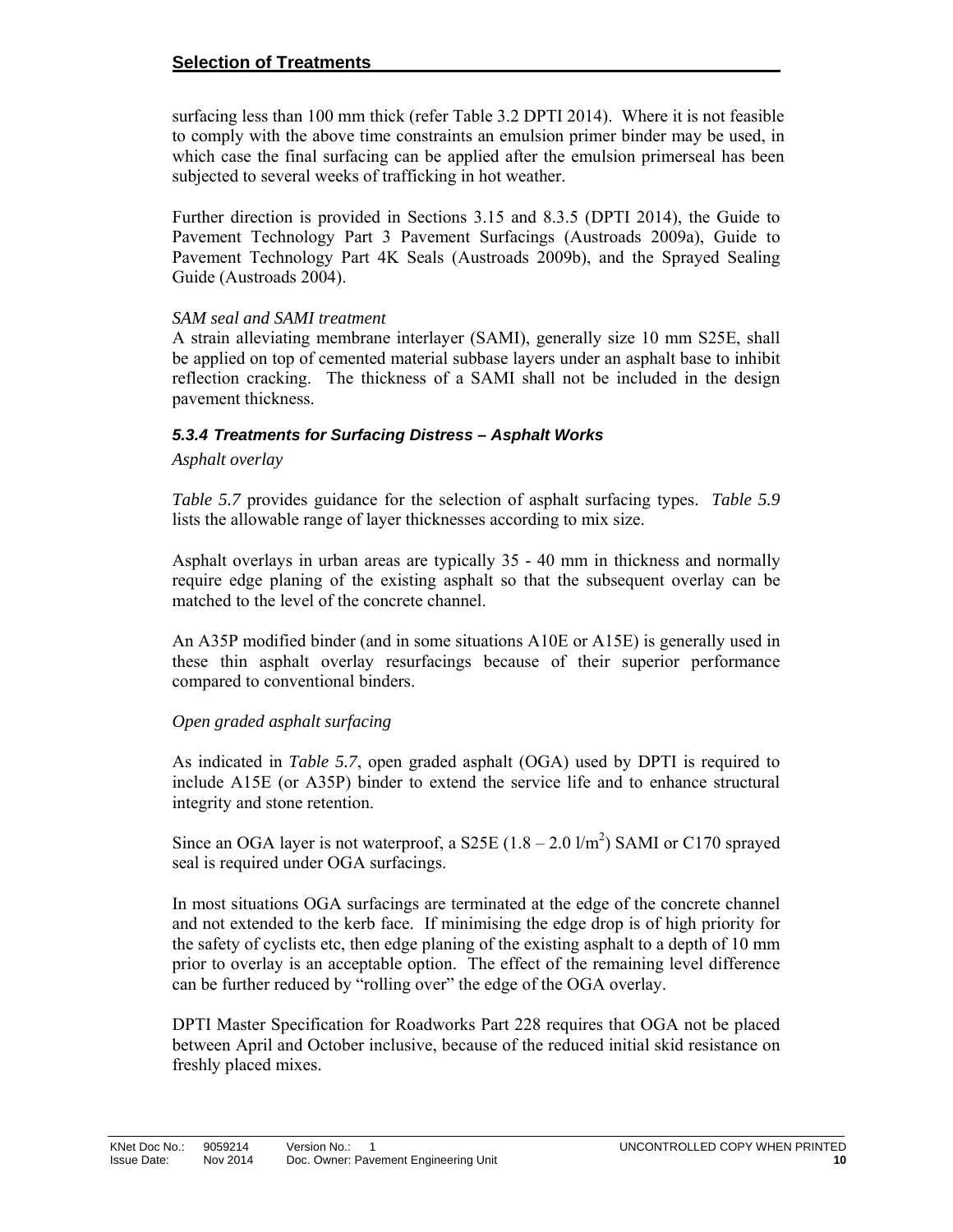|                                     | Course                         | <b>General Mix</b><br>Designation   | <b>Binder Class</b> | <b>Target Mix Design</b><br>Air Voids (%) | <b>Applications/Comments</b>                                                                                                                                                                                                            |
|-------------------------------------|--------------------------------|-------------------------------------|---------------------|-------------------------------------------|-----------------------------------------------------------------------------------------------------------------------------------------------------------------------------------------------------------------------------------------|
|                                     | Heavy Duty Wearing Course      | AC <sub>10</sub> H                  | A35P                | 4.5                                       | Heavy Vehicle route, significant grades, approaches to heavily<br>trafficked signalised Intersections (0-150m), Roundabouts, Bus<br>Lanes, Bus Stops.                                                                                   |
| Wearing                             |                                | AC <sub>10</sub> M                  | $A35P*$             | 4.5                                       | Other signalised and non signalised Intersections, mid block zones.                                                                                                                                                                     |
|                                     | Medium Duty Wearing Course     | <b>OG14</b>                         | A15E                | 20                                        | Non signalised Intersections, mid block zones, no high horizontal                                                                                                                                                                       |
|                                     |                                | SMA <sub>10</sub>                   | $A15E^{\dagger}$    | 3.5                                       | shear locations.                                                                                                                                                                                                                        |
| <b>Structural</b>                   | Modified Intermediate Course   | AC10M, AC14M,<br>AC <sub>14</sub> H | A35P*               | 4.5                                       | Heavy Vehicle route, significant grades, approaches to heavily<br>trafficked signalised Intersections, Roundabouts, Bus Lanes, Bus<br>Stops. AC10M required where wearing course delayed. AC14H for<br>special heavy duty applications. |
|                                     | lStandard Intermediate Course  | AC10M, AC14M,<br>AC14H              | C320                | 4.5                                       | Other Intersections, mid block zones. AC10M required where<br>wearing course delayed. AC14H for special heavy duty applications.                                                                                                        |
|                                     |                                | AC <sub>20</sub> M                  | C <sub>320</sub>    | 4.5                                       | Normal Works.                                                                                                                                                                                                                           |
|                                     | Base                           | AC14HB                              | C <sub>320</sub>    | 3.0                                       | Rarely used, high binder fatigue resistant layer for full depth asphalt<br>configurations.                                                                                                                                              |
|                                     | Medium Duty Thin Flexible      | SMA7                                | A15E <sup>T</sup>   | 3.5                                       | Texture, Noise Reduction, no high horizontal shear locations.                                                                                                                                                                           |
| <b>Special</b><br><b>Surfacings</b> |                                | OG10                                | A15E                | 20                                        | Texture, Noise & Spray Reduction, no high horizontal shear locations                                                                                                                                                                    |
|                                     | Footpaths, Bikeways,           | FineAC7L                            | $C170^{1}$          | 4.0                                       | Light maintenance vehicles, minimal heavy vehicles.                                                                                                                                                                                     |
|                                     | <b>Crossovers and Carparks</b> | FineAC10L                           | $C170^{1}$          | 4.0                                       | Medium to heavy maintenance vehicles, minimal heavy vehicles.                                                                                                                                                                           |

#### **Table 5.7 Guide to the Selection of Asphalt Types for Rehabilitation**

\* A15E may also be approved. † A35P may also be approved

‡ C320 may also be approved.

Note: DPTI asphalt mix size designations are based on ensuring there is 10% of this nominal size material within the mix. (e.g. AC10 has a minimum 10% material retained on 9.5 mm sieve and AC20 has minimum 10% retained on 19mm sieve etc.) These may be coarser than other typical interstate mixes.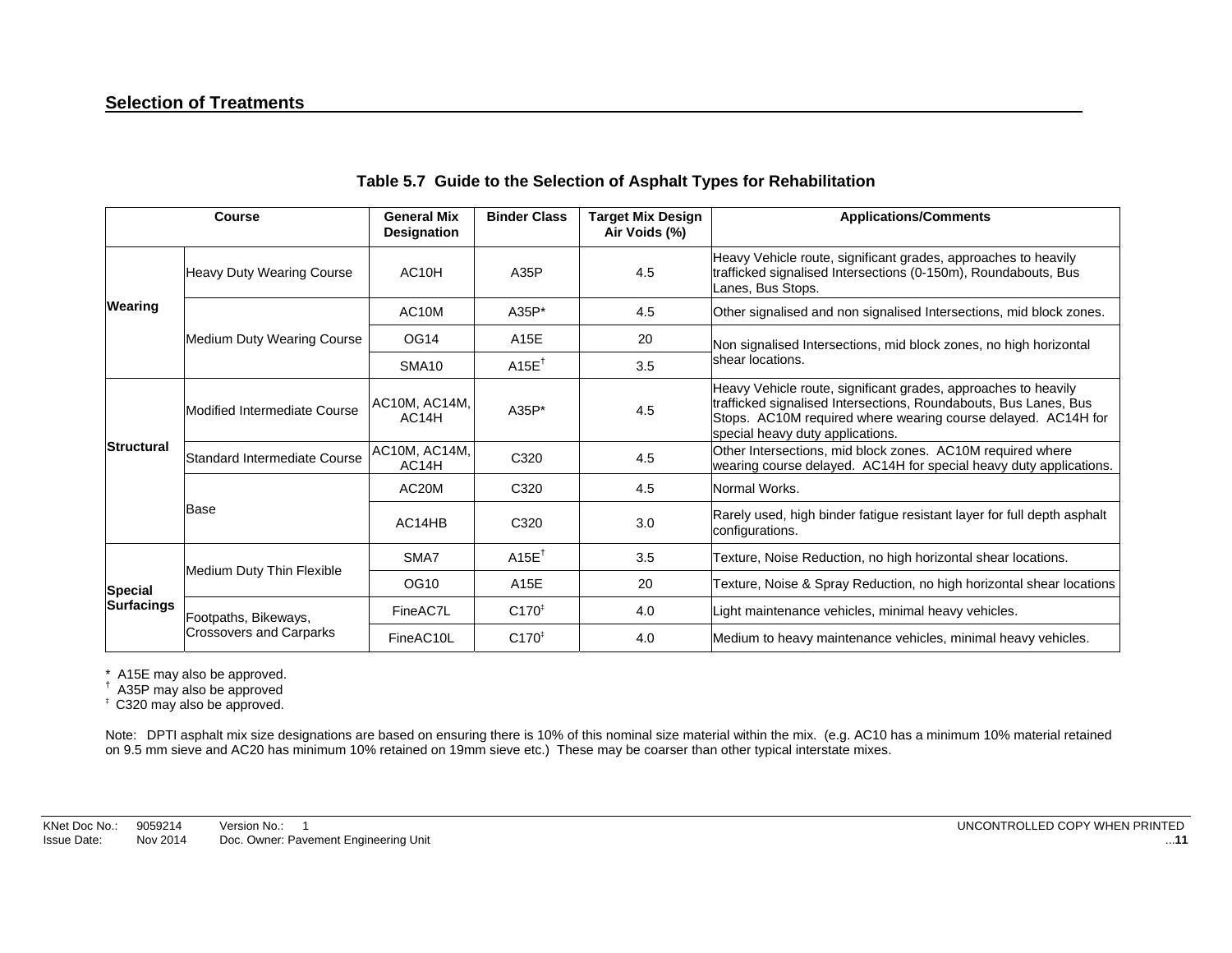#### **Selection of Treatments**

#### *Stone mastic asphalt*

Generally size 10 mm stone mastic asphalt (SMA) is used as a surfacing layer, of 35 or 40 mm thickness, and incorporating A35P binder.

To inhibit ingress of surface water to the pavement, a size 7 or 10 mm sprayed seal or SAMI is usually required under SMA surfacings.

DPTI Master Specification for Roadworks Part 228 requires that SMA not be placed between April and October inclusive, because of the reduced initial skid resistance on freshly placed mixes.

#### *Ultra thin asphalt surfacings*

Ultra thin surfaces are generally only used by DPTI on lightly to moderately trafficked roads (of less than  $5 \times 10^6$  ESA) that are determined to be structurally adequate for the expected future traffic loadings.

#### *5.3.6 Treatments for Strengthening Pavements*

#### *Heavy patching*

The thickness design of heavy asphalt patching or plane and reinstatement  $(P\&R)$  of flexible pavements is described in Section 6.7 of the Supplement.

The minimum width of heavy patching is generally 2.8m to allow the asphalt paver onto the planed surface. It is usual to extend patching to the full lane width so that construction joints can be placed on lane lines away from wheelpaths. Unmarked parking areas within wide kerbside lanes are often excluded because of the reduced loadings. Narrow patching such as half lane widths are acceptable when planing depths are less than 80mm (preferably about 50mm) and the paver can straddle the shallow excavation while placing the asphalt reinstatement.

The minimum practical length of asphalt reinstatement is 5m. A prime or heavy tack coat should be applied to all horizontal and vertical faces of the excavation to provide good bonding.

#### *Granular overlay*

#### Availability of materials

A simplified surface rock map of South Australia is illustrated in *Figure 5.16*. It is apparent that hard rock sources are very limited in extent. Igneous rocks occur in some small outcrops in the central and far north-west of the state. Basalt is quarried near Mt Gambier. Metamorphic hard rocks are to be found on the Eyre Peninsula and in the Mt Lofty/Flinders Ranges. Otherwise sedimentary and superficial surface materials cover the state. Calcretes, with or without processing, are extensively used and perform satisfactorily on lightly to moderately trafficked roads. In outback areas a wide range of local materials are utilised including high gypsum content rubbles, shales, tableland stone, iron pan, river gravel and clays.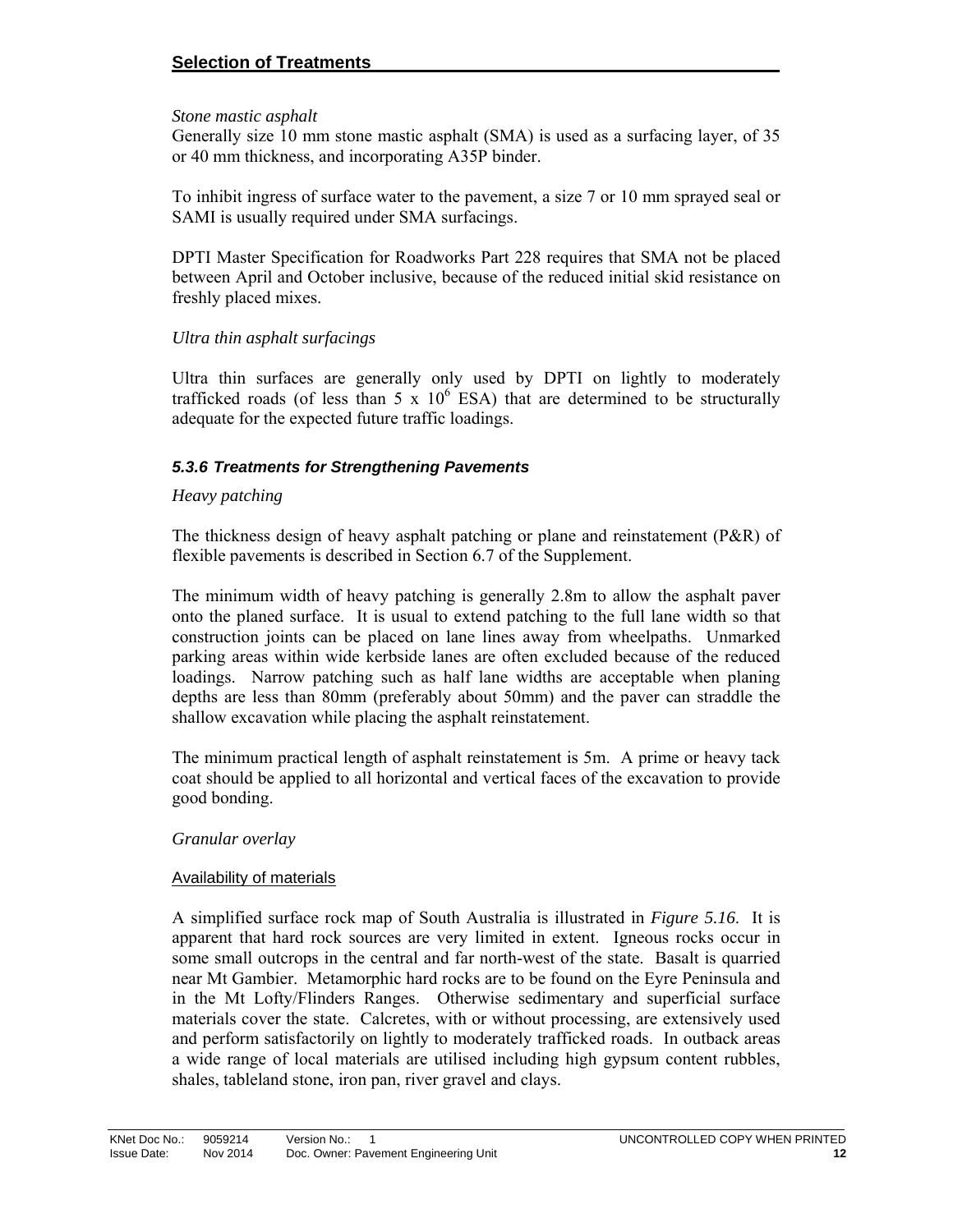Further details on material availability can be found in Robinson, Oppy and Giummarra (1999), or on geological maps from Primary Industries & Resources SA.

#### Standard granular materials

The quality and strength characteristics required of granular materials depends upon the following factors and their interactions:

- traffic (volume, axle group types and loads)
- climate
- pavement configuration and drainage
- subgrade



**Figure 5.16 Simplified surface rocks map of SA (Robinson, Oppy and Giummarra, 1999)** 

Lightly traffic roads in dry environments can more successfully use lower quality granular materials than roads with higher traffic loadings in wet environments.

DPTI Master Specification for Roadworks Part 215 details requirements for standard granular materials comprising crushed quarry products, natural gravel, sand and recycled pavement materials. These specifications include the range of products that meet traditional grading based manufacturing tolerances, as well as those that use performance based mix design limits to deliver the required stiffness, shear strength and deformation resistance properties.

Specifications for higher standard Quarried Pavement Materials have recently been developed for the construction of very heavily trafficked unbound granular pavements with thin surfacings, and are designated PM1A or PM1B heavy duty materials. They provide improved stability and workability, are compacted to 100% Modified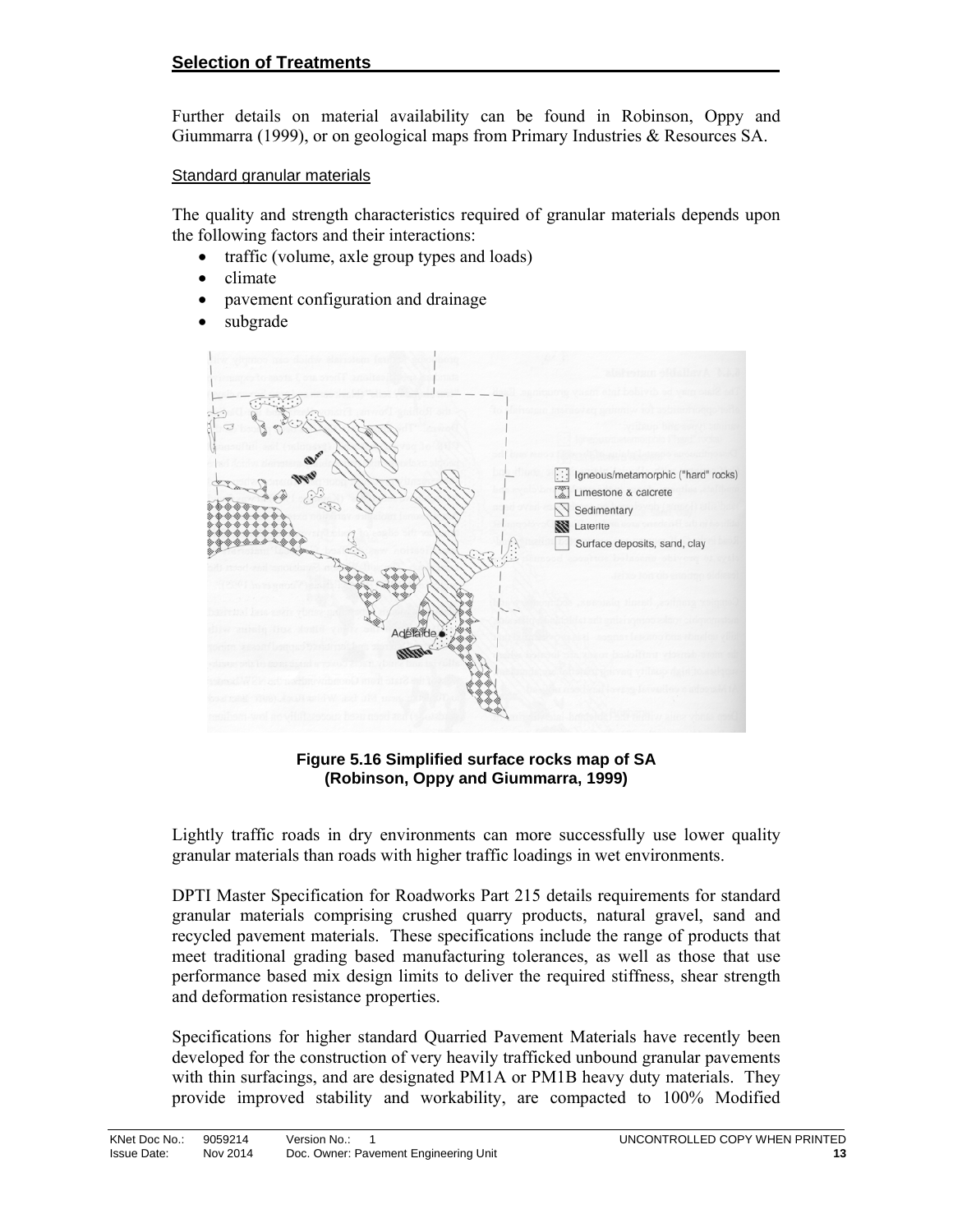#### **Selection of Treatments**

Maximum Dry Density, dried back to no greater than 60% Optimum Moisture Content, and are placed in layers not exceeding 125mm thickness. However, as their availability is limited, project specific assessment is required.

The general DPTI pavement material types suitable for granular overlays are summarised in *Table 5.8*. Size 40 mm materials are unsuitable as base layers as they tend to segregate during placement and do not provide adequate surface tightness and finish.

| <b>Material Type/Class</b>        | <b>Source</b> | Size (mm) | <b>Primary Usage</b>         |
|-----------------------------------|---------------|-----------|------------------------------|
| PM1A*, PM1B*, or PM1 <sup>†</sup> | Quarried      | 20        |                              |
| (Class 1)                         |               | 30        | <b>Granular Overlay</b>      |
| $PM1^{\dagger}$ (Class 1)         | Recycled      | 20        | Base Layer                   |
|                                   |               | 30        |                              |
|                                   | Quarried      | 20        |                              |
| $PM2^{\dagger}$ (Class 2)         |               | 30        | Sealed or Unsealed Shoulders |
|                                   |               | 40        |                              |

**Table 5.8 Granular Overlay Material Types** 

\* heavy duty pavement materials use only a grading based specification

† grading based or mix design specifications

Note: Recycled, heavy duty and mix design products require project-specific consideration and DPTI approval.

#### Non-standard granular materials

Marginal or non-standard granular materials should only be used after consideration of:

- the documented performance history of the proposed material
- costs relative to standard materials
- $\bullet$  the predicted traffic loading
- the climate at the site
- the moisture sensitivity of the subgrade
- the quality and uniformity of the materials as shown by laboratory testing
- consequences of poor performance
- suitability and cost-effectiveness of mechanical or chemical stabilisation

These materials commonly have lower moduli than standard granular materials, so greater thickness is required to reduce the stresses/strains on the subgrade. However, it is not always possible to obtain equivalent performance by using thicker layers of non-standard materials.

Thicker pavement layers for lower moduli materials may result in the same subgrade strain as for thinner layers of standard materials; thus the extent of rutting of the subgrade is similar. However, the use of the non-standard materials may result in inferior performance due to deformation within the pavement layers under traffic loading leading to rutting and early pavement distress. The use of repeated load triaxial testing to provide the values for modulus and permanent deformation will assist in predicting the performance of non-standard materials compared to standard materials. Specialist advice should be sought in undertaking such evaluations.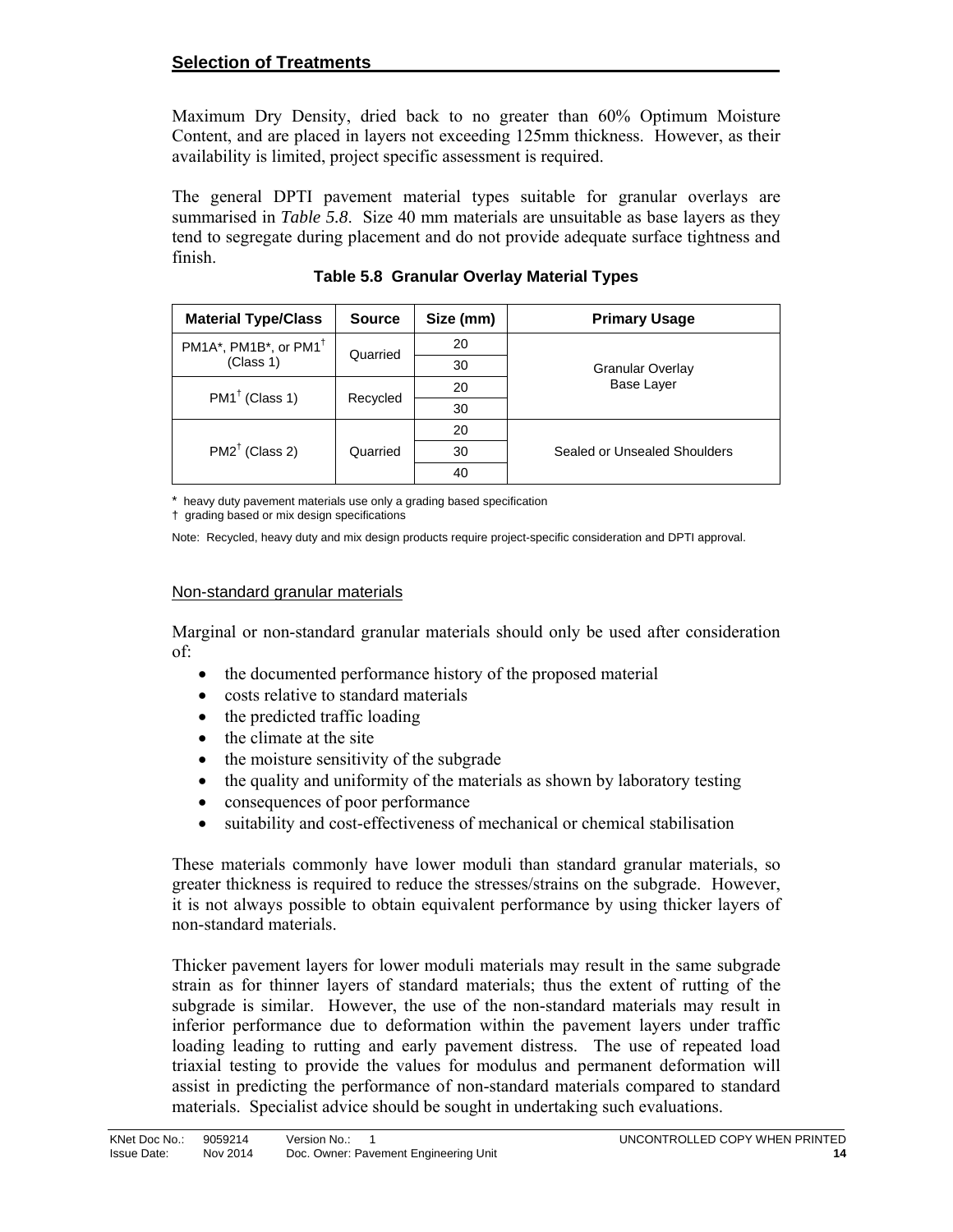#### *5.3.7 In Situ Stabilisation of Granular Pavements*

#### *General*

The key considerations in a pavement investigation where insitu stabilisation is being considered as a rehabilitation option include:

- The appropriateness of insitu stabilisation in terms of suitability of the construction process e.g. use of heavy vibratory rollers in residential streets may induce vibration damage to dwellings, or the use of quicklime in this situation could be extremely hazardous to residents.
- The thickness, quality, type, uniformity and moisture content of the existing pavement materials to be stabilised e.g. large hard stones may cause significant wear on recycling equipment, poor mixing, compaction and finish.
- The strength and variability of existing subgrade support and the ability to withstand compaction of the stabilised pavement layer should be assessed by deflection testing or direct measurement.
- The presence and extent of asphalt or cement treated patches and other nonuniform material.
- The presence and depth of any rock bars, public utilities and culverts.
- The presence of deep patches which may slow the recycling machine and introduce wet material into the process.
- Likely traffic loads and volumes.

If stabilisation is a preferred option for pavement rehabilitation, the following should be considered in selecting the stabilisation type:

- Suitability of the insitu material to the stabilisation process in terms of quantity of oversize material, whether subgrade material will be incorporated into the pavement, the requirement for additional granular material and where it will be sourced, and the change in material grading due to aggregate breakdown or layer mixing.
- Future maintenance and rehabilitation implications of bound pavement in terms of re-stabilisation or overlay.
- Logistics and costs of binder delivery to remote locations.
- Sensitivity of stabilisation treatment performance to the support provided by the underlying pavement layers and subgrade.
- Sensitivity of stabilisation treatment performance to variations in depth of stabilisation.
- Seasonal effects on binders, such as slow setting cementitious binders that require a minimum air temperature of 20ºC to effect hydration.
- Opportunities for staged construction e.g. using an interim granular overlay for the first 5-10 years of the design period followed by insitu stabilisation to provide satisfactory service over the remainder of the design period.

#### *5.3.9 Cement and Cementitious Stabilisation*

Laboratory testing of stabilised materials is undertaken to evaluate the compatibility and suitability of the binder in relation to the parent pavement material. Testing is generally used to characterise the material over a range of selected binders and or binder quantities. A detailed description of binder selection and mix design is presented in Austroads (2006).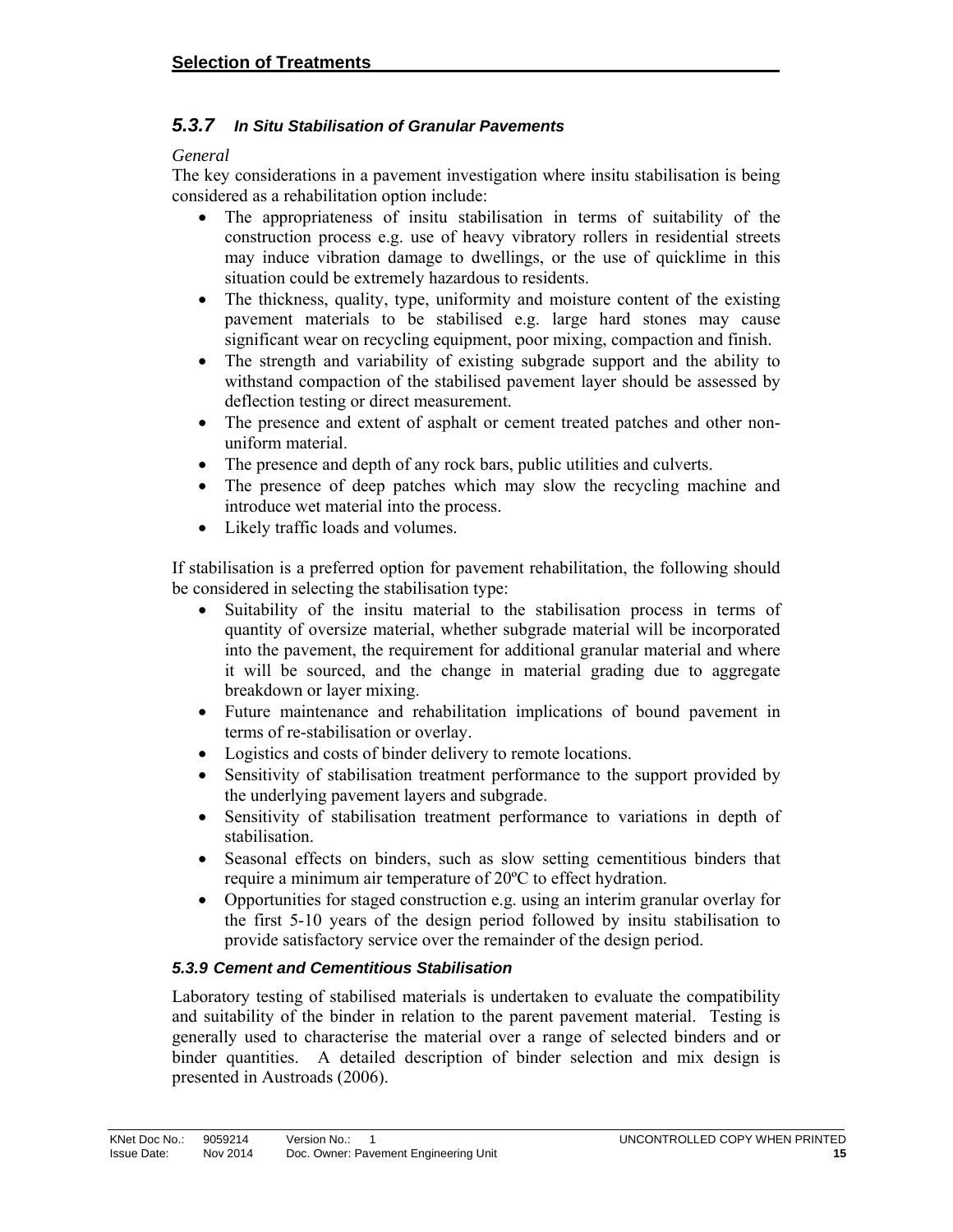#### **Selection of Treatments**

To produce a cementitiously bound material suitable for insitu stabilisation of moderate to heavily trafficked roads, the binder content should be selected such that the minimum Unconfined Compressive Strength (UCS) is 5 MPa at 28 days. Where thin bituminous surfacings are used, a minimum 5% by mass cementitious binder is also required to ensure durability.

Finely graded gravels, clayey gravels, silty sands (>50% passing 0.425 mm sieve) and other materials which do not achieve significant particle interlock are not included in the definition of cemented materials as their fatigue performance would be variable and unpredictable.

The achievement of the specified compaction of cemented materials is essential for the development of the modulus and fatigue characteristics assumed in the design. The lower part of the cemented course is particularly critical as this is the zone in which maximum tensile strains occur. The requirement for adequate compaction limits the maximum layer thickness in these materials.

For single layer construction on heavily trafficked roads the maximum single layer thickness is 360 mm. The ability to obtain the required field density within the operating constraints of the construction equipment in urban areas (e.g. vibration) may reduce this maximum thickness for some projects.

Thickness design procedures as described in Section 7.4.

#### *5.3.10 Lime Stabilisation*

Lime stabilisation of subgrades is not a common DPTI rehabilitation treatment as there are usually a number of practical construction difficulties associated with the removal of existing pavement materials before stabilisation.

If lime stabilisation of subgrades is an option being considered for widenings or reconstruction, guidance on the thickness design of this treatment is provided in DPTI (2014).

#### *5.3.11 Bitumen Stabilisation*

#### *Foamed bitumen*

Laboratory testing of stabilised materials is undertaken to evaluate the compatibility and suitability of the binder in relation to the parent pavement material. Testing is generally used to characterise the material at various bitumen and supplementary binder (preferably lime) contents.

A detailed description of binder selection and mix design is presented in Austroads (2006). Samples are prepared using 80 cycles Gyropac at 70% OMC to determine the initial, cured, and soaked indirect tensile resilient modulus values, and the Relative Density requirements for construction assurance.

To produce a bituminous bound material suitable for the insitu stabilisation of moderate to heavily trafficked roads, the binder content should be selected such that:

• the initial modulus, uncured and tested after compaction, exceeds 700 MPa;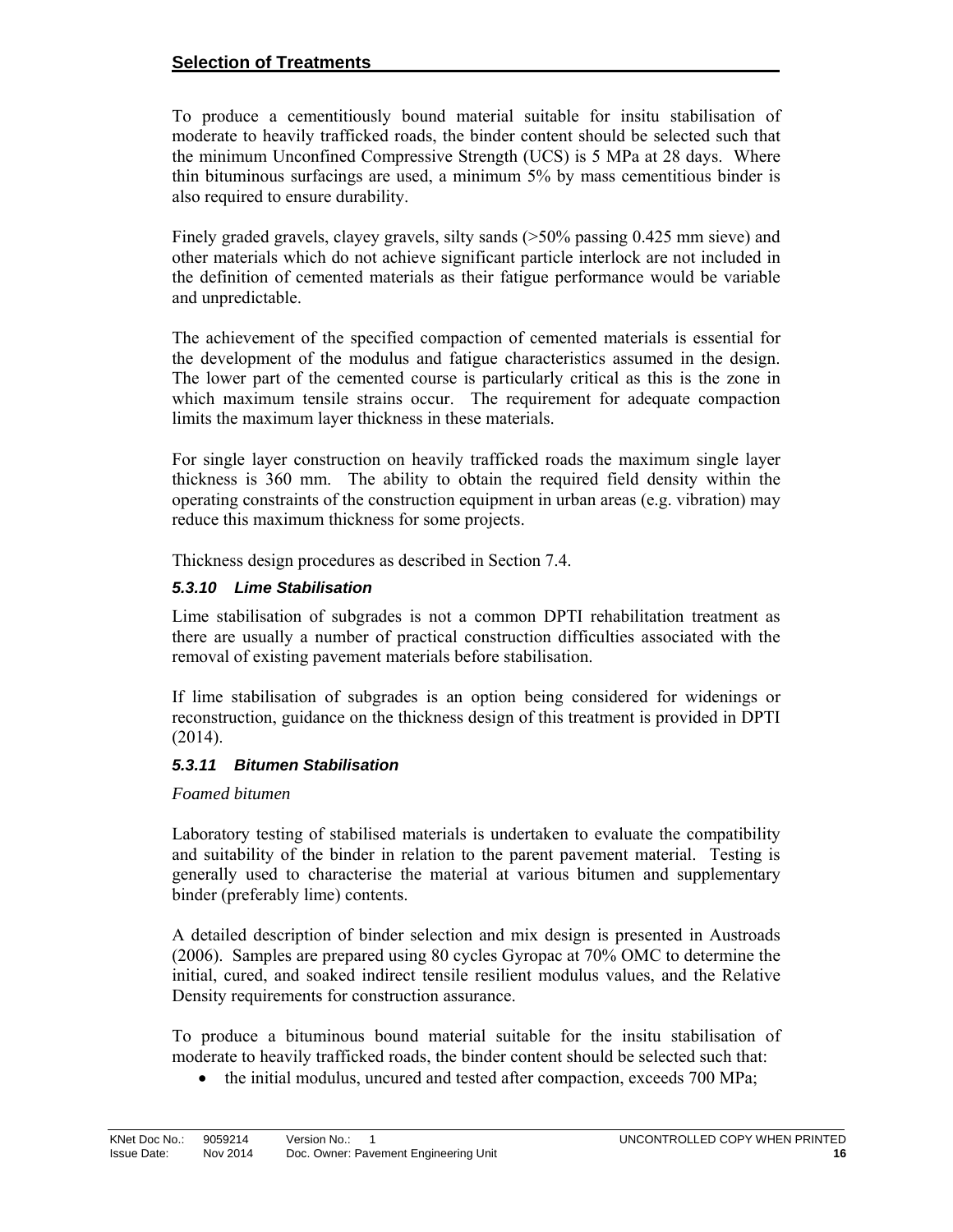- $\bullet$  the modulus  $M_{\text{wet}}$  after soaking in water for 24 hours or in a vacuum chamber for 10minutes, is 1500 MPa or more;
- the ratio of the wet to dry modulus ( $M_{wet}/M_{dry}$ )  $\geq 0.5$ , where  $M_{dry}$  is the oven cured modulus ( $60^{\circ}$ C for 3 days), and
- $\bullet$  there is a minimum 3% by mass of bitumen.

Finely graded gravels, clayey gravels, silty sands (>50% passing 0.425 mm sieve) and other materials that do not achieve significant particle interlock are not included in the definition of bituminous bound materials as their fatigue performance would be variable and unpredictable. Recommended particle size distribution limits are provided in Austroads (2006) Table 5.4.

Thickness design procedures are described in Section 7.5.

# **5.5 Design and Construction Considerations**

#### *5.5.4 New Pavement Abutting an Existing Pavement*

In flexible pavements, construction joints introduce layer discontinuities and zones of structural weakness to the pavement. Hence longitudinal construction joints between the existing pavement and the widening should not be placed in the wheel paths, but on the lane lines or at the lane mid point. In some cases this may require the existing pavement to be trimmed back to coincide with these more lightly loaded locations, increasing the width of new work. Longitudinal reinforcement of asphalt surfacings with multilaminate tape, or paving fabric for sprayed seals, should be considered.

#### *5.5.5 Shoulder Sealing*

Shoulders provide structural support to the pavement edge. If not designed and constructed using the adjacent pavement composition, the functional purpose of the shoulder needs to be carefully considered so that appropriate materials and thicknesses are used. This is particularly important where the shoulder is sealed and may be used as a heavy vehicle climbing lane, for parking of vehicles or may be frequently trafficked on the inside edge of curves etc.

Shoulder sealing should be undertaken in accordance with the route strategy for the road. Where permeable shoulder materials are used it is good practice to seal the full shoulder width on the high side of superelevated curves and one-way crossfalls to minimise moisture ingress to the pavement.

For construction of sealed shoulders, the minimum total thickness of shoulder material shall be not less than that obtained from Figure 8.4 of the *Guide to Pavement Technology Part 2 Pavement Structural Design* (Austroads 2012) using a design traffic value for the shoulders of 2%-5% of the pavement design traffic value, as appropriate. Where the sealed shoulder is full lane width, an emergency stopping lane, or is likely to be frequently trafficked, up to 100% of the design traffic should be adopted. FWD deflection testing of unsealed shoulders may also be used to assess whether the shoulder needs strengthening prior to sealing.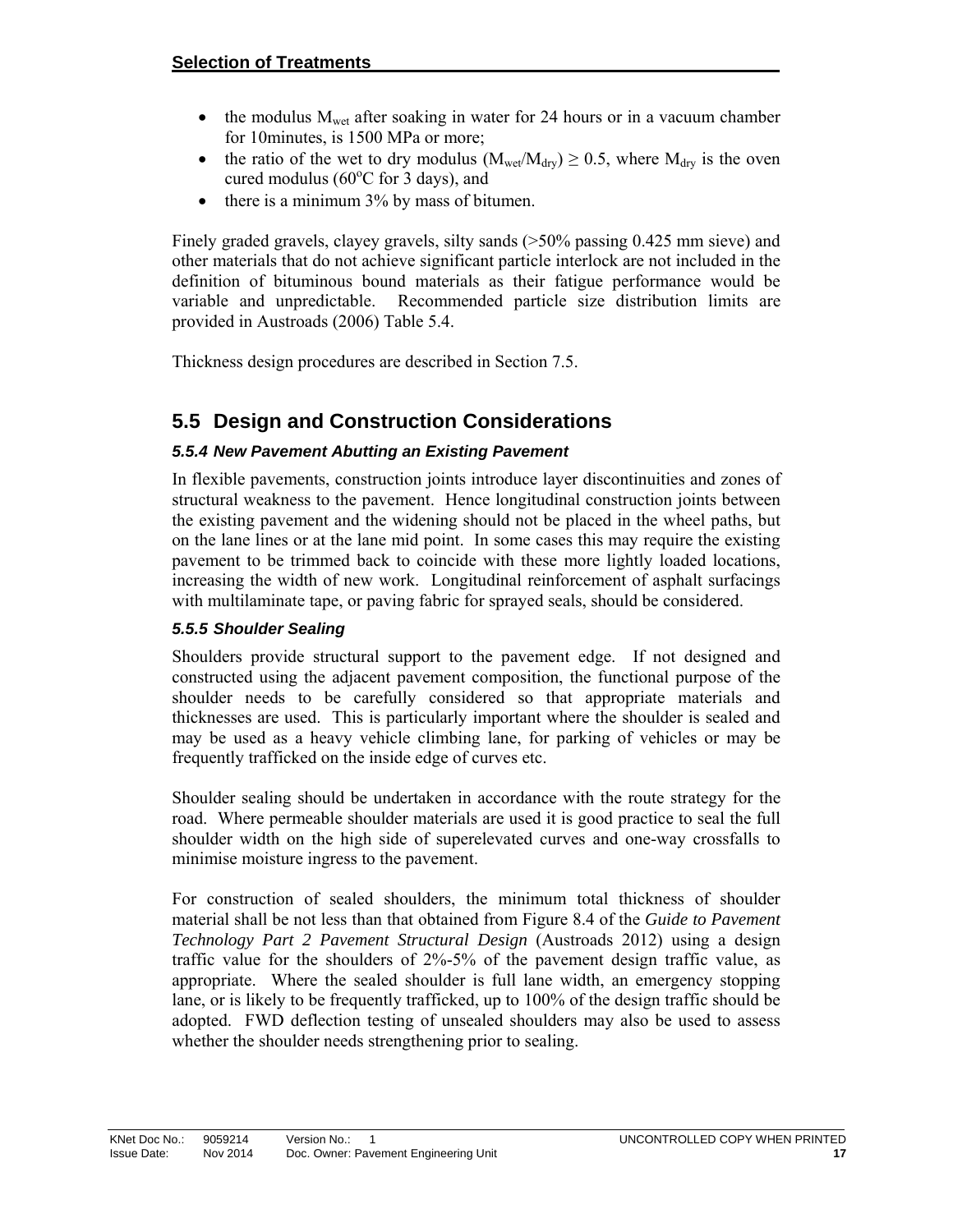#### *5.5.8 Risk, Design Sensitivity, Construction Tolerances and Degree of Control*

In selecting treatments, careful consideration needs to be given to the risks of premature distress of the various options. This is a critical concern for:

- roads of strategic importance; and
- roads where there are no alternative routes to divert traffic during lane closures for maintenance (e.g. roundabouts, overpasses, tunnels etc).

Issues related to the risk of developing premature distress include:

Granular overlays

- Ability to construct the overlay under traffic.
- Potential for material to breakdown under repeated reworking and reshaping due to trafficking prior to sealing.
- Availability of suitable base materials for the anticipated traffic loading.
- The use of primerseals rather than prime and seal when sealing under traffic.

Modification of existing granular materials

- For low dosage cementitious binders, the difficulty in preventing the formation of bound materials with unsatisfactory fatigue performance.
- Where chemical binders (other than cementitious or bituminous products) are used to modify granular materials, the performance risks relating to uncertainty in the mix and thickness design procedures are usually higher. Field trials are often required to provide adequate information on treatment performance.

Cementitious stabilisation

- Uniformity of binder spread rates, mixing uniformity (with depth), and deep compaction for single layers in excess of 250 mm thickness.
- For multi-lift stabilisation, development of debonding between cemented layers leading to structural distress.
- Uncertainty about minimum surfacing requirements to inhibit erosion at construction joints and shrinkage cracks.
- For heavily trafficked roads, the rate of distress progression after structural failure and the high cost of remediation.

Foamed bitumen stabilisation

- Limited experience in the use of mix and thickness design procedures, requiring further refinement and performance review of the technology.
- Uniformity of binder application rates and compaction/density profile of single layers in excess of 250 mm thickness.
- Flushing of sprayed seals due to migration of the binder to the surface under trafficking.

#### *5.5.10 Pavement Layering Considerations*

The number and thickness of pavement layers shall comply with DPTI Master Specification for Roadworks, construction practicalities and minimum performance requirements.

The following pavement layer thickness constraints also apply:

a) All layer thicknesses shall conform to *Table 5.9*.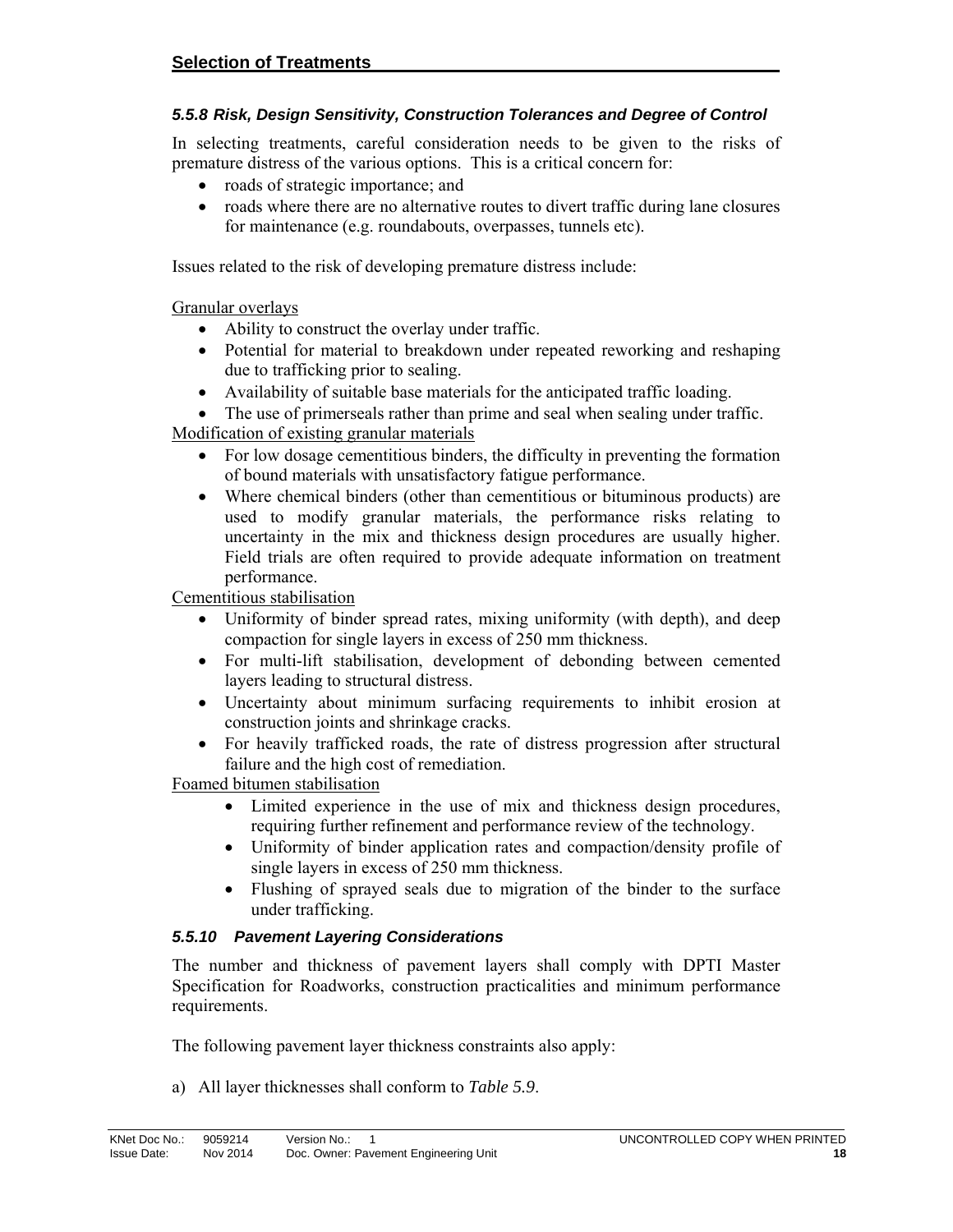- b) A minimum total thickness of 75 mm of asphalt placed in two layers is required over unbound granular material, except for rural intersections where single aphalt layers may be used over sprayed seals to withstand localised high horizontal shear stresses.
- c) A minimum total thickness equivalent to  $100 175$  mm asphalt is required over cemented subbase (refer Section 3.7 DPTI 2014).
- d) A minimum 35 mm thickness of asphalt wearing course shall be provided.
- e) DPTI Master Specification for Roadworks Part 227 includes Type AC14HB, which has lower air voids and additional binder to provide improved fatigue resistance. To inhibit rutting of these mixes, a minimum thickness of cover of 125 mm of dense-graded asphalt is required.
- f) At least three asphalt layers should be used where the total asphalt thickness exceeds 120mm, and preferably four layers when greater than 220mm, to provide better riding surfaces.
- g) If possible, the lowest layer of asphalt of a full-depth asphalt pavement should be at least 75 mm thick to reduce the construction stresses on the subgrade and limit damage to the asphalt due to construction traffic, while still achieving the minimum specified standard of compaction.
- h) Consecutive asphalt layers should generally differ by not more than one mix size.

| <b>Material</b>                                            | <b>Mix Size</b><br>(mm) | <b>Layer Thickness</b><br>Range<br>(mm) | <b>Typical As</b><br><b>Constructed</b><br>Thickness (mm) |
|------------------------------------------------------------|-------------------------|-----------------------------------------|-----------------------------------------------------------|
| Asphalt                                                    | 7                       | 20-35                                   | 25                                                        |
|                                                            | 10                      | $25 - 50$                               | 35 or 40                                                  |
|                                                            | 14                      | $35 - 80$                               | 50-65                                                     |
|                                                            | 20                      | 50-110                                  | 75-90                                                     |
|                                                            | 28                      | 70-150                                  |                                                           |
| Unbound granular                                           | 20                      | $80* - 175$                             | 125                                                       |
|                                                            | 30                      | $90* - 175$                             | 150                                                       |
| Plant mixed cement stabilised<br>single layer construction | All sizes               | $125 - 200^{\dagger}$                   | 150 - 200                                                 |
| Insitu stabilised single<br>layer construction             | All sizes               | $200 - 360$                             | $250 - 360$                                               |

**Table 5.9 Pavement layer thicknesses** 

\* For layer thicknesses less than 100 mm, the top of existing base is mixed with the new granular material to provide a minimum 100 mm thickness to compact.

† Consider also minimum thickness necessary to inhibit damage during construction as discussed in Section 3.7 (DPTI 2014)

#### *5.5.11 Pavement Jointing Considerations*

The structural competency of the pavement at longitudinal construction joints is generally not as sound as in other areas. This may be due to:

- Reduced compaction arising from bridging of the joint by the roller;
- Lack of aggregate interlock;
- Segregation of coarse aggregate.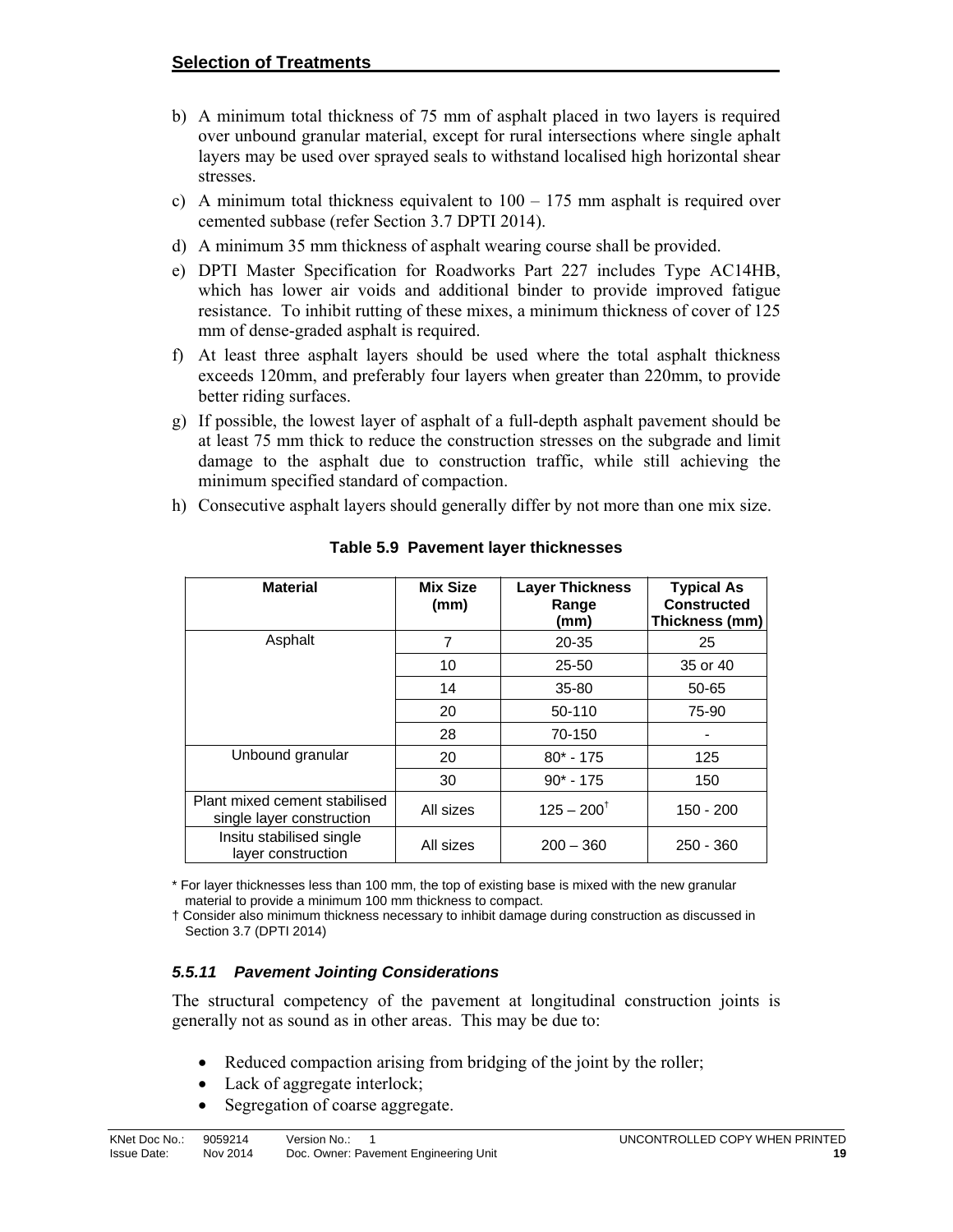As a result, pavements tend to be weaker and more permeable at longitudinal construction joints. Load induced deformation of granular materials and shrinkage cracking of cemented materials can occur along these discontinuities.

To reduce the risk of premature distress, construction joints should not be located in wheel paths.

#### *5.5.12 Pavement Widths*

To reduce the effect on pavement performance of vehicles travelling on or near the shoulder, it is common DPTI practice to extend the pavement 0.5 m beyond the edge line.

#### *5.5.13 Unsealed Shoulders*

For unsealed shoulders, the minimum total thickness of granular materials is 150 mm for major Rural Arterials and 200 mm for National Highways.

The uppermost 100 mm or more should be a Class 2 pavement material or similar with reasonably high plasticity index (6 to 8) to provide low permeability and good surface integrity.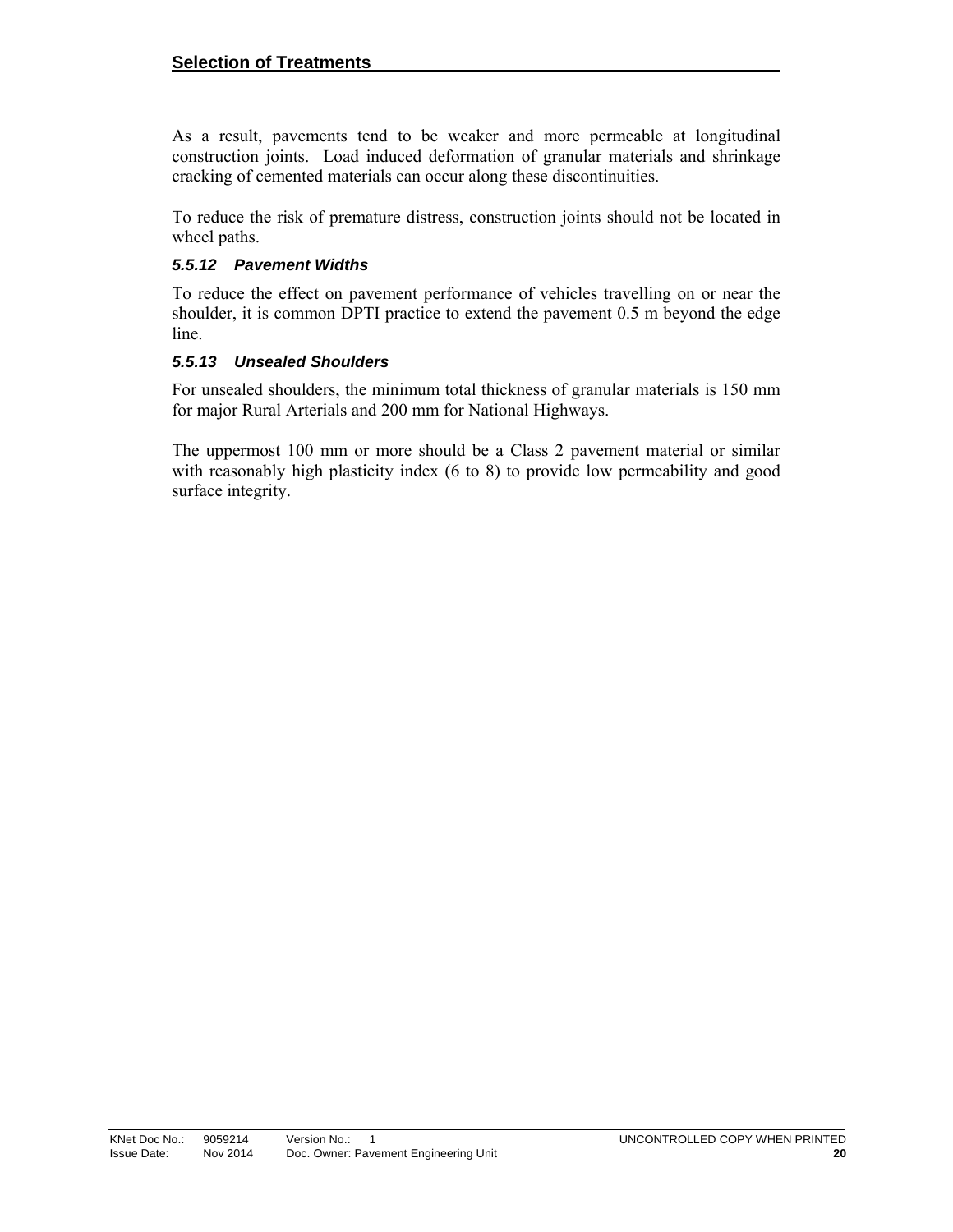# **6 THICKNESS DESIGN OF STRUCTURAL OVERLAYS**

### **6.1 Introduction**

Chapter 6 of the Guide describes procedures for determining the design thickness of overlays placed to correct the structural deficiencies of an existing pavement.

For DPTI, Plane and Reinstatement treatments are commonly used to provide pavement strengthening. Section 6.7 of this Supplement describes procedures developed for DPTI (Jameson 2005) to determine the design thickness of an asphalt plane and reinstatement treatment.

# **6.2 Flexible Overlays using Design Charts**

#### *6.2.3 Adjustment of Deflections and Curvatures to Account for Seasonal Moisture Variations*

Table 6.2 of the Guide provides moisture correction factors for deflections and curvatures where better information is not available. Although these factors are broadly consistent with limited monitoring of SA urban sites (Highways Department, 1986), the actual seasonal variations can vary significantly between projects. Hence, wherever possible and particularly for heavily trafficked roads, testing should be undertaken when the deflections are highest, or site specific factors should be used. If practicable, deflection testing during the dry period between January and April should be avoided. Local factors can be determined by means of selective retesting of key treatment areas. Alternatively, a common DPTI approach is to adopt correction factors of between 1.0 and 1.3 unless local conditions clearly indicate that no adjustment is needed.

#### *6.2.8 Design Periods and Traffic Loading*

The design period selected is the time span considered appropriate for the road pavement to function without major rehabilitation or reconstruction.

For the design of flexible overlays on flexible pavements, a 20 year design period is generally used to calculate the design traffic loadings that determine the thickness required to limit permanent deformation. However, 10 year design traffic loadings are commonly adopted by DPTI to assess the fatigue performance of asphalt overlays. This is mainly because heavily trafficked asphalt surfacings often need remedial treatments at intervals of less than 15 years due to shoving, environmental cracking and functional deterioration.

The design traffic loadings are calculated using the procedures in Chapter 7 of the Austroads Guide (2012). The Austroads overlay design method has been developed over many years using mechanistic modelling and in-service field performance data. The majority of this experience relates to pavements designed and constructed to outlast 20 years or more trafficking, with the loading spread relatively evenly over the design period. However, in some situations the pattern of loading differs markedly for that on which the procedures in the Guide were based. For instance: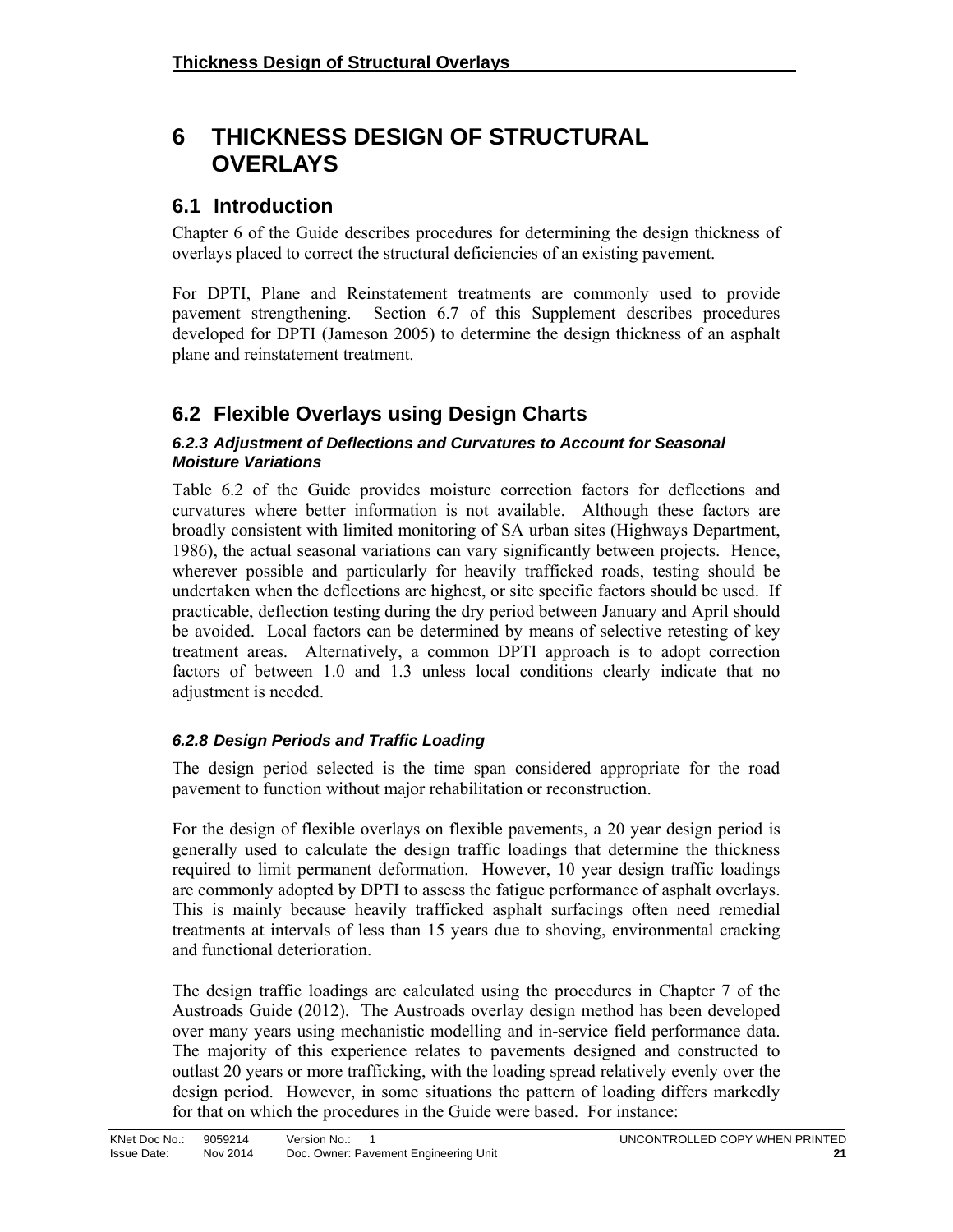- Temporary pavements may be required to carry high daily traffic loadings but because of their limited design life (e.g. 0-2 years) may have a relatively low design traffic loading.
- In some areas of the State the haulage of grain or other produce results in large seasonal variations in traffic loadings.
- Some dedicated busways in Adelaide have high loadings on weekends during the winter football season but very low loadings at other times.

In such situations the design traffic needs to be adjusted to allow for the greater impacts of these special loadings. For roads with intermittent or seasonal loadings, rather than the design traffic being calculated from the annual average daily heavy vehicle volume, the maximum daily heavy vehicle traffic per annum is used.

In accordance with the predicted doubling of road freight by 2020 (DOTARS 2002), all freeways, highways and major arterial roads on freight routes should be designed with a minimum heavy vehicle growth rate of  $3.5\%$ .

In finalising overlay and patching thickness designs, it is essential that the existing pavement site conditions and distress severity, the past structural performance and maintenance history, and the future loading and environmental influence, be adequately considered. Where the calculated thickness of a structural treatment is inconsistent with past performance the design traffic loading should be reviewed, including the assumed ESA per heavy vehicle value.

For wide traffic lanes where significant lateral traffic wander has been observed or is likely, the lower pavement damage resulting from this effect may be taken into account by reducing the lane distribution factor. The minimum lane distribution factor for use in these design traffic calculations is 0.65.

#### *6.2.11 Fatigue of an Asphalt Overlay*

Where the design charts for asphalt fatigue (e.g. Figure 6.6 of the Guide) provide multiple overlay thicknesses, the performance of thinner overlays (i.e. less than 50 mm thick) are generally much less reliable because of several factors not well accounted for in the design procedure.

Where the design traffic exceeds  $10^6$  ESA and a 40–50 mm thick asphalt overlay is an option from the design charts for asphalt fatigue, a 40–50 mm overlay may be adopted for fatigue provided:

- a 40 mm thick overlay also has adequate fatigue life when the measured characteristic curvature is increased by 20%;
- all existing crocodile cracking is removed prior to placement of the overlay, regardless of the overlay thickness;
- a SAMI is placed under the overlay; and
- a modified binder is used in the asphalt overlay mix.

For projects with design traffic exceeding  $10^6$  ESA, the Table 6.4 adjustment factors for modified binders shall not be used for the design of strengthening treatments, but may be used to indicate the best case performance.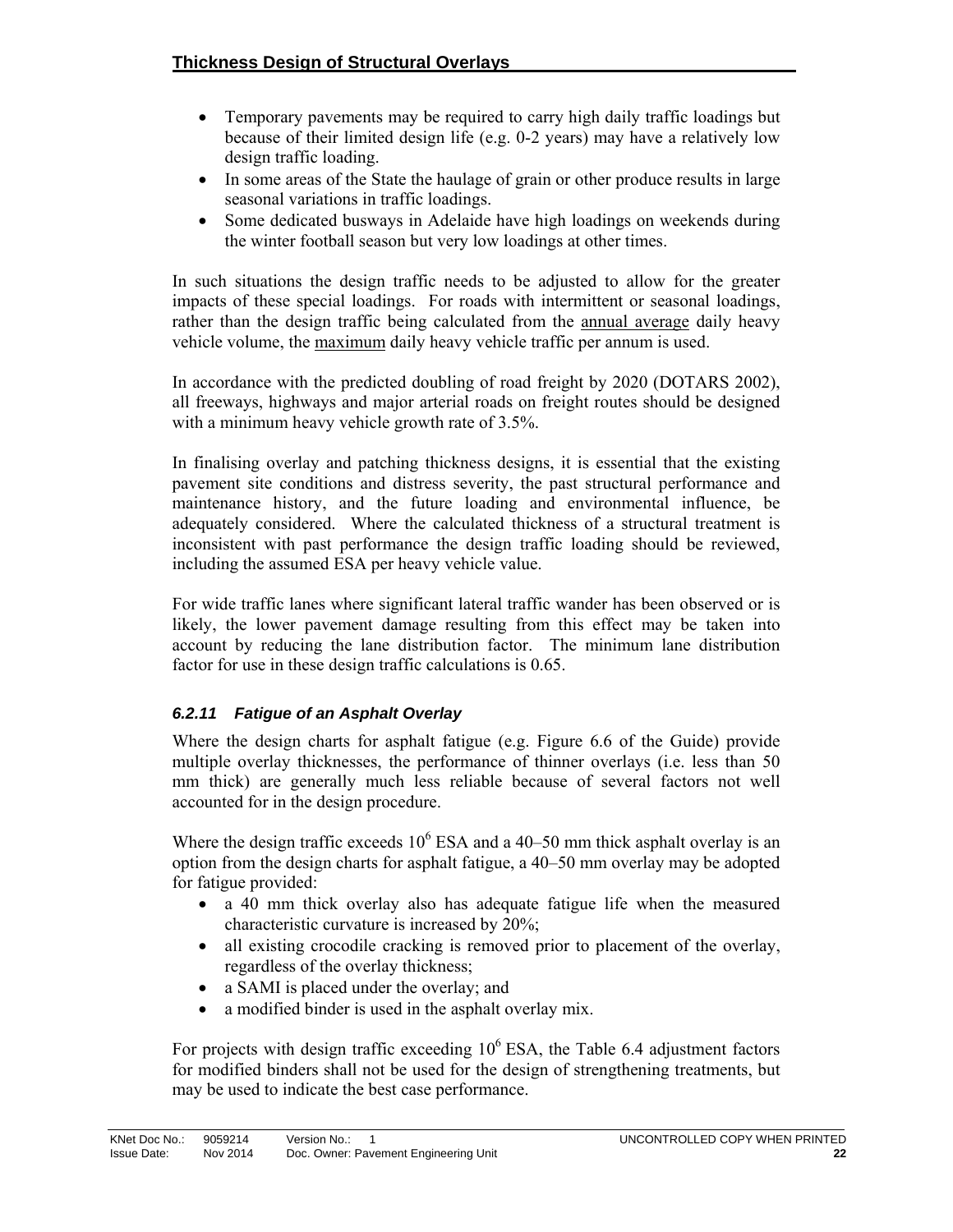# **6.3 Flexible Overlays using General Mechanistic Procedure**

#### *6.3.4 Estimation of Pavement Layer and Subgrade Design Moduli*

Back-calculation of the surface deflection bowl data can be used to estimate the elastic modulus of the subgrade and granular materials from software packages such as EFROMD3. However, the errors and uncertainty associated with these backanalysis procedures generally limit their use to the development of indicative pavement models that explain past performance and hence can assist in the design of rehabilitation treatments.

In most cases it would be inappropriate to use back-calculation as the only means to determine a Design CBR for pavement strengthening treatments. In part, this is because back-calculation does not provide unique modulus solutions and they are more representative of idealistic average values for each assumed layer thickness, rather than the real insitu moduli. Hence supplementary subgrade testing should be used to validate the back-calculated support conditions and reduce the uncertainty.

It is also common for the back-calculation process to return only a limited number of useable solutions, which then introduces a bias or further uncertainty about the true characteristic value. Other inaccuracies can result when the actual variability of insitu subgrades are poorly represented by defined sublayer thicknesses.

In the design of pavement strengthening treatments, the following limitations on design moduli apply:

- subgrade vertical design moduli should not exceed 10 times the laboratory 4day soaked CBR value to a maximum 100MPa; and
- for unbound granular materials and macadam layers, the design should be calculated in accordance with Sections 6.2.3 and 8.2.3 of the Austroads Guide (Austroads 2012).

### **6.7 Plane and Reinstatement of Flexible Pavements**

### *6.7.1 P&R Design Using Design Charts*

Plane and reinstatement (P&R) asphalt thickness designs for flexible pavements without cemented materials may be calculated using an approach similar to the design charts developed for overlay design (Section 6.2.6 and Table 6.6 of the Guide).

Table 6.8 lists the procedure for calculating the required P&R depth for projects with a WMAPT in the range 25-30ºC.

This chart-based method is a further development of the mechanistically-derived overlay design method in Section 6.2 of the Guide, and the technical basis is reported by Jameson (2005). In general terms, the P&R design depths from these charts are expected to provide a similar or reduced performance risk than is associated with other methods previously used by DPTI to design these treatments.

The procedure is only applicable to design traffic loadings in the range  $10^5$  to 2 x  $10^7$ ESA. For traffic loadings exceeding  $2 \times 10^7$  ESA, the General Mechanistic Procedures (Section 6.7.2) should be used.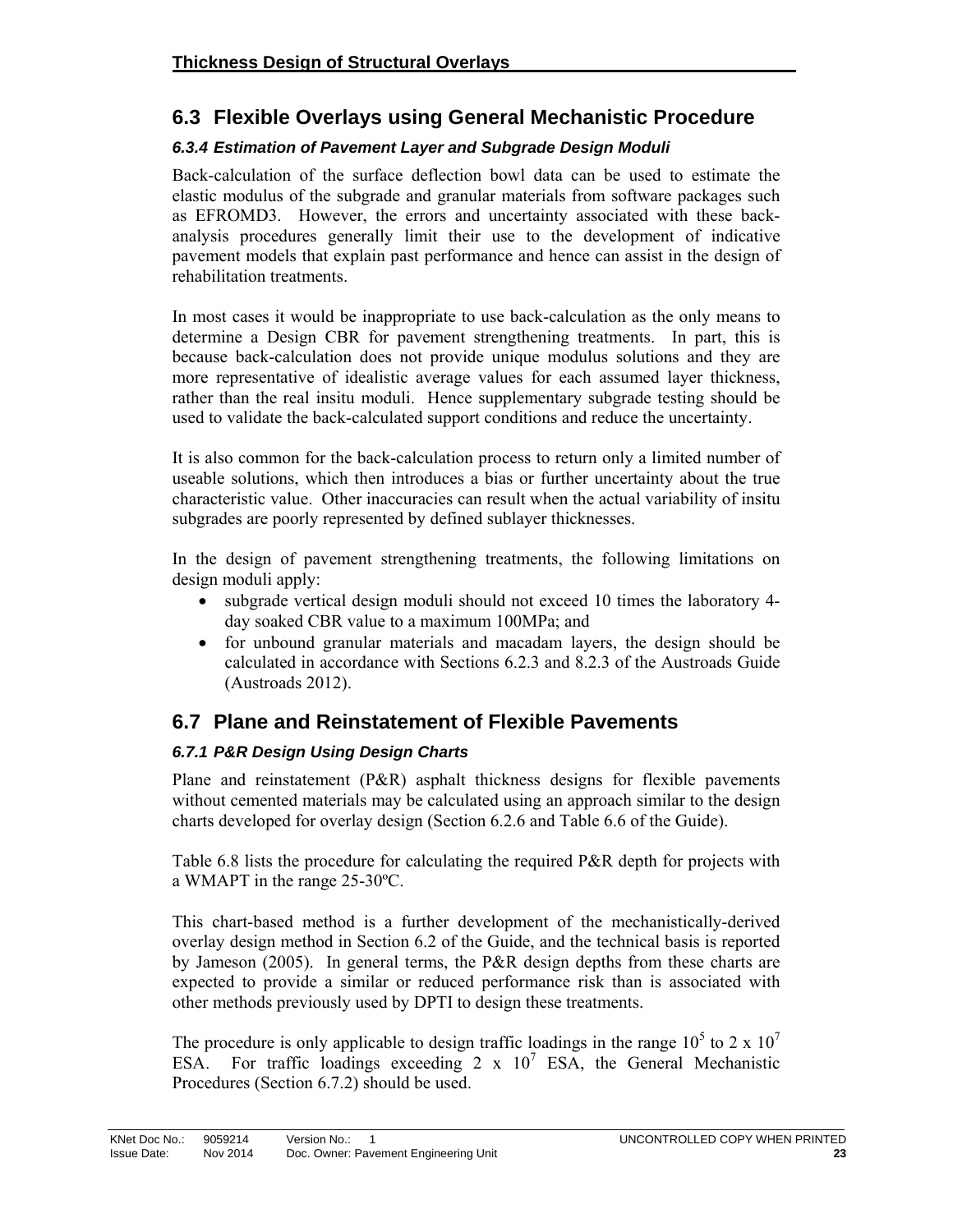The design charts have a maximum asphalt thickness on the excavated surface of 250 mm. However if the calculated asphalt thickness exceeds 200 mm, it is recommended that the design thicknesses be confirmed using the General Mechanistic Procedures (Section 6.7.2) in view of the assumptions associated with the design charts.

For projects with a design traffic exceeding  $10^6$  ESA, the adjustment factors for modified binders in Table 6.4 of the Guide shall not be used for design of strengthening treatments, but may be used to indicate the probable best case performance.

A worked example is included in Appendix E.5 and a P&R thickness design worksheet provided in Appendix I.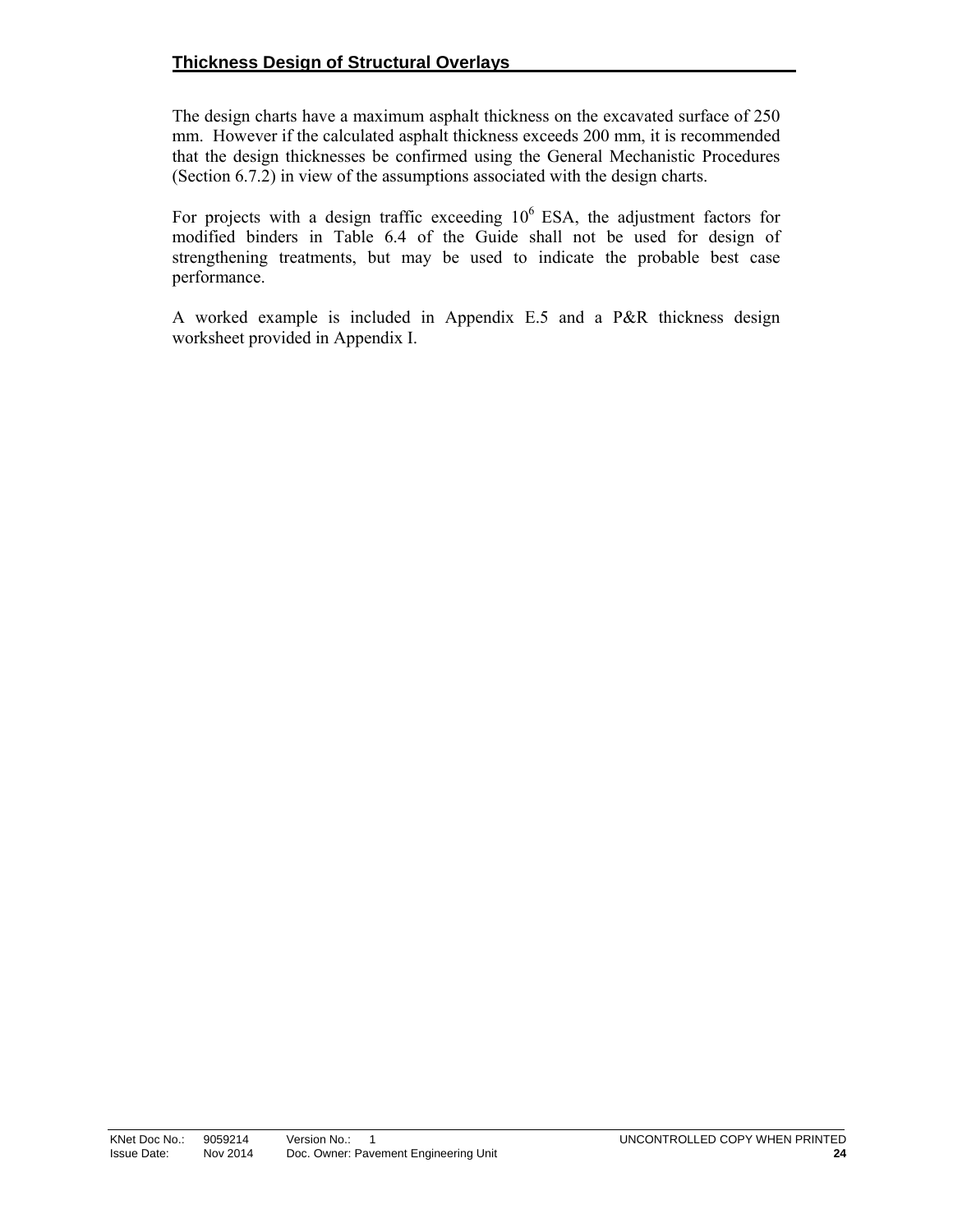| <b>Step</b>    | <b>Activity</b>                                                                                                                                                                                                                                                                                                                                                                                    |
|----------------|----------------------------------------------------------------------------------------------------------------------------------------------------------------------------------------------------------------------------------------------------------------------------------------------------------------------------------------------------------------------------------------------------|
| 1              | Calculate the design traffic loading in ESA (refer to Chapter 7 of the Austroads Guide (Austroads,<br>2012).                                                                                                                                                                                                                                                                                       |
| $\overline{2}$ | Using Table 6.6 of the Guide, calculate the Characteristic Deflection (CD) and the Characteristic<br>Curvature (CC) for each sub-section and required overlay thickness without P&R for permanent<br>deformation (OLAYdef) and for fatigue (OLAYfat).                                                                                                                                              |
| 3              | If the required overlay thickness for a sub-section is either excessive compared to adjacent sub-<br>sections or cannot be constructed due to level constraints, identify it as a sub-section for design of a<br>P&R treatment.                                                                                                                                                                    |
| $\overline{4}$ | Select a trial planing depth (PD) for the sub-section. In selecting a trial depth consider whether an<br>overlay (OLAYp) will be placed over the pavement after reinstatement as the structural contribution<br>of the overlay needs to be considered. The trial overlay thickness on the planed surface is then the<br>sum of PD and OLAYp.                                                       |
| 5              | Calculate the trial thicknesses of existing asphalt and granular materials to be excavated based on<br>the planing depth and the pavement composition.                                                                                                                                                                                                                                             |
| 6              | Estimate CD after excavation of the asphalt using Figures 6.13. Then adjust the CD for the<br>excavated granular thickness using Figures 6.15.                                                                                                                                                                                                                                                     |
| $\overline{7}$ | Use Figure 6.17 to estimate the asphalt thickness required to be placed on the excavated surface<br>pavement at a WMAPT of 25°C. Adjust this thickness for the project WMAPT and overlay binder<br>type using Figure 6.10 of the Guide.                                                                                                                                                            |
| 8              | If the asphalt overlay thickness required to inhibit permanent deformation (step 7) is greater than the<br>total of the trial planing depth (PD) and overlay on the reinstated surface (OLAYp), then increase the<br>trial PD and repeat steps 5-7 until the required asphalt thickness equals the sum of PD + OLAYp.<br>Record the sum of PD and OLAYp required to inhibit permanent deformation. |
|                | As a check on the calculated planing thickness the sum of PD and OLAYp should exceed the overlay<br>thickness without P&R (OLAYdef, step 2).                                                                                                                                                                                                                                                       |
| 9              | Estimate CC after excavation of the asphalt using Figures 6.14. Then adjust the CC for the<br>excavated granular thickness using Figures 6.16.                                                                                                                                                                                                                                                     |
| 10             | Using Figure 6.18 and CC after planing (step 9), estimate the allowable traffic loading in terms of<br>asphalt fatigue of the asphalt overlay thickness on the excavated surface.                                                                                                                                                                                                                  |
| 11             | Compare the allowable traffic loading with the design traffic loading (step 1).<br>If the allowable traffic loading is less than the design traffic loading, increase the trial PD for the sub-<br>section and estimate the CC after planing as detailed in step 9 and repeat steps 10.                                                                                                            |
|                | If the allowable traffic loading equals or exceeds the design traffic loading the trial planing depth and<br>overlay on the reinstated surface is sufficient for asphalt fatigue.                                                                                                                                                                                                                  |
|                | As a check on the calculated thickness the sum of PD and OLAYp should exceed the overlay<br>thickness without P&R (OLAYfat, step 2).                                                                                                                                                                                                                                                               |
| 12             | The P&R treatment applied is the thicker of the treatments to inhibit permanent deformation (step 8)<br>and that required to inhibit asphalt fatigue (step 12).                                                                                                                                                                                                                                    |

#### **Table 6.8 Procedure for Plane and Reinstatement (P&R) Thickness Design**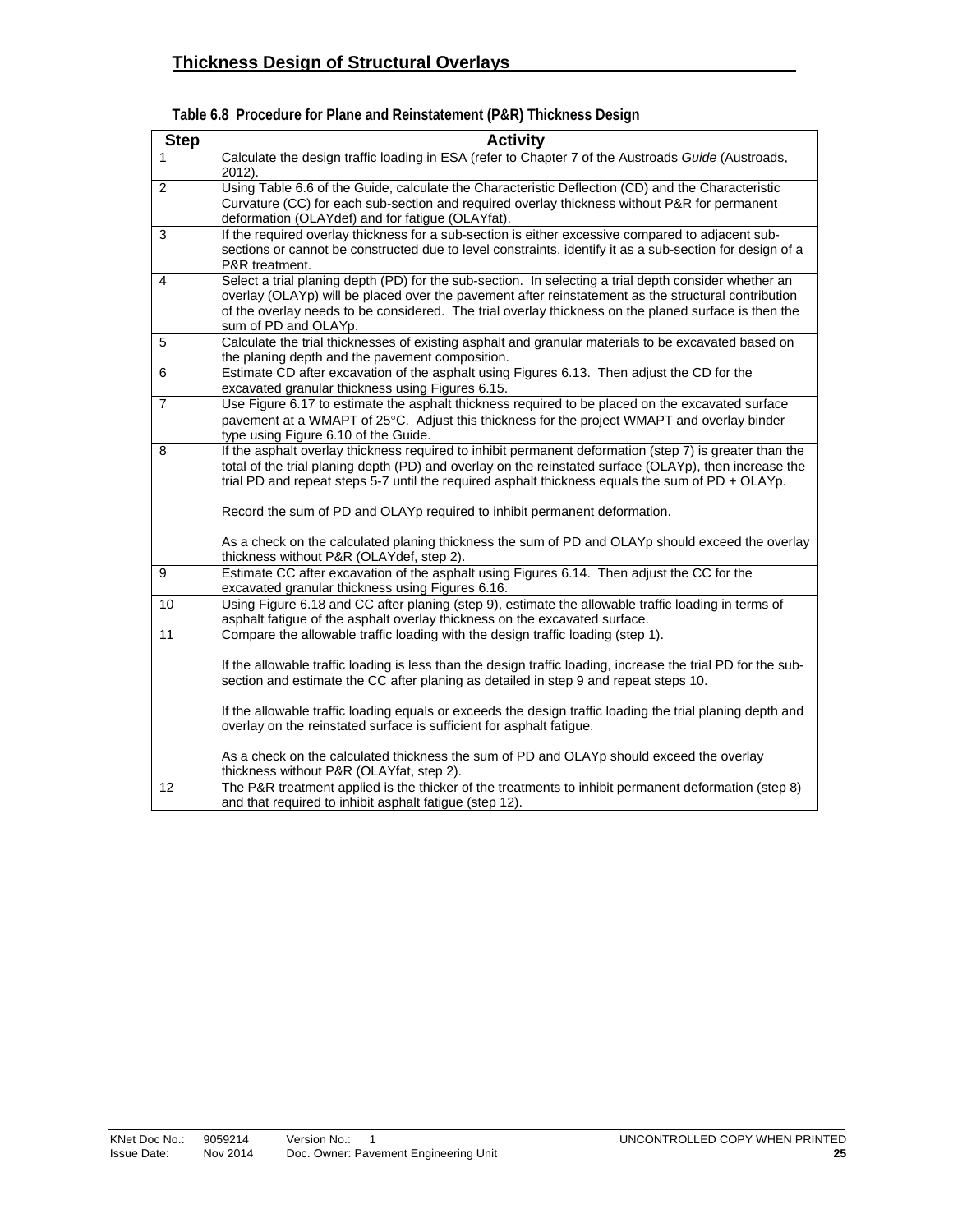

**Figure 6.13 Increase in deflection due to removal of asphalt** 



**Figure 6.14 Increase in curvature due to removal of asphalt**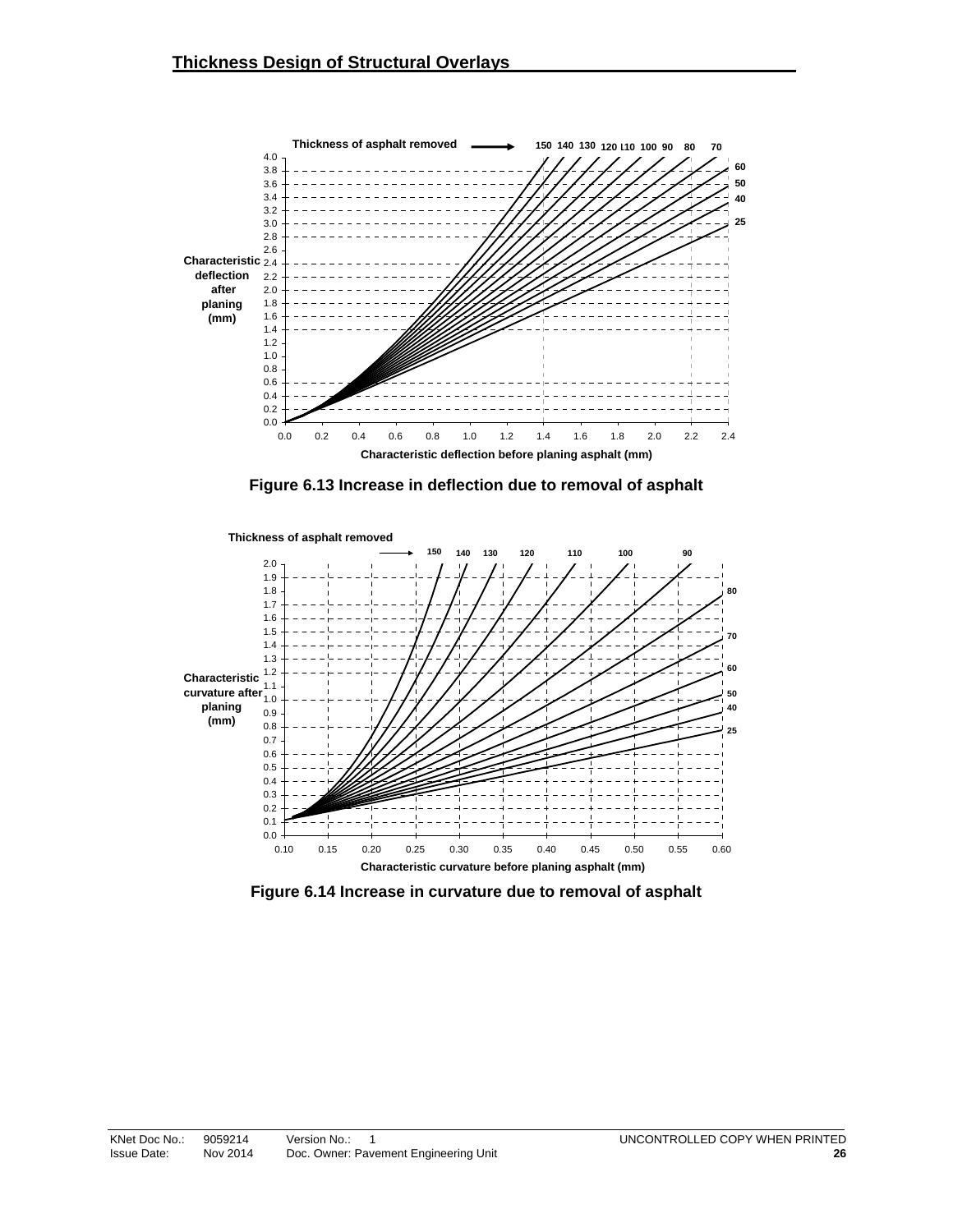

**Figure 6.15 Increase in deflection due to removal of granular material** 



**Figure 6.16 Increase in curvature due to removal of granular material**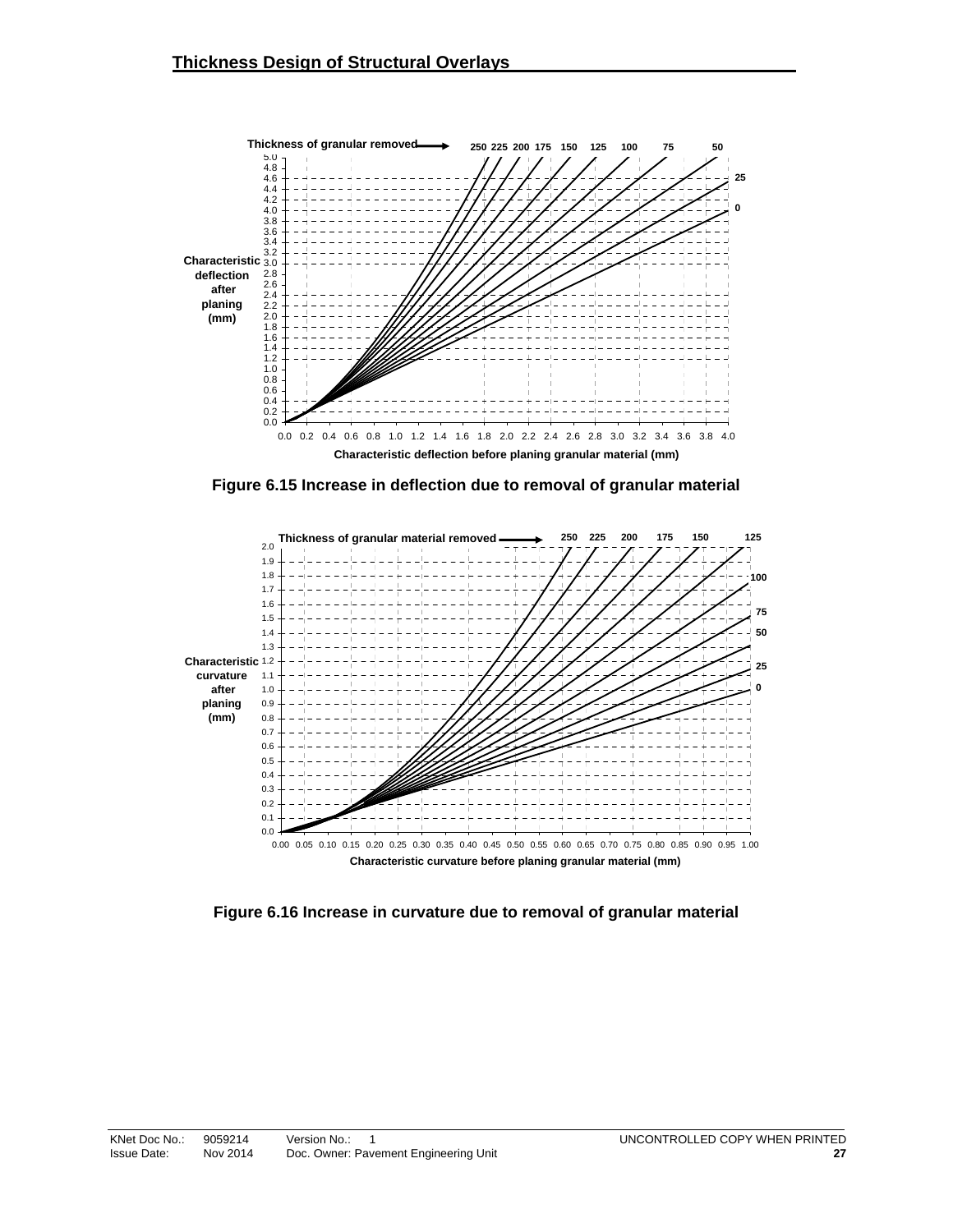

**Figure 6.17 Asphalt overlay design chart for permanent deformation at WMAPT of 25 - 30ºC** 



**Figure 6.18 Asphalt overlay design chart for asphalt fatigue for projects with WMAPT of 25 - 30 ºC** 

#### *6.7.2 P&R Design Using General Mechanistic Procedures*

For all flexible pavements, the General Mechanistic Procedures (GMP) for the design of overlays (Section 6.3 of the Guide) may be adapted to assess the required plane and reinstatement depth. Having estimated the moduli of the existing pavement materials and subgrade, a trial asphalt reinstatement (mix types, moduli, layer thicknesses) is selected and the layer thicknesses and design moduli of the remaining pavement and subgrade are determined. These layer moduli and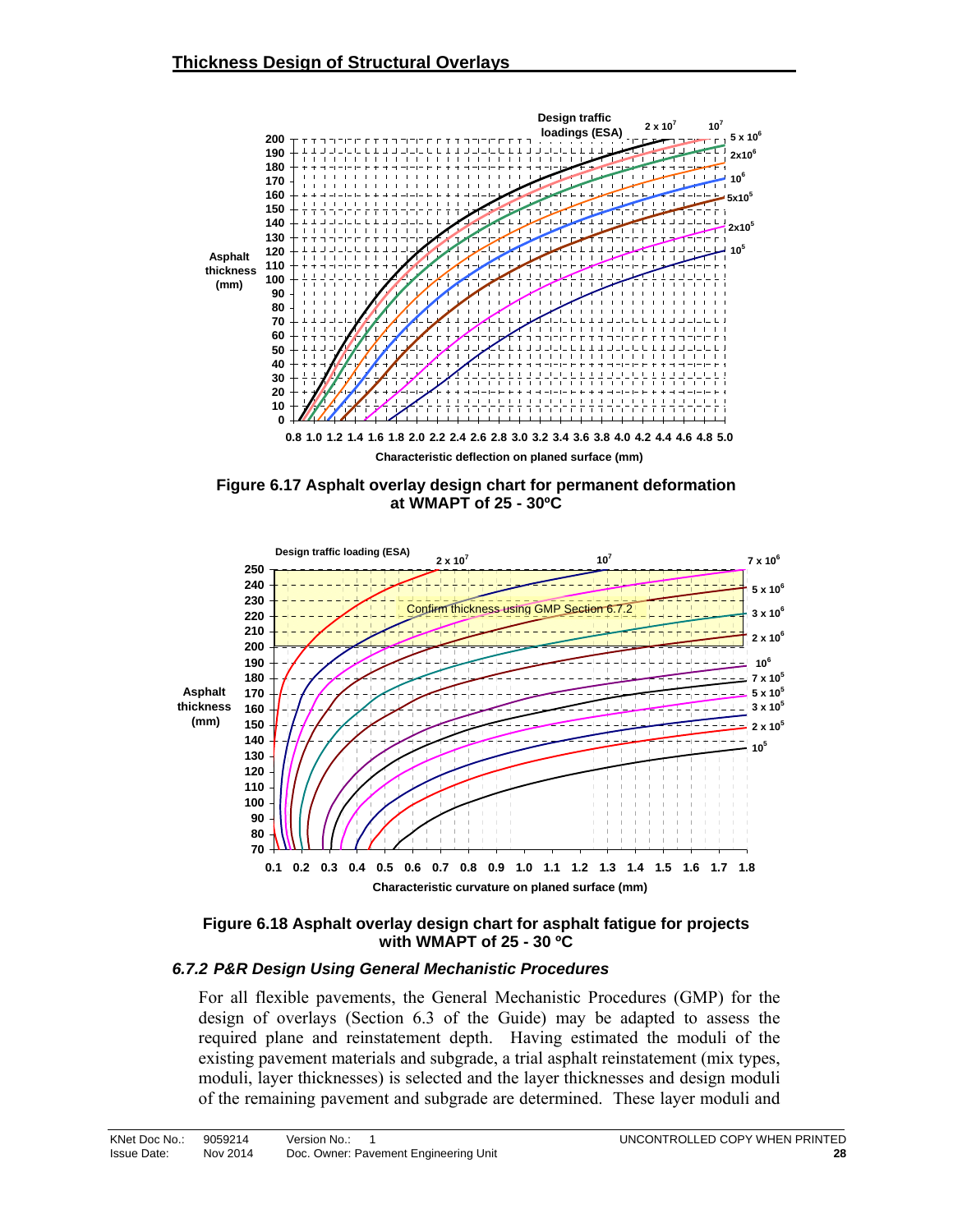thicknesses are used in the linear elastic model CIRCLY. The maximum vertical compressive strain on the top of subgrade and the maximum horizontal strain at the bottom of the asphalt layer are calculated. The allowable traffic loadings are then determined for each distress mode. If the allowable loadings exceed the design traffic, the trial P&R depth is acceptable. Otherwise, a new depth is selected and the above analysis steps repeated.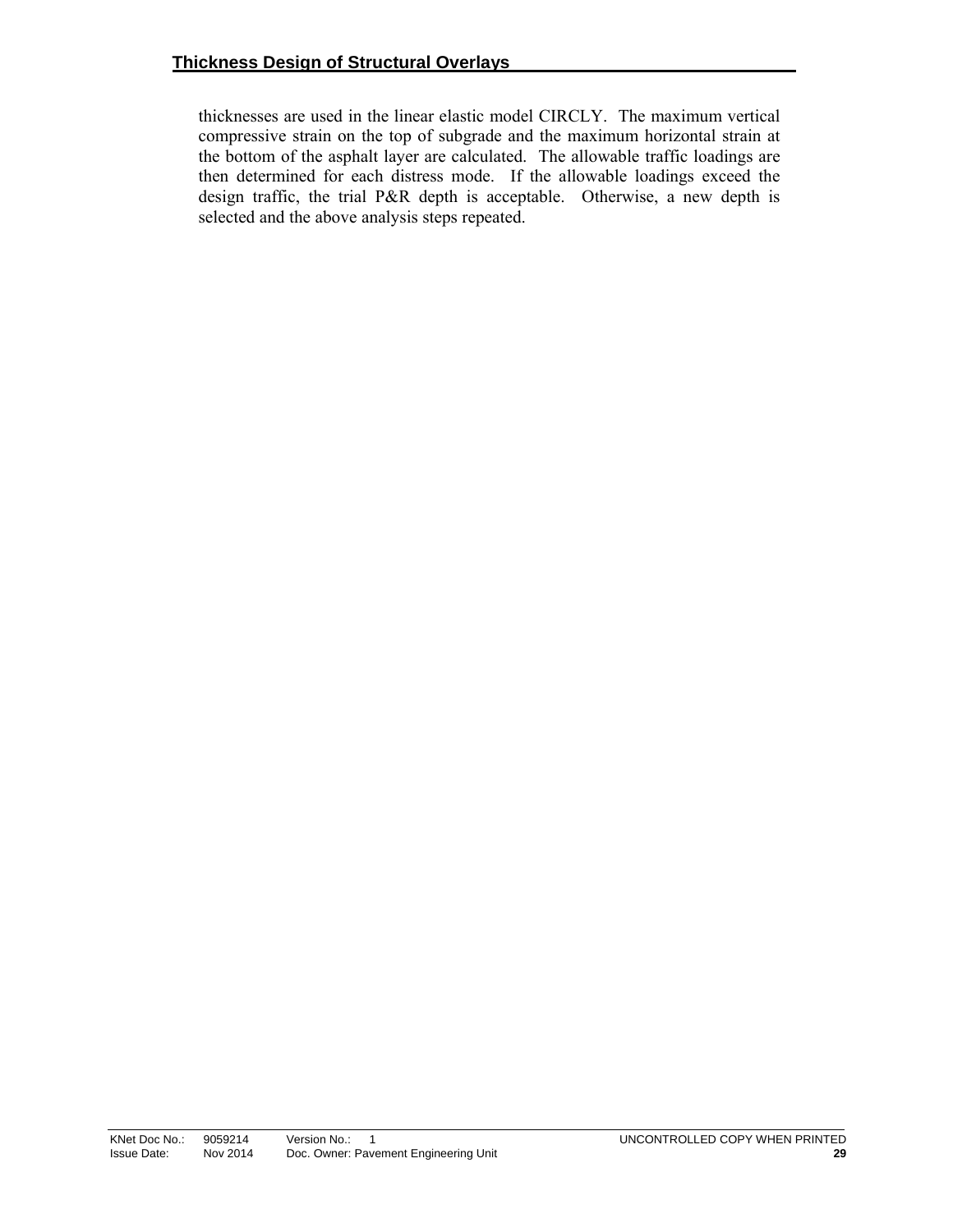# **7 THICKNESS DESIGN OF STABILISATION TREATMENTS**

### **7.4 Cemented Materials**

The stabilisation depth shall be calculated using the mechanistic procedures in Section 7.4 of the Guide (Austroads 2012). A maximum design modulus of 5000 MPa shall be used for materials with a minimum UCS of 5 MPa.

Multi-layer insitu stabilisation with a cementitious binder may involve performance risks associated with layer debonding, as discussed in 3.6.2 DPTI (2014). Same day placement of multiple layers is essential, not only to achieve effective chemical bonding between the layers, but also to ensure shrinkage cracking is continuous through the multiple layers.

For single layer thicknesses in excess of 200 mm, the thickness design needs to allow for the lower compaction likely in the lower portion of the layer. An interim thickness design procedure used by DPTI for such situations requires the stabilisation depth to be calculated using a maximum design modulus of 5000 MPa for the top 2/3 of the cemented layer and 2000 MPa for the bottom 1/3 of the layer.

To achieve adequate compaction and mixing with depth the maximum thickness of a deep-lift layer shall be 360 mm. If the subgrade CBR at the time of construction is less than 5%, a minimum 100 mm unbound granular material should be retained over the subgrade to improve compaction, and additional material may be needed to meet this requirement. Strengthening can be achieved by placing one or more asphalt layers over the stabilised materials.

DPTI requires the following minimum surfacing treatments on cementitious material:

- For roads with design traffic loading of  $10^7$  ESA or more, a minimum 150 mm dense graded asphalt shall be provided.
- For roads with design traffic loading less than  $10^7$  ESA, a geotextile reinforced seal or 50 mm minimum thickness of dense graded asphalt is required.

# **7.5 Foamed Bitumen Stabilisation**

The minimum single layer thickness of foamed bitumen stabilisation should not be less than 200mm and to achieve adequate mixing and compaction with depth, the maximum single layer thickness should not exceed 300 mm. Prior to compaction, the bituminous binder should be thoroughly mixed in directly after the lime has been introduced, as occurs in the laboratory.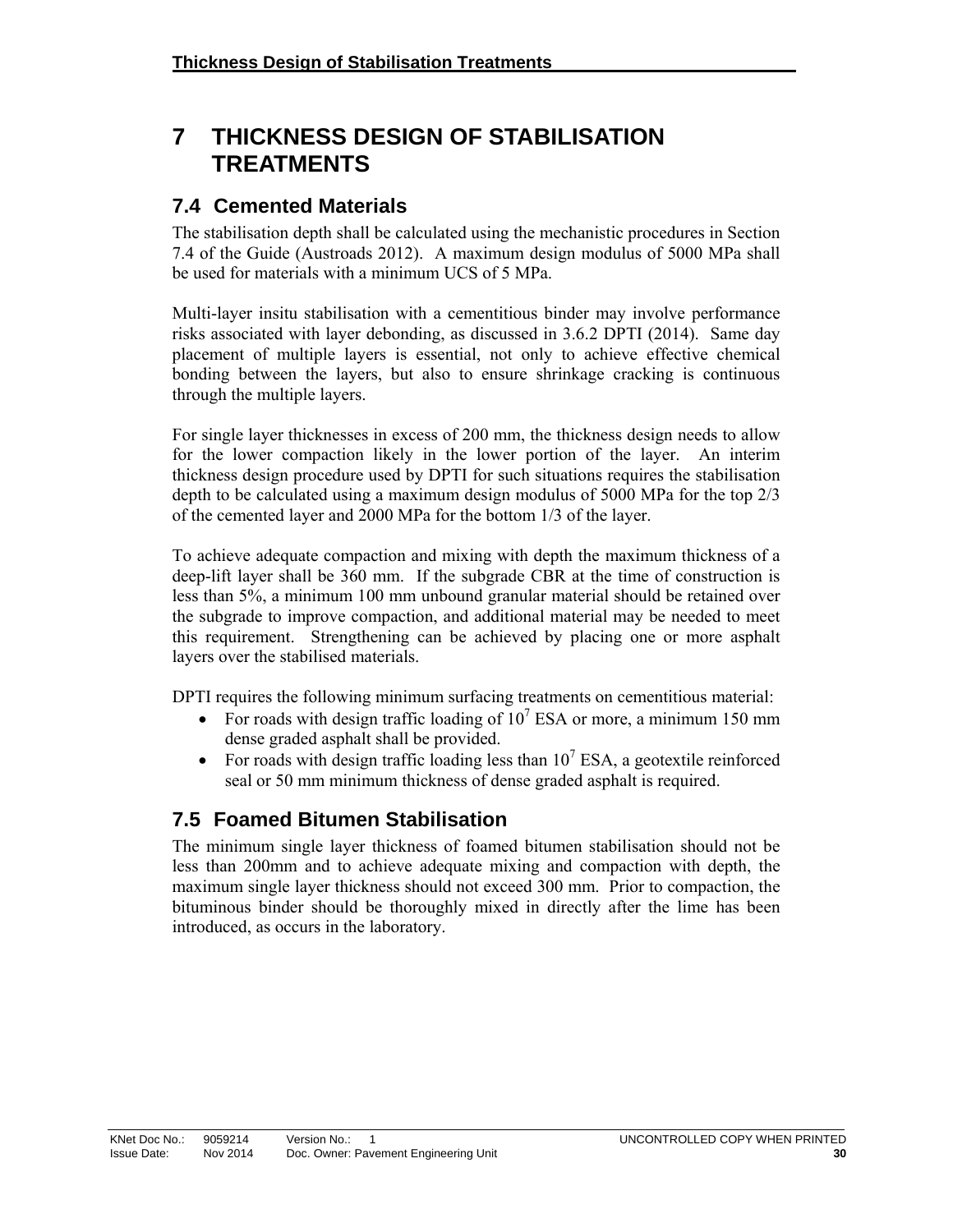# **8 ECONOMIC COMPARISON OF ALTERNATIVE TREATMENTS**

### **8.1 Introduction**

The validity of the economic comparisons invariably depends on the accuracy of the numerous assumptions and performance predictions that need to be made within each pavement whole-of-life costing model. For real pavements, the field performance can vary significantly between projects and differ from the typical or base expectations. Hence, it will often be necessary to consider the economic comparisons for the scenarios where rehabilitation and maintenance requirements are consistently either more or less than the average case. Comprehensive analysis would include economic comparisons of pessimistic, base and optimistic performance predictions and their associated maintenance costs over the analysis period.

# **8.2 Method for Economic Comparison**

The Present Worth of Costs (PWOC) method shall be used to calculate the Whole-of-Life costs.

# **8.3 Economic Parameters**

#### *8.3.4 Real Discount Rate*

A discount rate of 7% shall be used with sensitivity testing at 4% and 10%.

# **8.4 Road User Costs**

Consideration must be given to the safety and service of road users and others who may be affected by the presence of the asset. Some issues to consider are:

- Disruption caused by frequency of maintenance activity.
- Roughness impacts on the cost of operating vehicles.
- For strategic routes, implications of damage/disruption due to low probability catastrophic events (e.g. floods, earthquakes), subsidence, expansive subgrade etc.
- Traffic noise from particular surfaces.
- Environmental issues during construction and maintenance e.g. potential for dust, material disintegration or ravelling, fumes or contamination to the environment from certain road materials
- Aesthetic or visual intrusion effects.
- Traffic and pedestrian safety which may be affected by:
	- surfacings (texture, colour/visibility etc)
	- susceptibility of the pavement type to damage (e.g. rutting, cracking, ravelling)
- Practicality of adopting a different pavement type on a road length which is dominantly of another pavement type.

Although cost is a prime consideration in the selection of options, if any of the above non-measureable factors are considered important for the project under consideration, judgement will have to be used and the most economic solution may not be the most appropriate.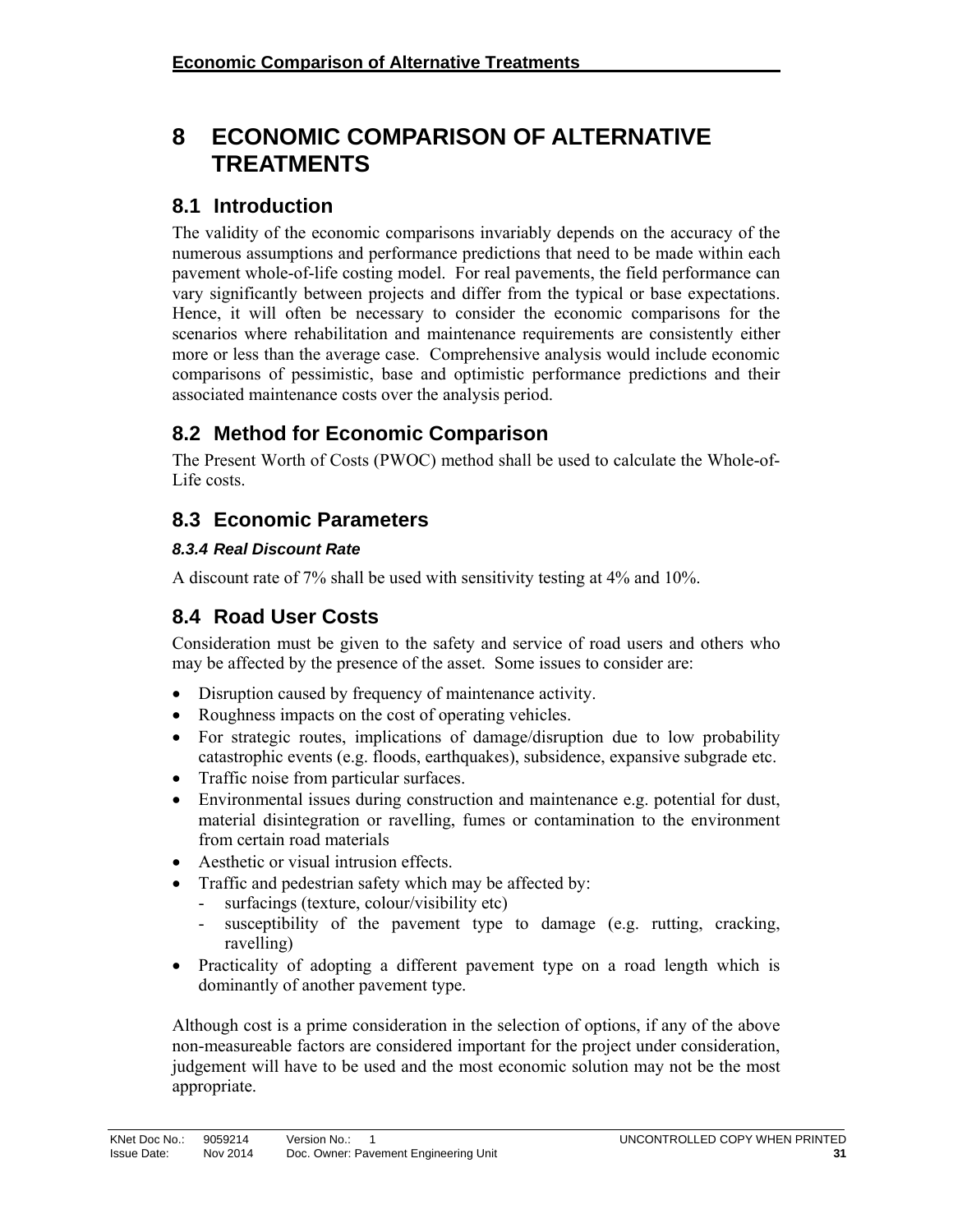# **REFERENCES**

Austroads (2011a). *Guide to Pavement Technology Part 5 Pavement Evaluation and Treatment Design*. Austroads, Sydney.

Austroads (2012). *Guide to Pavement Technology Part 2 Pavement Structural Design*. Austroads, Sydney.

Austroads (2009a). *Guide to Pavement Technology Part 3 Pavement Surfacings.*  Austroads, Sydney.

Austroads (2009b). *Guide to Pavement Technology Part 4K Seals.* Austroads, Sydney.

Austroads (2008). *Guide to Pavement Technology Part 4F Bituminous Binders.*  Austroads, Sydney.

Austroads (2006). *Guide to Pavement Technology Part 4D: Stabilised Materials.*  Austroads, Sydney

Austroads (2005). *Guidelines for the Management of Road Surface Skid Resistance*. Pub. No. AP-G17/04 Austroads, Sydney.

Austroads (2004). *Sprayed Sealing Guide*. Austroads/AAPA Pub. No. AP-G76/04 Austroads, Sydney.

Clegg (1980). An *Impact Soil Tester as an Alternative to California Bearing Ratio*. Proc. 3<sup>rd</sup> ANZ Geomechanics Conference, 1, pp 225-230.

DPTI (2011). *Guide to Bikeway Pavement Design Construction & Maintenance for South Australia*. Safety and Service Division.

DPTI (2014) *Pavement Design: Supplement to the Austroads Guide to Pavement Technology Part 2 Pavement Structural Design.* Safety and Service Division.

Highways Department (1986). *Seasonal Variations in Pavement Deflection*. Report MS 31-1.

Jameson G W (2005). *Plane and Reinstate Thickness Design.* ARRB Group Report VE71073-2 for Transport Services Division, DTEI.

Little, D.N (1995). *Handbook for Stabilisation of Pavement Subgrades and Base Courses with Lime.* (Kendall/Hunt).

Queensland Transport (1988). *Applications for the Clegg Impact Soil Tester*. Technical Note 5 (QDMR: Brisbane).

Robinson, P., Oppy, T., Giummarra, G*. (1999). Pavement Materials in Road Building: Guidelines for Making Better use of Local Materials*. ARRB TR.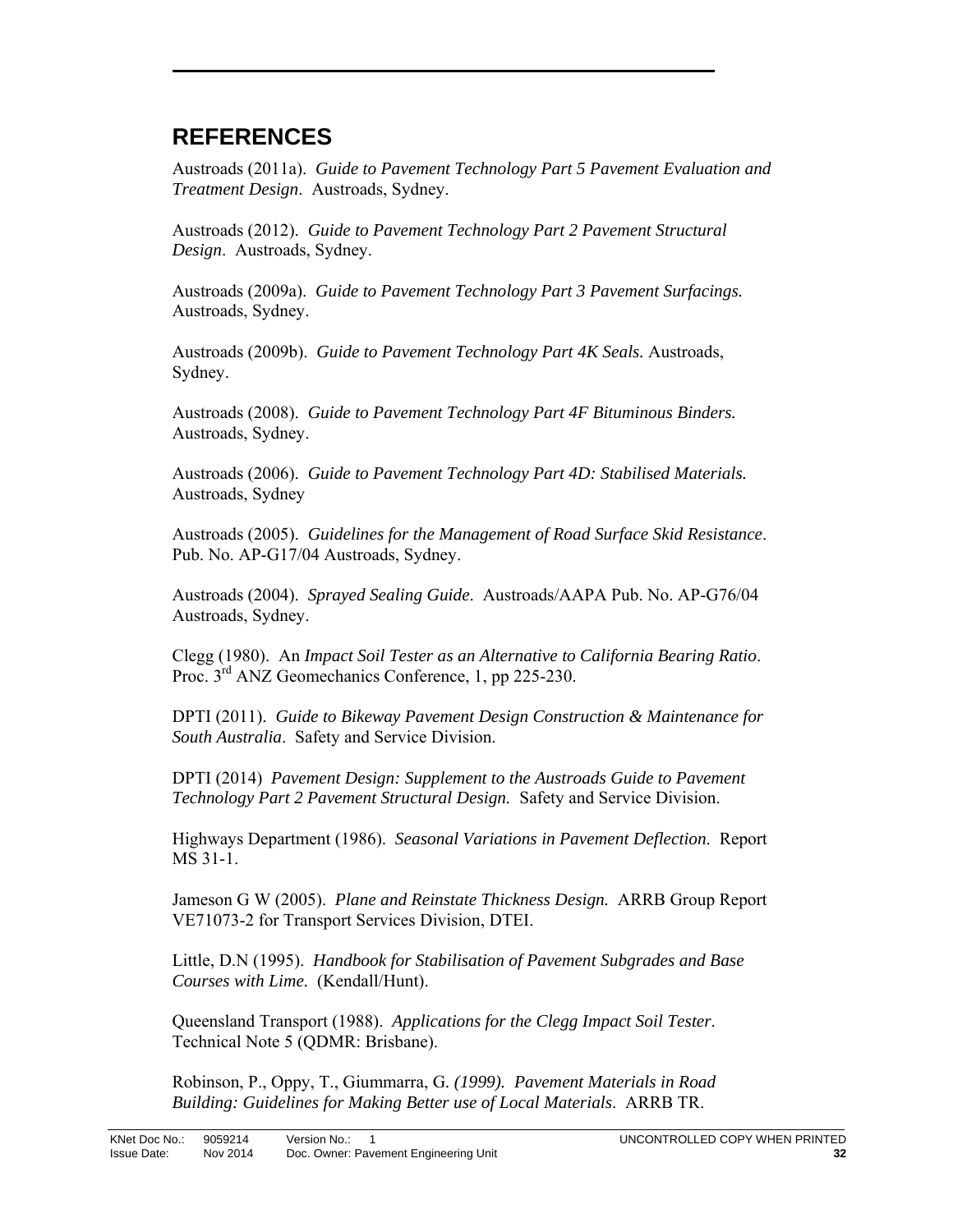# **APPENDIX E EXAMPLES OF STRUCTURAL OVERLAY CALCULATIONS**

### **E.5 Example of Plane and Reinstatement Thickness Design**

This design example illustrates the method for calculating the required planing depth of pavements prior to reinstatement with asphalt. The required plane and reinstatement (P&R) depth is the greater of that required to limit permanent deformation and to inhibit fatigue of the asphalt patching material.

A homogeneous section of cracked asphalt surfaced granular pavement is situated in a locality where the WMAPT from Appendix B, is 29ºC. The existing asphalt is 50 mm thick.

The following characteristic values were calculated from Deflectograph deflection testing undertaken at a pavement temperature of  $25^{\circ}$ C:

- Measured Characteristic Deflection at  $25^{\circ}$ C = 1.1 mm
- Measured Characteristic Curvature at  $25^{\circ}$ C = 0.30 mm

Based on experience, the designer considered that there was no need to apply a Seasonal Moisture Correction Factor to these measured deflections and curvatures.

The design traffic loading for the section was  $5 \times 10^6$  ESA.

The proposed rehabilitation strategy is to P&R this trafficked lane and then place a 40 mm overlay for the full carriageway width.

#### **P&R Thickness Required for Permanent Deformation**

Design Deflection (from Figure  $6.5$ ) = 0.94 mm. Temperature factor = WMAPT  $/T$  measured =  $29/25 = 1.16$ From *Figure 6.1* for 50 mm existing asphalt thickness the deflection adjustment factor  $= 1.02$ , and the temperature adjusted characteristic deflection  $= 1.1 \times 1.02 = 1.12$  mm.

From *Figure 6.3*, a deflection standardisation factor for Deflectograph maximum deflections measured on a pavement with 50 mm asphalt thickness is 1.2. Therefore the adjusted Characteristic Deflection is  $1.12 \times 1.2 = 1.35$ .

To provide guidance on the required planing depth, the overlay required without P&R is first calculated. From *Figure 6.9* of the Guide, for a design traffic of 5 x  $10^6$  ESA and CD of 1.35 mm, the required overlay without P&R is 50 mm. Using *Figure 6.10*, for a dense graded asphalt mix with Class 320 binder at a WMAPT of 29ºC, the overlay adjustment factor is 1.08. Therefore the overlay required without patching is 50 x  $1.08 = 55$  mm, rounded up to the nearest 5 mm. Hence the P&R depth is expected to exceed 55 mm as the planing will remove some or all of the existing asphalt.

The next step is to select a trial P&R depth. The following treatment was selected after a number of trials: excavate the existing pavement to a depth of 80 mm, thus removing 50 mm of asphalt and 30 mm of granular material.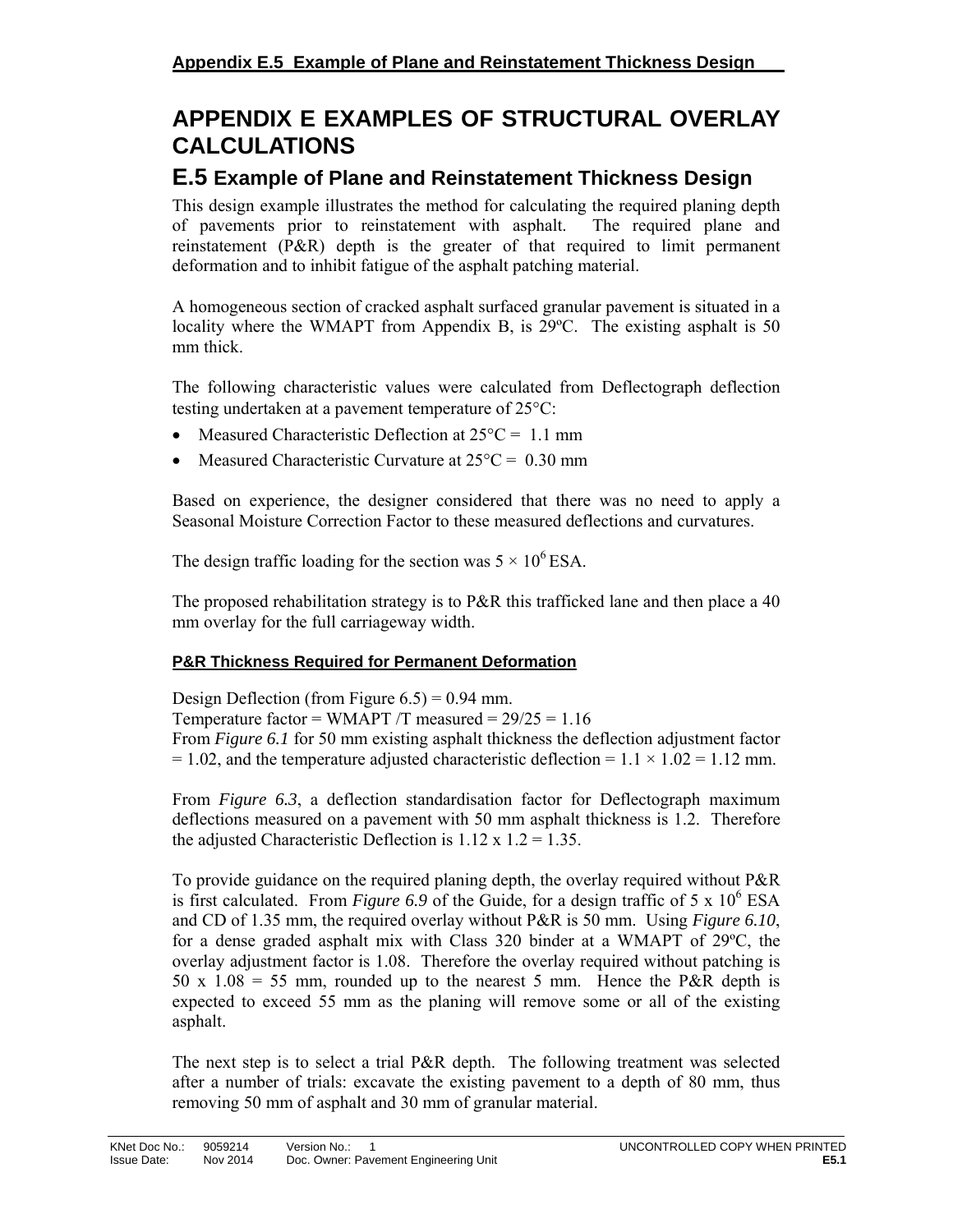Using *Figure 6.13*, after removing the 50 mm asphalt surfacing the CD increases from 1.35 mm to 1.9 mm.

Using *Figure 6.15* after removing 30 mm of granular material the CD increases from 1.9 mm to 2.15 mm.

From *Figure 6.17* for a CD of 2.15 mm on the excavated surface and a design traffic of 5 x  $10^6$  ESA, a 112 mm overlay is required on the excavated surface to inhibit permanent deformation at a WMAPT of 25ºC. From *Figure 6.10* of the Guide for a WMAPT of 29 °C, the required thickness of dense graded asphalt (Class 320 binder) is  $112 \times 1.08 = 120$  mm.

Hence a 120 mm asphalt thickness is required on the excavated surface for permanent deformation, comprising patching to 80 mm followed by a 40 mm overlay.

#### **P&R Thickness Required for Asphalt Fatigue**

Temperature factor = WMAPT /T measured =  $29/25 = 1.16$ 

From *Figure 6.1* the curvature adjustment factor for 50 mm existing asphalt thickness  $is = 1.03$ .

Temperature adjusted characteristic curvature =  $0.30 \times 1.03 = 0.31$  mm.

From *Figure 6.4*, curvature standardisation factor for Deflectograph curvatures measured on a pavement with 50 mm asphalt thickness is 0.88. Therefore the adjusted Characteristic Curvature (CC) is  $0.31$  mm x  $0.88 = 0.27$  mm.

From *Figure 6.6* of the Guide, for a design traffic of 5 x  $10^6$  ESA and CC of 0.27 mm, the required overlay without P&R is 130 mm.

Hence the required asphalt thickness after planing needs to exceed 130 mm. It was decided to trial a P&R depth of 150 mm.

Using *Figure 6.14* after removing the 50 mm asphalt surfacing, the CC increases from 0.27 to 0.40 mm. Using *Figure 6.16* after removing 100 mm of granular material the CC increases from 0.40 mm to 0.53 mm.

From *Figure 6.18*, for a CC of 0.53 mm on the excavated surface and a design traffic of 5 x  $10^6$  ESA, a 190 mm asphalt thickness is required on the excavated surface to inhibit asphalt fatigue.

This trial P&R depth is acceptable as the required 190 mm asphalt overlay on the excavated surface matches the total of the planing depth 150 mm and 40 mm overlay proposed on reinstated pavement surface.

The required P&R depth is the maximum of that required for permanent deformation (80 mm) and that required for fatigue of the patching material (150 mm).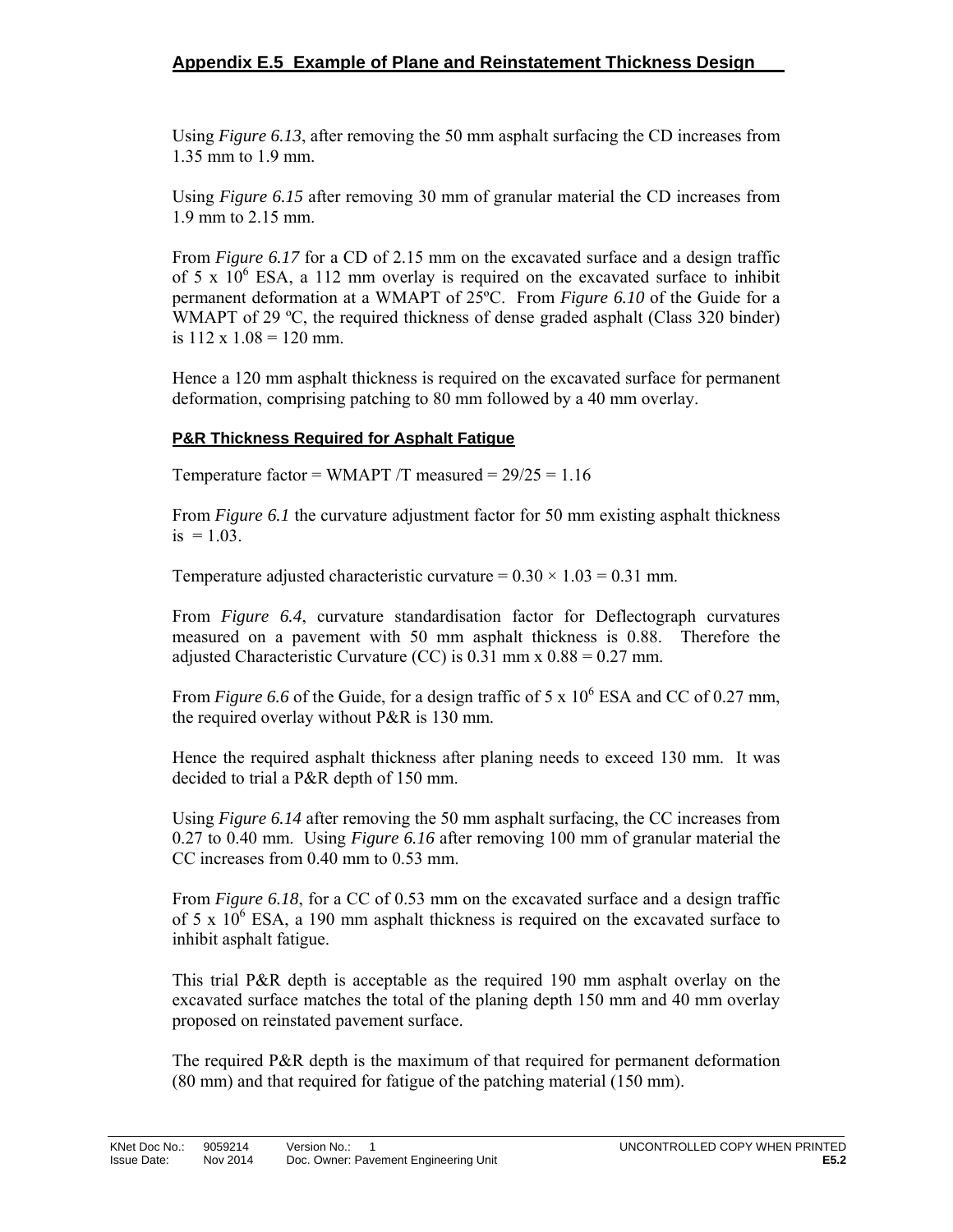Hence it was concluded that the following strengthening treatment would be suitable for the project:

- plane 50 mm asphalt and 100 mm granular material from pavement;
- patch the excavation by placing 150 mm thickness of asphalt in two layers; and
- apply a 40 mm overlay over all traffic lanes.

The design calculations are provided in Table E5.1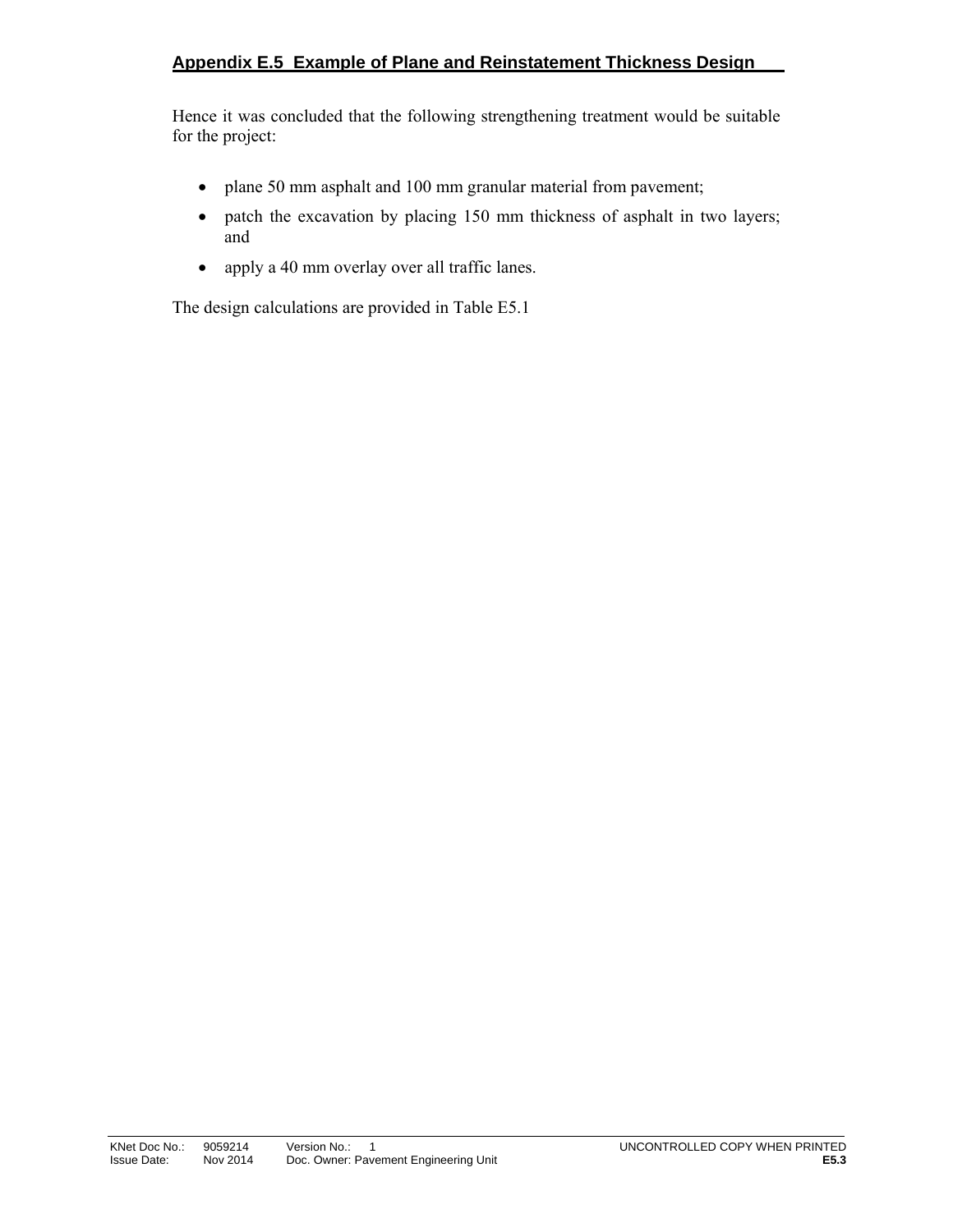| PLANE AND REINSTATEMENT THICKNESS DESIGN                                                                    |                                                                         |
|-------------------------------------------------------------------------------------------------------------|-------------------------------------------------------------------------|
| Project: Appendix 6.6 design example                                                                        | Design Date: 30 June 2011                                               |
|                                                                                                             |                                                                         |
| Design Traffic Loading                                                                                      | $5 \times 10^6$ ESA                                                     |
| Deflection Measurement Device                                                                               | Deflectograph                                                           |
| Weighted Mean Annual Pavement Temperature (WMAPT, Append B)                                                 | $29^{\circ}$ C                                                          |
| Existing Asphalt Thickness (if any)                                                                         | <b>50 mm</b>                                                            |
| Temperature of existing AC during deflection testing (Tmeas)                                                | 25 °C                                                                   |
| WMAPT/Tmeas (for existing AC)                                                                               | $29/25 = 1.16$                                                          |
| P & R thickness required for permanent deformation                                                          |                                                                         |
| Measured Characteristic Deflection                                                                          | $1.1 \text{ mm}$                                                        |
| Seasonal Moisture Correction Factor (Table 6.2)                                                             | 1.0                                                                     |
| Deflection Adjustment Factor for Temperature (Figure 6.1 or 6.2)                                            | 1.02                                                                    |
| Deflection Standardisation Factor for Measurement Device (Figure 6.3)                                       | 1.2                                                                     |
| Adjusted Characteristic Deflection                                                                          | 1.1. $\times$ 1.0. $\times$ .1.02. $\times$ 1.2. = 1.35 mm              |
| Asphalt overlay required for permanent deformation, OLAYdef, (i.e. without P&R), Figures 6.9 and 6.10 Guide |                                                                         |
| $50 \times 1.08 =$<br>55 mm                                                                                 |                                                                         |
| Trial planing depth (PD)                                                                                    | 80 mm                                                                   |
| Trial thickness of asphalt excavated                                                                        | 50 mm                                                                   |
| Trial thickness of granular excavated                                                                       | 30 mm                                                                   |
| Overlay thickness on reinstated surface (OLAYp), if any                                                     | <b>40 mm</b>                                                            |
| Characteristic Deflection after excavation of asphalt (Figure 6.13)                                         | $1.9$ mm                                                                |
| Characteristic Deflection after excavation of granular (Figure 6.15)                                        | $2.15$ mm                                                               |
| Required asphalt thickness on excavated surface at 25°C (Figure 6.17)                                       | 112 mm                                                                  |
| Overlay Adjustment Factor (Figure 6.10)                                                                     | 1.08                                                                    |
| Required asphalt thickness on excavated surface at WMAPT                                                    | 120 mm<br>$112. \times .1.08$                                           |
| Check that required asphalt thickness equals the sum of $PD + OLAYp =$                                      | $80 + 40 =$<br>120 mm                                                   |
| P&R thickness required for asphalt fatigue                                                                  |                                                                         |
| Measured Characteristic Curvature:                                                                          | $0.3$ mm                                                                |
| Seasonal Moisture Correction Factor (Table 6.2) :                                                           | 1.0                                                                     |
| Curvature Adjustment Factor for Temperature (Figure 6.1 or 6.2)                                             | 1.03                                                                    |
| Curvature Standardisation Factor for Measurement Device (Figure 6.3)                                        | 0.88                                                                    |
| Adjusted Characteristic Curvature                                                                           | 0.3 $\times$ 1.0 $\times$ 1.03. $\times$ . 0.88. = 0.27 mm              |
| Asphalt overlay required for fatigue, OLAYfat, (i.e. without P&R), Figure 6.6 Guide                         | 130 mm                                                                  |
| Trial planing depth (MD)                                                                                    | 150 mm                                                                  |
| Trial thickness of asphalt excavated                                                                        | 50 mm                                                                   |
| Trial thickness of granular excavated                                                                       | 100 mm                                                                  |
| Overlay thickness on reinstated surface (OLAYp), if any                                                     | 40 mm                                                                   |
| Characteristic Curvature after excavation of asphalt (Figure 6.14)                                          | $0.40$ mm                                                               |
| Characteristic Curvature after excavation of granular (Figure 6.16)                                         | $0.53$ mm                                                               |
| Required asphalt thickness on excavated surface for WMAPTs of 25-30°C (Figure 6.18)                         | 190 mm                                                                  |
| Check that required asphalt thickness equals the sum of $MD + OLAYp =$                                      | 190 mm<br>$150 +$<br>40<br>$=$                                          |
| <b>Summary</b>                                                                                              |                                                                         |
| P&R depth required for permanent deformation                                                                | 80 mm<br>$=$<br>P&R depth required for asphalt fatigue<br>150 mm<br>$=$ |
| Overlay (if any) proposed on reinstated surface                                                             | 40 mm<br>$=$                                                            |

**Table E5.1: Example of Plane and Reinstatement Thickness Design Calculations**